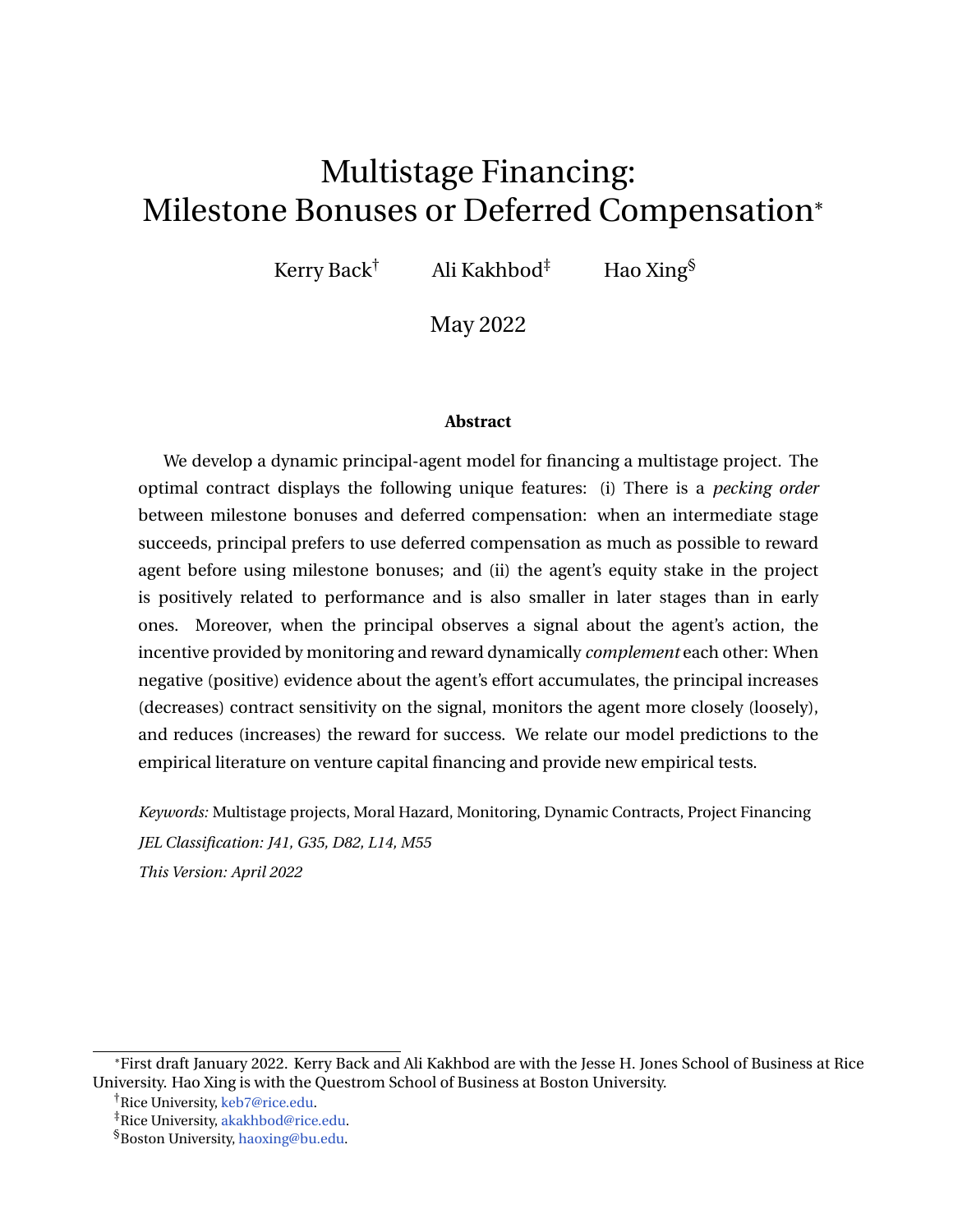### **Introduction**

Research and development (R&D) is an important contributor to economic growth. As [Grossman and Helpman](#page-39-0) [\(1994\)](#page-39-0) note, technological innovation has been the driving force behind inexorably rising standards of living over the long run. One important form of corporate innovation is high-growth startups backed by venture capital (VC). These startups play a disproportionate role in innovation and productivity growth [\(Kortum and Lerner](#page-39-1) [\(2000\)](#page-39-1); [Puri and Zarutskie](#page-40-0) [\(2012\)](#page-40-0)).

R&D projects and VC-backed startups share several common features. First, both are typically organized under an agency relationship that combines both technical expertise and capital. This form of separation between technical experts and financiers leads to misalignment. In addition, financiers cannot fully monitor or understand actions taken by the technical experts who are responsible for executing the project or venture. This creates moral hazard between technical experts and financiers. Second, complex projects often require the completion of multiple sequential stages before their final benefits can be realized. For example, new drug development requires multiple steps: laboratory testing, animal trials, and human trials. Only after all these sequential stages are successfully completed can the approval request be submitted. Similarly, VC-backed startups typically raise funding in multiple stages [\(Gompers](#page-38-0) [\(1995\)](#page-38-0)). Third, R&D projects and startups heavily depend on a small group of key personnel. One important source of the extreme skewness in startups' performance is due to the initial human capital endowment of their founding entrepreneur [\(Lazear](#page-39-2) [\(2004\)](#page-39-2)). As an example, after Steven Jobs was forced out of Apple in 1985, the company struggled due to competition from Microsoft and IBM. Jobs returned to Apple in 1997 as the CEO. He was largely responsible for helping revive Apple, which had been on the verge of bankruptcy. The NeXTSTEP platform, developed by Jobs' company NeXT during his years away from Apple, became the foundation Apple's new operating system Mac OS X. This example clearly shows that Steven Jobs' human capital is vital for Apple's early success.

Motivated by these three salient features of a complex project, we consider a dynamic principal-agent model in which a risk-neutral principal (she) offers a contract to a riskneutral agent (he) in order to execute a project. The project has multiple stages. Later stages start only when the previous stages are successfully completed. The project does not provide intermediate cash flow before the project completion but generates a lump-sum payoff when the final stage succeeds. Due to uncertainties and challenges, completion of different stages arrive randomly, which we model using the jump time of an inhomogeneous Poisson process. The agent's effort determines the intensity of the Poisson process: high (low) effort increases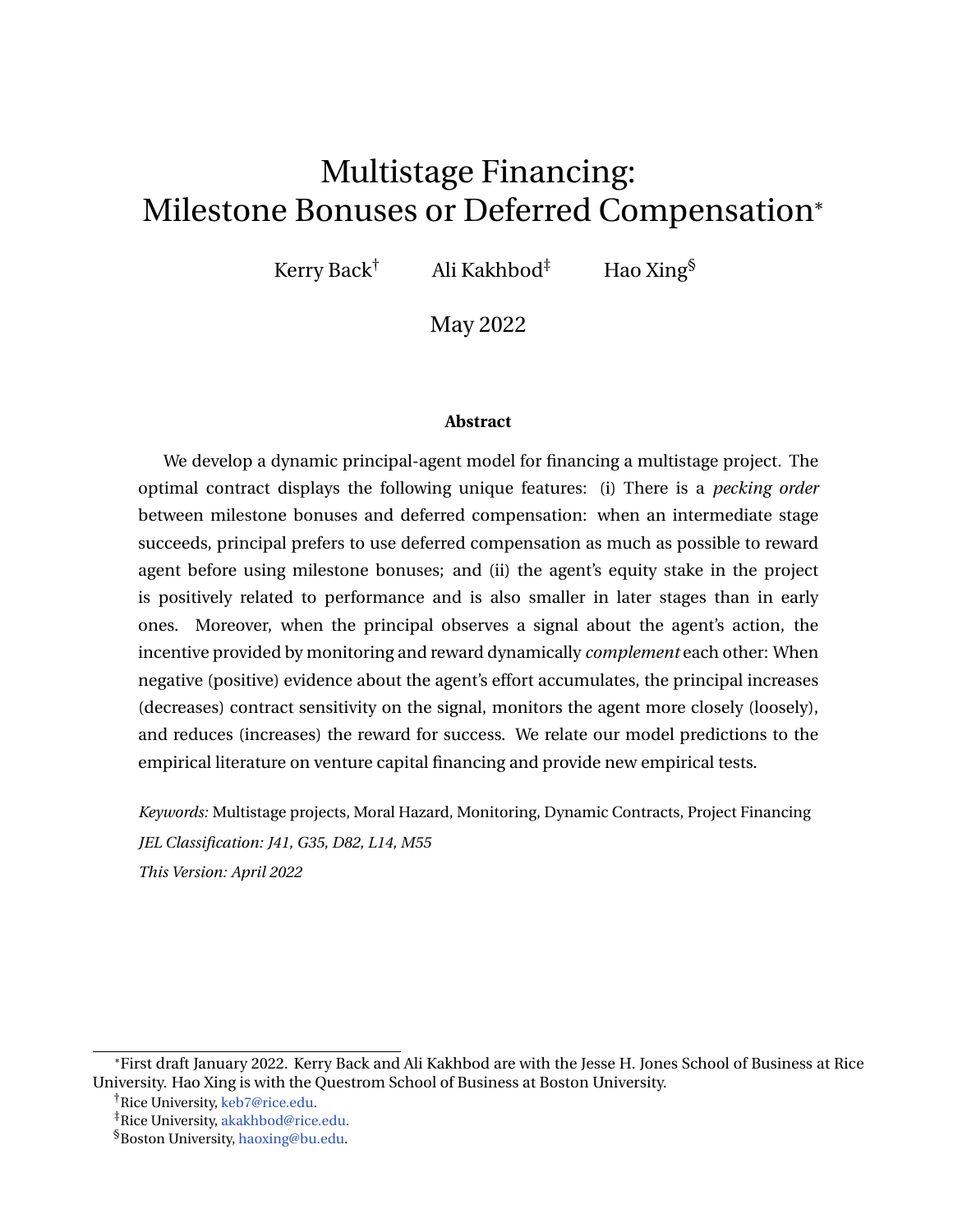(decreases) the jump intensity, which reduces (prolongs) the expected completion time of each stage. The agent's effort also positively impacts the probability of success at each stage. If the agent shirks from the recommended effort, he receives a flowing private benefit. The principal cannot monitor the agent's effort directly, creating moral hazard in the project.

The agent is protected by limited liability. When the agent's value from the project reaches an outside value, reflecting the agent's market worthiness, the agent quits to protect his limited liability, and the project is terminated before completion. Project termination is inefficient for the principal because the project is prematurely stopped before realizing its potential. This condition reflects the importance of the agent's human capital to the project.

In our baseline model, the principal uses a sequence of deferred compensation and milestone cash bonuses at the end of each stage to incentivize the agent. When an intermediate stage is successfully completed, the principal can either reward the agent with milestone cash bonuses or deferred compensation, which promises the agent future rewards if further milestones are achieved. We show that there is a *pecking order* among these two forms of compensation: The principal prefers deferred compensation to milestone bonuses. In fact, only when the deferred compensation reaches its maximum level does the principal award the agent with milestone bonuses. The reason for this result is that the marginal benefit of rewarding the agent with cash is less than the marginal cost, due to the possibility of inefficient project termination. The principal prefers to use deferred compensation to maintain the agent's skin in the project and mitigate the risk of inefficient project termination. Optimal milestone bonuses are awarded using a threshold strategy only when the agent's continuation utility is sufficiently high, such that the marginal benefit of cash bonuses equals the marginal cost. In that case, the principal tops up deferred compensation with milestone bonuses.

This result is related to the evolution of founder-CEO compensation in VC-backed startups studied by [Ewens, Nanda, and Stanton](#page-38-1) [\(2020\)](#page-38-1). The authors show that having a "product–market fit" is a significant milestone, after which cash compensation increases significantly for founder-CEOs. They argue that product–market fit reduces the reliance on key human capital and reduces the threat of inefficient project termination due to the departure of key personnel. This evidence is consistent with our result in that only when the project is sufficiently far from termination is the agent compensated with cash.

Our model also shows that the agent's equity stake is smaller in later stages than in early stages. This is due to the resolution of uncertainty in later stages, which increases the project value for the principal. For the same agent's continuation utility, the agent's proportion in the value of the project and his equity stake decrease as a result. A project faces various sources of uncertainty. If early stages fail, the project cannot reach its final completion to realize its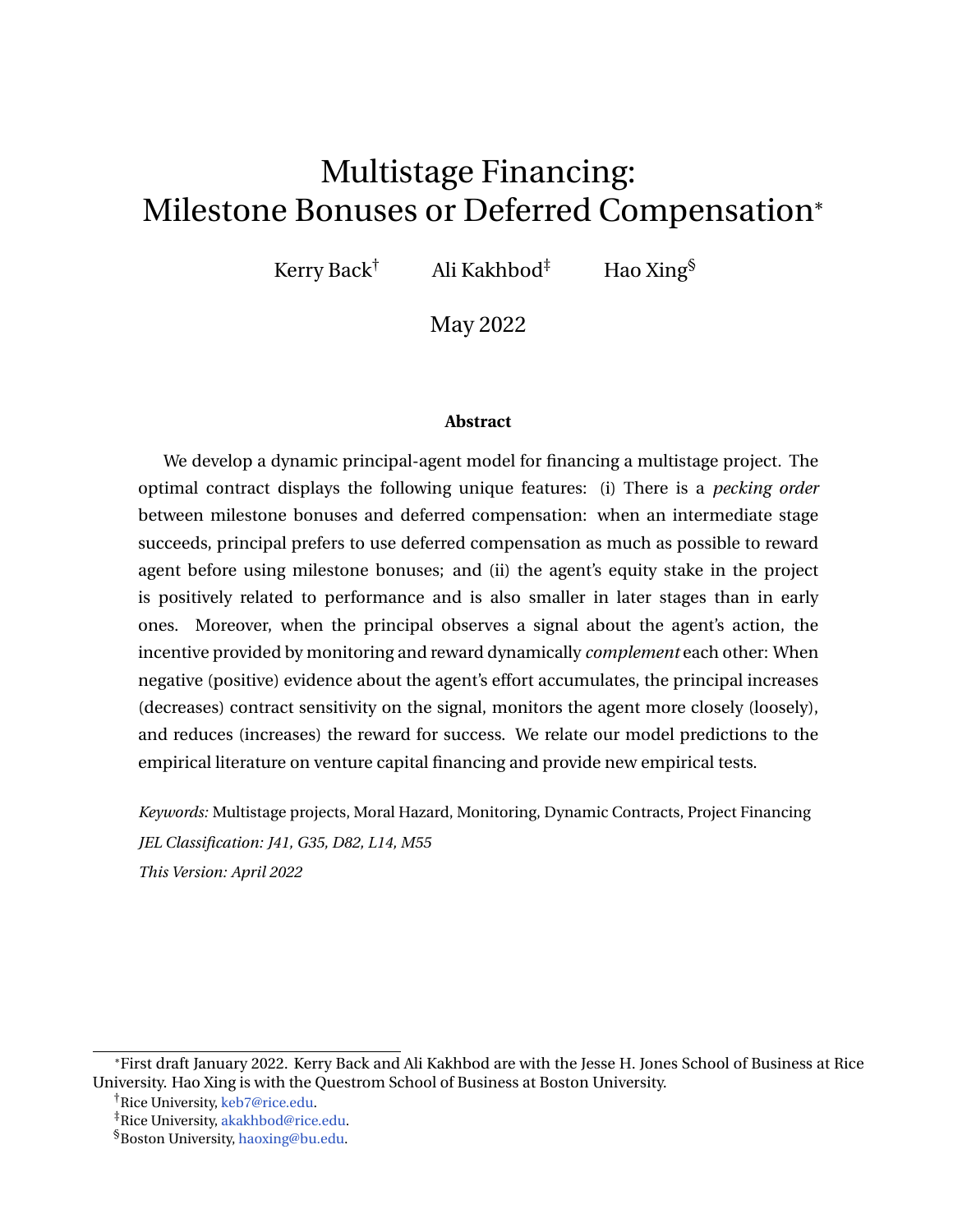payoff. In addition, the project payoff can be uncertain because a low type project generates a low payoff even if all stages are successful. In later stages, project success is more certain. Because early stages have been successfully completed, the principal also learns about the viability of the project and terminates low type projects in early stages. Both circumstances lead to higher expected payoffs in later stages and, therefore, higher project values for the principal. This result is consistent with [Bengtsson and Sensoy](#page-37-0) [\(2015\)](#page-37-0), who document that an entrepreneur's equity stake is lower in later funding rounds. In addition, [Ewens, Nanda, and](#page-38-1) [Stanton](#page-38-1) [\(2020\)](#page-38-1) show that an entrepreneur's equity stake decreases with firm age.

We consider a natural extension of the baseline model in which the principal can monitor the agent's effort by observing a signal about the agent's effort. The signal can be interpreted as either the agent's working hours or as regularly submitted status updates, both of which are noisy proxies for the agent's true effort. In this model extension, the principal can improve the signal accuracy, but subject to a flow cost proportional to the signal precision. A negative signal is interpreted by the principal as the agent shirking from his recommended effort, and the agent is punished by the principal when negative signals accumulate. Conversely, the agent is rewarded when positive signals of his effort are observed. Therefore, monitoring can be used as a "stick" that punishes the agent for negative evidence. Meanwhile, deferred compensation and milestone bonuses function like a "carrot" that rewards the agent for successful completion of each stage. The principal combines the carrot and the stick to incentivize the agent.

We show that monitoring and reward *complement* each other in the optimal contract. When positive evidence of the agent's effort accumulates, the principal increases the reward and relaxes monitoring. As a result, the optimal contract relies more on the carrot to motivate the agent. Meanwhile, when negative evidence of the agent's effort accumulates, the principal gradually replaces the carrot with the stick — reducing the reward and increasing the contract sensitivity to the signal, which elevates the stick and penalizes the agent more if further negative evidence continues to build. The intuition for this dynamic and complementary relation is as follows: When negative evidence about the agent's effort accumulates, the agent's continuation utility decreases and the project moves closer to inefficient termination. In this case, a negative component in the agent's expected continuation utility, induced by the reward, further reduces the distance between the agent's continuation utility and his outside value, thereby decreasing the distance to the project's inefficient termination. To mitigate termination risk, the principal gradually reduces her reward and increases the contract sensitivity of monitoring. Even though volatility in the agent's continuation utility also increases with contract sensitivity, the effect of volatility on the agent's continuation utility depends on whether incoming shocks are positive or negative.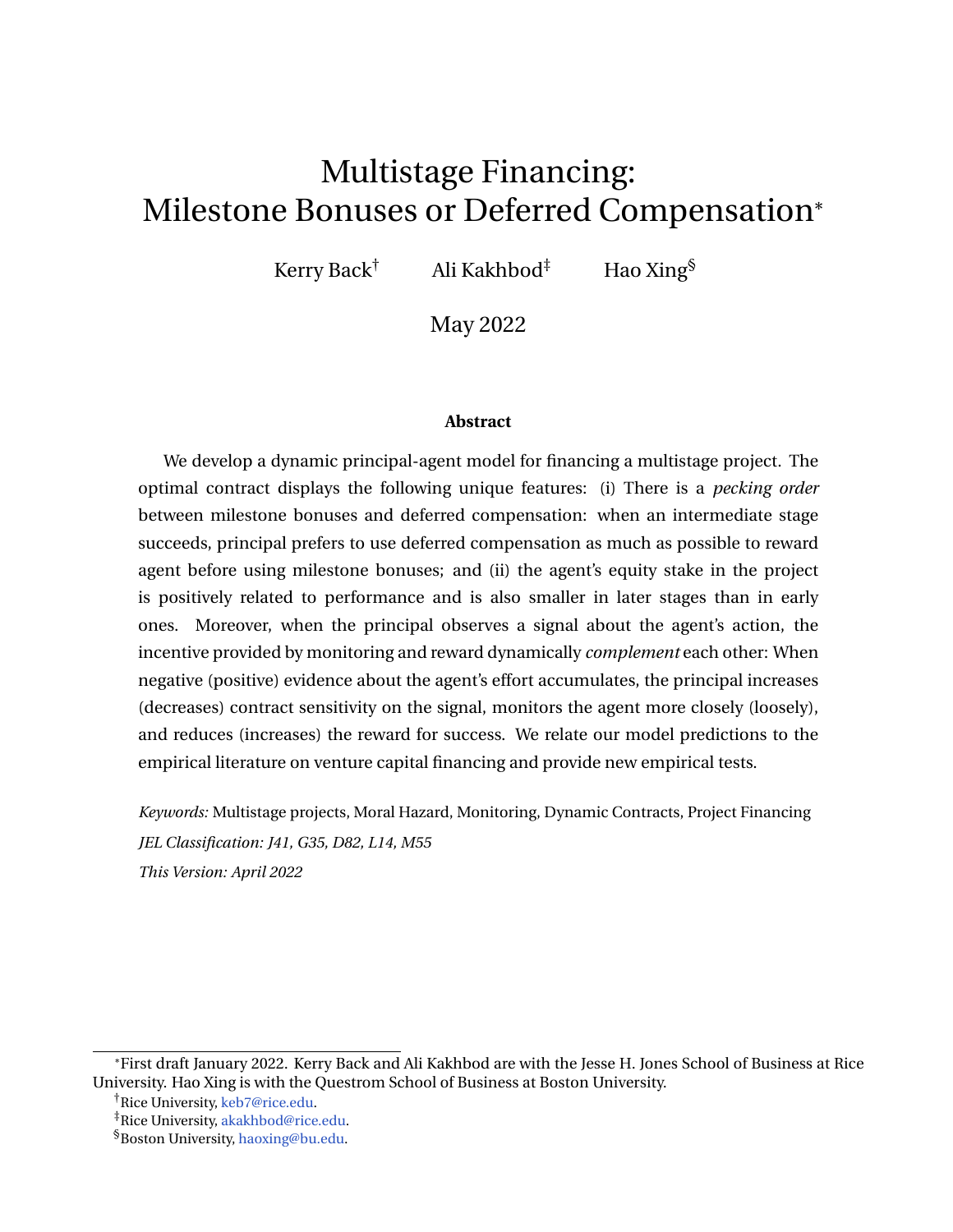This impact on volatility is less damaging than a reduction in the expected continuation utility induced by the reward.

Not only does the reward increase with performance, our model shows that the statedependence is also more significant in early stages than in later ones. This finding is consistent with the empirical evidence of [Kaplan and Strömberg](#page-39-3) [\(2003\)](#page-39-3). The authors document that entrepreneurs have more cash flow rights under good performance and that state-contingencies are significantly greater in first VC rounds compared to subsequent ones.

When the project is close to its inefficient termination, the principal not only increases the contract sensitivity of the signal, but also increases the signal precision, thereby monitoring the agent more closely. When the project is far from its termination, the principal loosens monitoring and decreases the signal precision. This result connects to the board supervision in [Kaplan and Strömberg](#page-39-3) [\(2003\)](#page-39-3). The authors show that VCs get more board control rights and voting control after poor performance. However, as performance improves, VCs return most control rights to the entrepreneurs.

The optimal contract is implemented via long-term debt, equity, and a credit line. The maximum allowance in the credit line varies with the stage. At the beginning of each stage, the balance on the credit line is reduced or cleared to start a new stage.

Beyond the connections to the empirical literature mentioned above, we also propose two empirical tests of our model predictions. To test the pecking order between milestone bonuses and deferred compensation, we propose using the data set from [Oyer](#page-39-4) [\(2004\)](#page-39-4) and [Oyer and Schaefer\(2005\)](#page-40-1). They empirically show that firms generally prefer granting deferred compensation (e.g., stock options) to their employees over paying cash bonuses (milestone bonuses) in order to improve retention. It would be interesting to investigate the threshold under which firms prefer to pay via deferred compensation rather than a cash salary. To test the complementarity between monitoring and reward, we propose using the data set from [Bernstein, Giroud, and Townsend](#page-38-2) [\(2016\)](#page-38-2). They show that the introduction of new airline routes that reduce VCs' travel times to their existing portfolio companies increase VCs' involvement and the likelihood of successful exit. Using VC contracts with their portfolio companies, researchers could examine whether cashflow rights, equity stakes, or other forms of reward are reduced after the introduction of new airline routes.

**Related Literature.** Our paper is related to the literature on contracting for multistage projects, for example [Green and Taylor](#page-39-5) [\(2006\)](#page-39-5) and [Mayer](#page-39-6) [\(2021\)](#page-39-6). In these two papers, intermediate progress or project failure is privately observed. [Green and Taylor](#page-39-5) [\(2006\)](#page-39-5) find that a soft deadline and self-reporting can mitigate the incentive of shirking as the hard deadline approaches. [Mayer](#page-39-6) [\(2021\)](#page-39-6) finds that payment for failure after an unconditional financing period incentivizes agents to truthfully report failure. Our model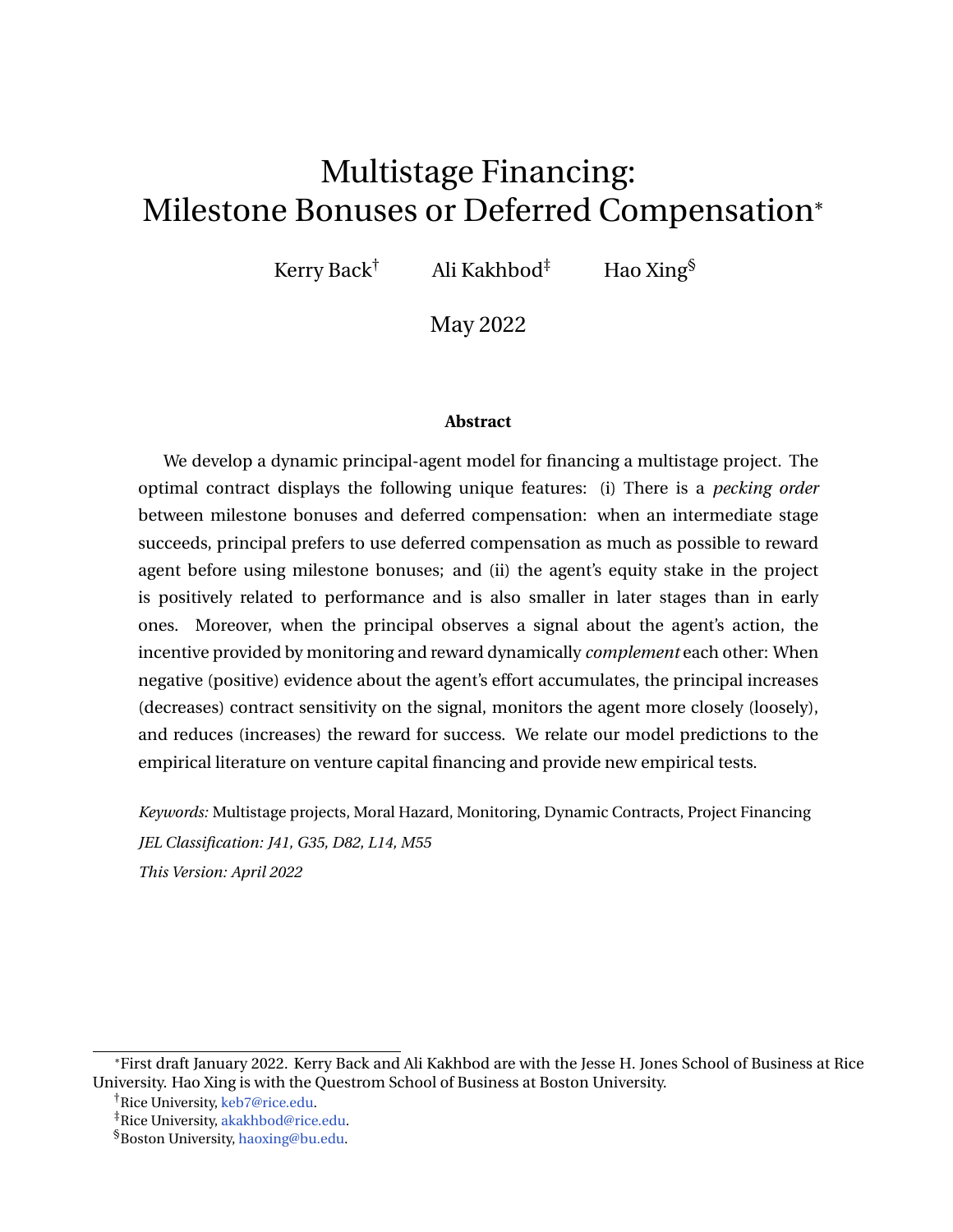assumes that intermediate progress or failure is publicly observable. Different from the aforementioned two papers, the project in our model is inefficiently terminated when the agent's continuation utility in the project reaches his outside value. This provision reflects the agent's limited commitment in his human capital. We focus on the impact of this agency friction on the choice of deferred compensation versus milestone bonuses at intermediate progress points. [Toxvaerd](#page-40-2) [\(2006\)](#page-40-2) studies a multistage project with observable completions. The optimal contract takes into account both risk sharing and incentive provision. However, the project in [Toxvaerd](#page-40-2) [\(2006\)](#page-40-2) does not involve inefficient termination. [Varas](#page-40-3) [\(2018\)](#page-40-3) examines the impact of managerial short-termism. The optimal contract breaks up into two phases in the state space of agent's continuation utility. When the agent's rent is low, the contract enters a stationary phase, where incentives are provided by the threat of termination.

Our model is also related to the literature on monitoring in contracting settings. Beginning with [Townsend](#page-40-4) [\(1979\)](#page-40-4), a variety of studies have used monitoring to conduct costly state verification in a static setting with adverse selection issues. [Dye](#page-38-3) [\(1986\)](#page-38-3) examines costly state verification in a static setting with moral hazard concerns. In continuous-time dynamic settings, [Piskorski and Westerfield](#page-40-5) [\(2016\)](#page-40-5), [Malenko](#page-39-7) [\(2019\)](#page-39-7), [Varas, Marinovic, and](#page-40-6) [Skrzypacz](#page-40-6) [\(2020\)](#page-40-6), and [Chen, Sun, and Xiao](#page-38-4) [\(2020\)](#page-38-4) analyze optimal dynamic contracts when the principal can monitor the agent's hidden action or the project's hidden type.

[Piskorski and Westerfield](#page-40-5) [\(2016\)](#page-40-5) predict a hump-shaped relation between monitoring and an agent's continuation utility because of the limited scope of punishment when the agent's continuation utility is low. In our model, the principal chooses the magnitude of the penalty via the contract sensitivity to a monitored signal. In the optimal contract, the agent is penalized more severely when negative evidence against his effort accumulates. This induces a monotone decreasing relation between monitoring and the agent's continuation utility. In particular, when the agent's continuation utility reaches its maximum value, monitoring is turned off completely.

The optimal monitoring in our model resembles the "lower-tailed" structure in [Dye](#page-38-3) [\(1986\)](#page-38-3): Monitoring is more intense (both choosing high signal precision and imposing a harsh penalty) when negative evidence accumulates. Monitoring also takes place in [Chen,](#page-38-4) [Sun, and Xiao](#page-38-4) [\(2020\)](#page-38-4) when the agent's continuation utility is low and in [Malenko](#page-39-7) [\(2019\)](#page-39-7) when the reported project type is high. Our mechanism of the lower-tailed structure is different: Due to the possibility of inefficient project termination, the marginal benefit of monitoring is high when the project is close to termination. Our model also combines the punishment mechanism of monitoring and the reward mechanism of bonuses, showing the complementarity between monitoring and reward. While the optimal monitoring in our model is continuous, the optimal monitoring in [Varas, Marinovic, and Skrzypacz](#page-40-6) [\(2020\)](#page-40-6) can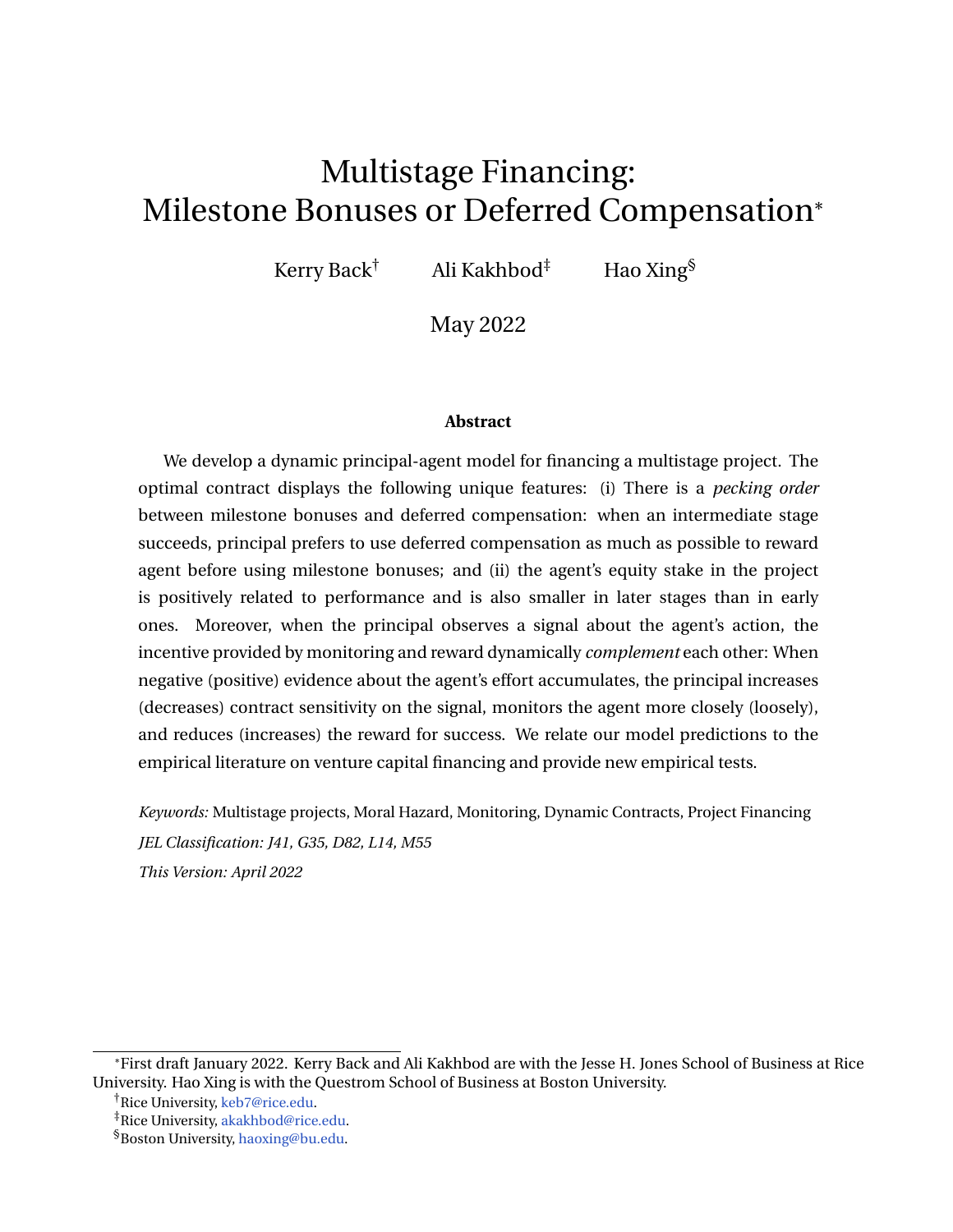be either deterministic with periodic reviews or random, depending on whether information or incentive provision is the principal's main concern.

Our paper builds on the literature on dynamic contracting in continuous time, which began with the seminal papers of [DeMarzo and Sannikov](#page-38-5) [\(2006\)](#page-38-5), [Biais, Mariotti, Plantin,](#page-38-6) [and Rochet](#page-38-6) [\(2007\)](#page-38-6), and [Sannikov](#page-40-7) [\(2008\)](#page-40-7) and includes more recent contributions by [He](#page-39-8) [\(2009,](#page-39-8) [2011,](#page-39-9) [2012\)](#page-39-10), [Biais, Mariotti, Rochet, and Villeneuve](#page-38-7) [\(2010\)](#page-38-7), [Hoffmann and Pfeil](#page-39-11) [\(2010\)](#page-39-11), [DeMarzo, Fishman, He, and Wang](#page-38-8) [\(2012\)](#page-38-8), [Zhu](#page-40-8) [\(2013\)](#page-40-8), and [Williams](#page-40-9) [\(2015\)](#page-40-9), among others. Our paper focuses on the dynamic mechanism in multistage settings and analyzes the interaction between monitoring and reward in the context of multistage project financing. Similar to papers with Poisson arrivals (e.g., [Biais, Mariotti, Rochet, and Villeneuve](#page-38-7) [\(2010\)](#page-38-7), [Hoffmann and Pfeil](#page-39-11) [\(2010\)](#page-39-11), [Wong](#page-40-10) [\(2019\)](#page-40-10)), in our model, Poisson jumps arrive finite times and can lead to potential good news: stage success.

Our paper connects to the literature on learning and optimal incentive schemes for venture capital, such as [Bergemann and Hege](#page-37-1) [\(1998,](#page-37-1) [2005\)](#page-38-9). In these two papers, financiers learn the project type via Bayesian updating. In one extension of the baseline model, the principal can exercise a costly real option to investigate the viability of the project. Our paper is also related to the literature on optimal contracting with limited commitment. (See e.g., [Ai](#page-37-2) [and Li](#page-37-2) [\(2015\)](#page-37-2) and [Bolton, Wang, and Yang](#page-38-10) [\(2019\)](#page-38-10), among others.)

The rest of the paper is organized as follows. Section [1](#page-6-0) presents the model setup. Section [2](#page-10-0) presents a baseline model in which a principal uses a sequence of deferred compensation and milestone bonuses to incentivize effort. An extension of the baseline model is introduced in Section [3,](#page-18-0) where the principal can contract on a signal about the agent's effort as well as provide rewards for success. The optimal contract is implemented in Section [4.](#page-27-0) Two further extensions are discussed in Section [5.](#page-28-0) We propose two empirical tests to our model in Section [6.](#page-35-0) The paper is concluded in Section [7](#page-36-0) and all proofs are provided in the Appendix.

### <span id="page-6-0"></span>**1 Model**

### **1.1 Project setting**

Our model considers a principal who offers a contract to an agent in order to complete a project. The project has multiple stages. A later stage can only be initiated when the previous stage is successfully completed. The project has a total of *N* stages. The project does not provide intermediate cash flows before the completion of the final stage, but it generates a lump-sum payoff D if the project is successful at its final stage, or zero payoff if it fails at at any stage.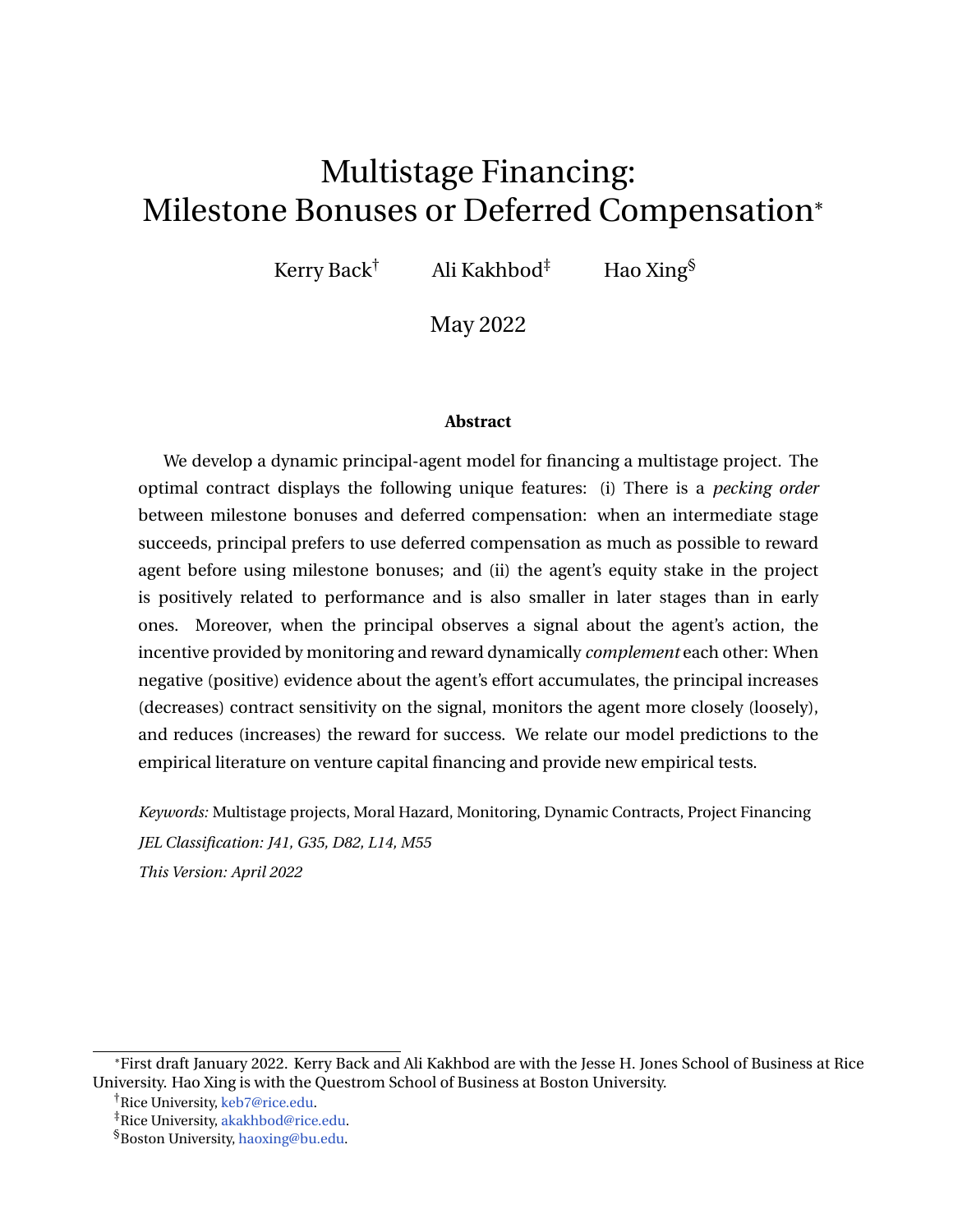Due to the high uncertainty of the project, completion of each stage arrives randomly (if ever) and requires the agent's continuous effort. We model the completion time of different stages as the jump time of an inhomogeneous Poisson process whose intensity is determined by the agent's effort. If the agent exerts effort  $a_t$  at time *t*, the current stage completes with probability *atdt* in the next infinitesimal *dt* time, or the project continues into the next period with probability 1 *atdt*. [1](#page-7-0) Therefore, more effort increases the completion probability so that the current stage potentially finishes earlier.

Whether the project succeeds in each stage also depends on the agent's effort. If stage *i* is completed between time *t* and  $t + dt$  and the agent exerts effort  $a_t$  during this period, then stage *i* has a probability  $p^{(i)}(a_t)$  of succeeding and, equivalently, a probability 1  $-p$ (*i*) (*at*) of failing. We assume that

$$
p^{(i)}(a) = p^{(i)} \frac{a}{\bar{a}}, \quad a \, \geq [0, \bar{a}],
$$

where *ā* is the maximum effort by the agent and  $p^{(i)}\,\mathcal{2}\ (0,1)$  is the probability of success in stage *i* if the agent exerts his maximum effort.<sup>[2](#page-7-1)</sup>

In sum, if the project is in stage *i* and the agent exerts effort  $a_t$  between time *t* and  $t + dt$ , this stage succeeds with probability  $a_t p^{(i)}(a_t)$  *dt* or fails with probability  $a_t$  1  $p^{(i)}(a_t)$  *dt* in the current period, or it continues into the next period with probability 1 *atdt*. We assume that project success or failure is publicly observable.

The principal recommends that the agent exert his maximum effort  $\bar{a}$ . However, the principal cannot continuously monitor the agent's effort, creating moral hazard in the project. If the agent shirks his effort by choosing a lower effort  $a \n\geq [0, \bar{a}]$ , he enjoys a private benefit of *l*(*a*¯ *a*) per unit of time. The positive constant *l* measures the magnitude of moral hazard in the project. The higher the *l*, the more difficult it is for the principal to incentivize the agent to exert his maximum effort. In our baseline model, we assume that the principal receives no information regarding the agent's effort. In an extension, we consider the case where the principal observes a signal about the agent's effort.

### **1.2 Contracting problem**

During the project, the agent receives from the principal compensation whose cumulative value is described by a nondecreasing process *C*. The agent is protected by limited liability: The transfer *dC* from the principal to the agent can only be nonnegative at any time; hence, the agent cannot subsidize the project by accepting negative payment.

<span id="page-7-0"></span><sup>&</sup>lt;sup>1</sup>We assume that the likelihood of completion in each stage is the same if the agent exerts the same effort. The model can be easily extended to incorporate heterogenous impacts on the completion likelihood in different stages.

<span id="page-7-1"></span> $^2$ Our result also holds for any increasing function  $p^{(i)}$  such that  $ap^{(i)}(a)$  is convex in *a*.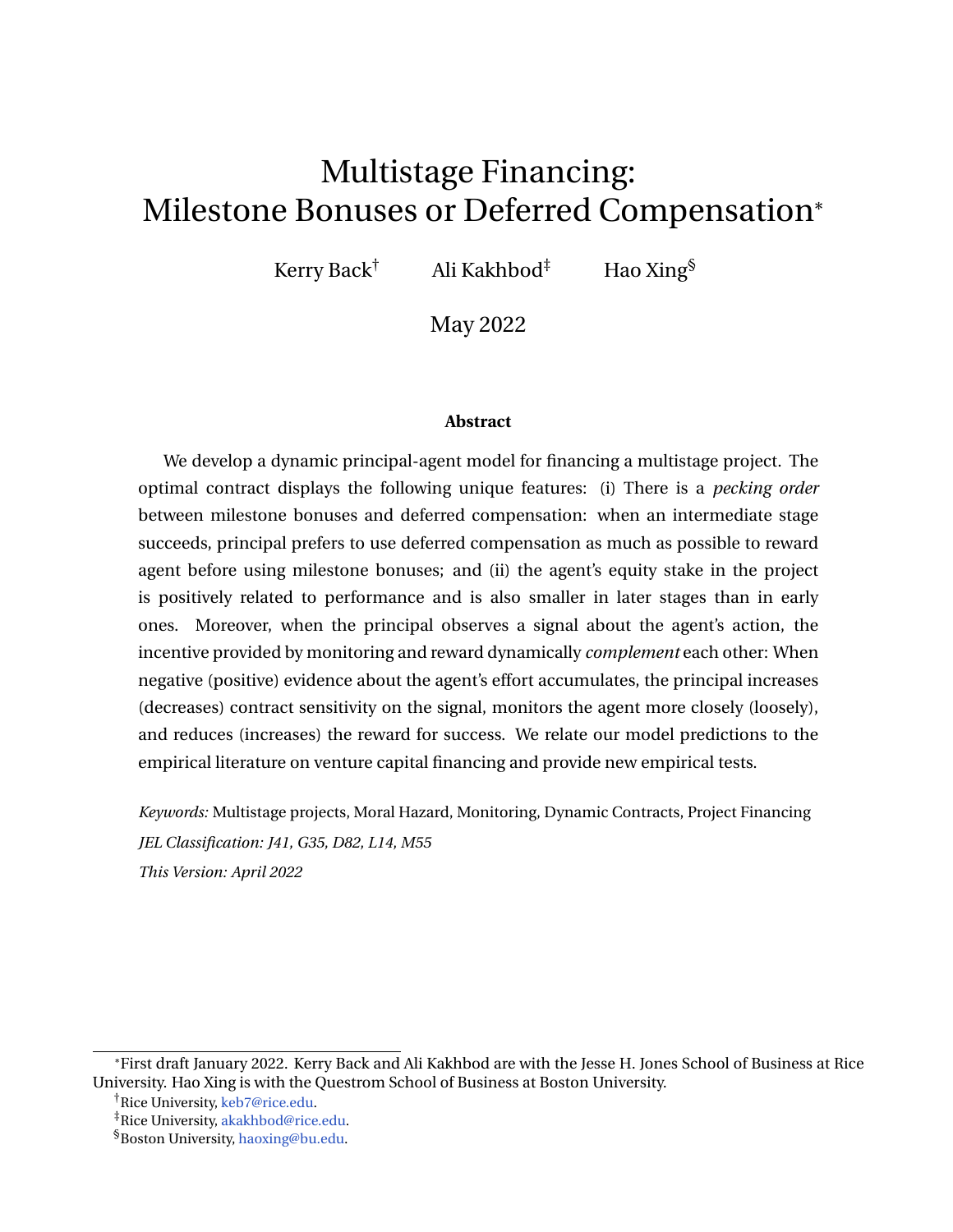When stage *i* is successfully completed, the principal could reward the agent a cash bonus, which we call a *milestone bonus*. When stage *i* succeeds at time *n*, we denote the value of the milestone bonus as  $R_n^{(i)}$ . When stage *i* succeeds, the agent receives a new contract, which promises him a continuation utility, summarizing the value of future deferred compensation at the beginning of the next stage. This deferred compensation includes all future milestone bonuses if the project succeeds at each stage, the compensation flows *dC*, and the outside value if the project is terminated prematurely. When the final stage succeeds, the principal can no longer defer compensation and rewards the agent a final milestone bonus from the project payoff. The principal restricts each milestone bonus  $R_n^{(i)}$  to be less than D; otherwise, the net payoff to the principal is negative even if the project succeeds. If any stage fails, the agent receives nothing at the end of that stage. Because project failure is publicly observable, we will see later that no transfer upon stage failure is without loss of generality.

The agent is protected by the limited liability against his outside value *U*, which models the value of the agent's outside opportunity. When the agent's continuation utility reaches his outside value before the project's final completion, the project is terminated, no matter which stage the project is in, to protect the agent's limited liability.<sup>[3](#page-8-0)</sup> This termination happens at an endogenously determined stopping time.

The agent is risk-neutral and has a subjective discounting rate *r*. Given a cumulative compensation *C*, continuation utility  $U^{(i)}$  at the beginning of stage *i*, and milestone bonus  $R^{(i)}$ , the agent chooses his optimal effort to maximize his expected compensation and private benefit from shirking. The agent's value at project initiation (the beginning of the first stage) is

<span id="page-8-2"></span>
$$
\sup_{a \geq [0,\tilde{a}]} \mathsf{E}^{a} \bigg|_{0}^{hZ} t^{\wedge n^{(1)}} e^{-rs} dC_{s} + I(\tilde{a} \quad a_{s}) ds + I_{fn^{(1)}} t g^{e} \bigg|_{r^{(1)}}^{r^{(1)}} U_{n^{(1)}}^{c} + I_{fn^{(1)} > t g} e^{-rt} \underline{U} \bigg|, \quad (1)
$$

where  $n^{(1)}$  is the stage 1 completion time, and  $t$  is the project's endogenous termination time.<sup>[4](#page-8-1)</sup> Before  $t \wedge n^{(1)} = \min ft, n^{(1)}g$ , the agent receives compensation *dC* and the shirking benefit. If stage 1 is completed before project termination, i.e.,  $n^{(1)}\quad \ \ t$  , the agent receives the continuation utility  $U_{n(1)}^{(2)}$ <sup>(2)</sup><sub>*n*<sup>(1)</sup></sub> to start stage 2 and a milestone bonus  $R_{n^{(1)}}^{(1)}$  $\binom{11}{n(1)}$  upon stage 1's success, which happens with probability  $p^{(1)}(a_n)$ . Therefore,

$$
U_{n^{(1)}}^c = p^{(1)}(a_n) U_{n^{(1)}}^{(2)} + R_{n^{(1)}}^{(1)}
$$

<span id="page-8-0"></span><sup>&</sup>lt;sup>3</sup>We will show in the proof of Lemma [2](#page-19-0) that this is also the agent's optimal time to quit the project if he has the discretion to choose his time to quit any time before his limited liability constraint is binding.

<span id="page-8-1"></span><sup>4</sup> **I***<sup>A</sup>* is an indicator function that equals 1 when *A* happens and 0 otherwise.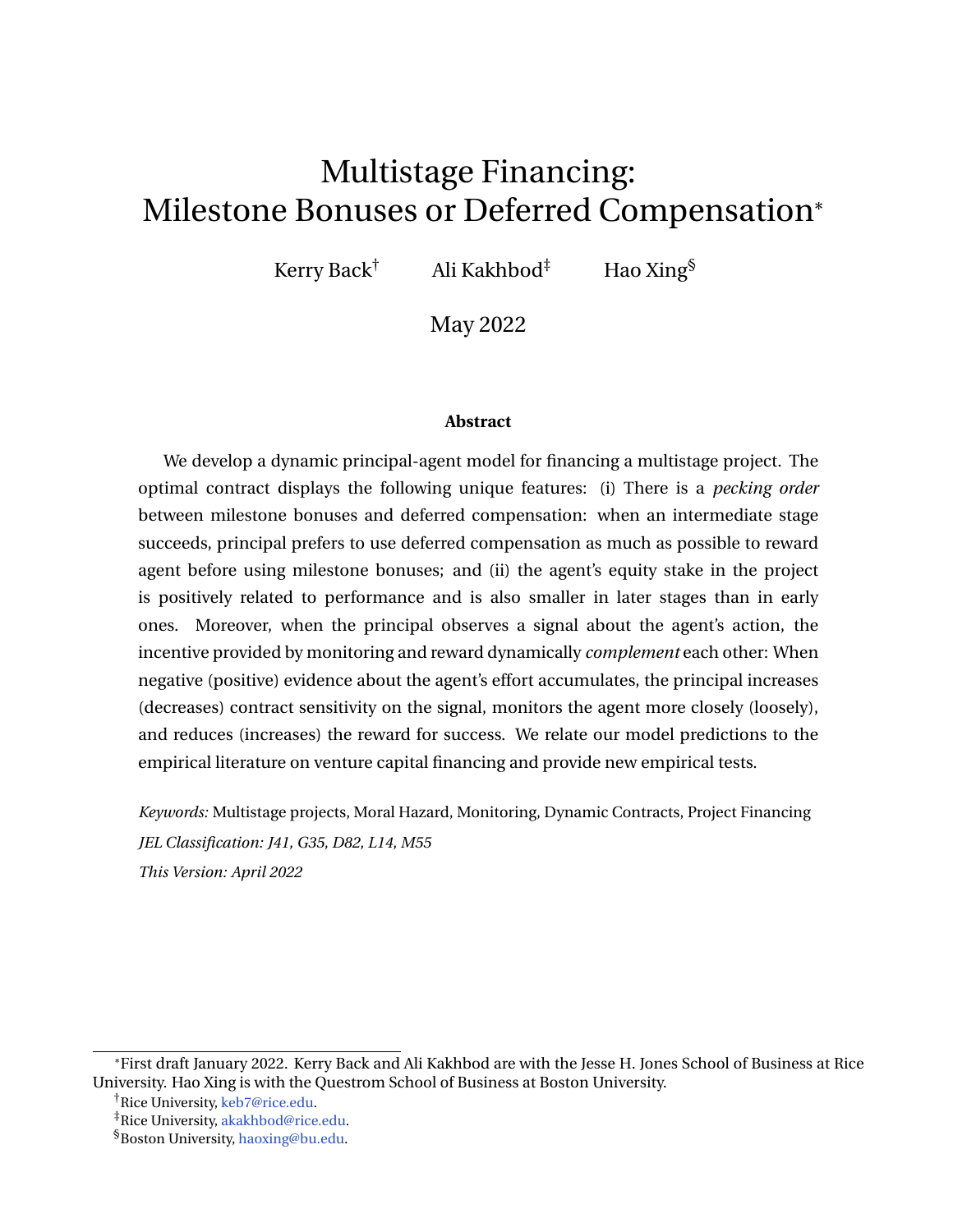is the expected continuation value upon stage 1 completion. $^5$  $^5$  When  $n^{(1)} > t$ , the project is terminated before its completion and the agent receives his outside value *U* at *t*.

We assume that the principal has the commitment power to issue a long-term contract for the agent. A contract is a triplet  $(C, U^{(i)}, R^{(i)}; 1 \quad i \quad N)$ , where *C* is nondecreasing and  $U^{(i)}$  and  $R^{(i)}$  are nonnegative processes. The principal considers the class of contracts that will incentivize the agent to exert his maximum effort  $\bar{a}$ . The principal is assumed to be riskneutral with a subjective discounting rate *r*.

The principal's contracting problem is

<span id="page-9-1"></span>
$$
\sup_{U^{(i)}, R^{(i)}, C} E^{\bar{a}} \overset{hZ_{t \wedge n^{(1)}}}{\circ} e^{rs} \qquad dC_s + I_{\bar{r}n^{(1)}} \quad t g^{\bar{e}} \overset{rn^{(1)}}{\circ} V_{n^{(1)}}^c + I_{\bar{r}t < n^{(1)}} g^{\bar{e}} \overset{rtL}{\circ} \overset{i}{L}, \tag{2}
$$

subject to (i) the incentive compatible constraint that  $\bar{a}$  is the agent's optimal effort for the problem [\(1\)](#page-8-2) and (ii) the agent's participation constraint that the agent's value at time 0 is at least *U*. In [\(2\)](#page-9-1), if stage 1 is completed before project termination, the principal's expected value at stage 1 completion is

<span id="page-9-4"></span>
$$
V_{n^{(1)}}^c = p^{(1)} V_{n^{(1)}}^{(2)} R_{n^{(1)}}^{(1)} \t\t(3)
$$

where  $V_{n(1)}^{(2)}$ *n*<sup>(1)</sup>  $\mathbf{r}$  **1**  $\mathbf{r}$  **1**  $\mathbf{r}$  **1**  $\mathbf{r}$  **1**  $\mathbf{r}$  **1**  $\mathbf{r}$  **1**  $\mathbf{r}$  **1**  $\mathbf{r}$  $\chi^{(2)}_{(1)}$  is the principal's value at the beginning of stage 2. Therefore,  $V^c_{n^{(1)}}$  is the expected continuation value net of the milestone bonus  $R_{\rm eff}^{(1)}$  $(n)$  .<sup>[6](#page-9-2)</sup> If the project is terminated before stage 1 completion, the principal only receives a scrap value *L* from the project and does not pay the agent at the termination.

The principal's value in [\(2\)](#page-9-1) is recursively defined, with the stage *i* value defined similarly to [\(2\)](#page-9-1) and the final stage value as follows:

<span id="page-9-3"></span>
$$
V_t^{(N)} = \sup_{R^{(N)}, C} E_t^{\frac{1}{\theta}} \int_t^{R^{(N)}} e^{-r(s-t)} \, dC_s + I_{f_0(N)} t_g e^{-r(n^{(N)}-t)} p^{(N)} D \, R_{n^{(N)}}^{(N)} + I_{f_0(n)} e^{-r(t-t)} L^{\frac{1}{\theta}}.
$$
\n(4)

In (4),  $t \qquad n^{(N-1)}$  and  $E_t^{\tilde{a}}[$   $] = E^{\tilde{a}}[$   $/ F_t^P]$  is the conditional expectation with respect to the

<span id="page-9-0"></span><sup>&</sup>lt;sup>5</sup>To simplify notation, we assume that the agent receives nothing upon project failure. If the agent receives his outside value <u>U,</u> the principal would adjust the continuation utility  $U^{(2)}$  and milestone bonus  $R^{(1)}$ accordingly to achieve the same expected continuation value at the completion of the stage 1.

<span id="page-9-2"></span> $^6$ In addition to milestone bonuses at stage success, the principal can also pay the agent a severance package at failure. The principal needs to restrict the severance pay to be less than the success reward in order to incentivize the highest probability of success; see the proof of Lemma [2.](#page-19-0) However, both the agent's and the principal's values depend on the expected reward (from both deferred compensation and milestone bonuses) at stage completion. With severance pay at failure, if it achieves the same expected reward for the agent, it induces the same value to the principal. Therefore, it is without loss of generality to assume that the principal only rewards project success and does not pay upon failure.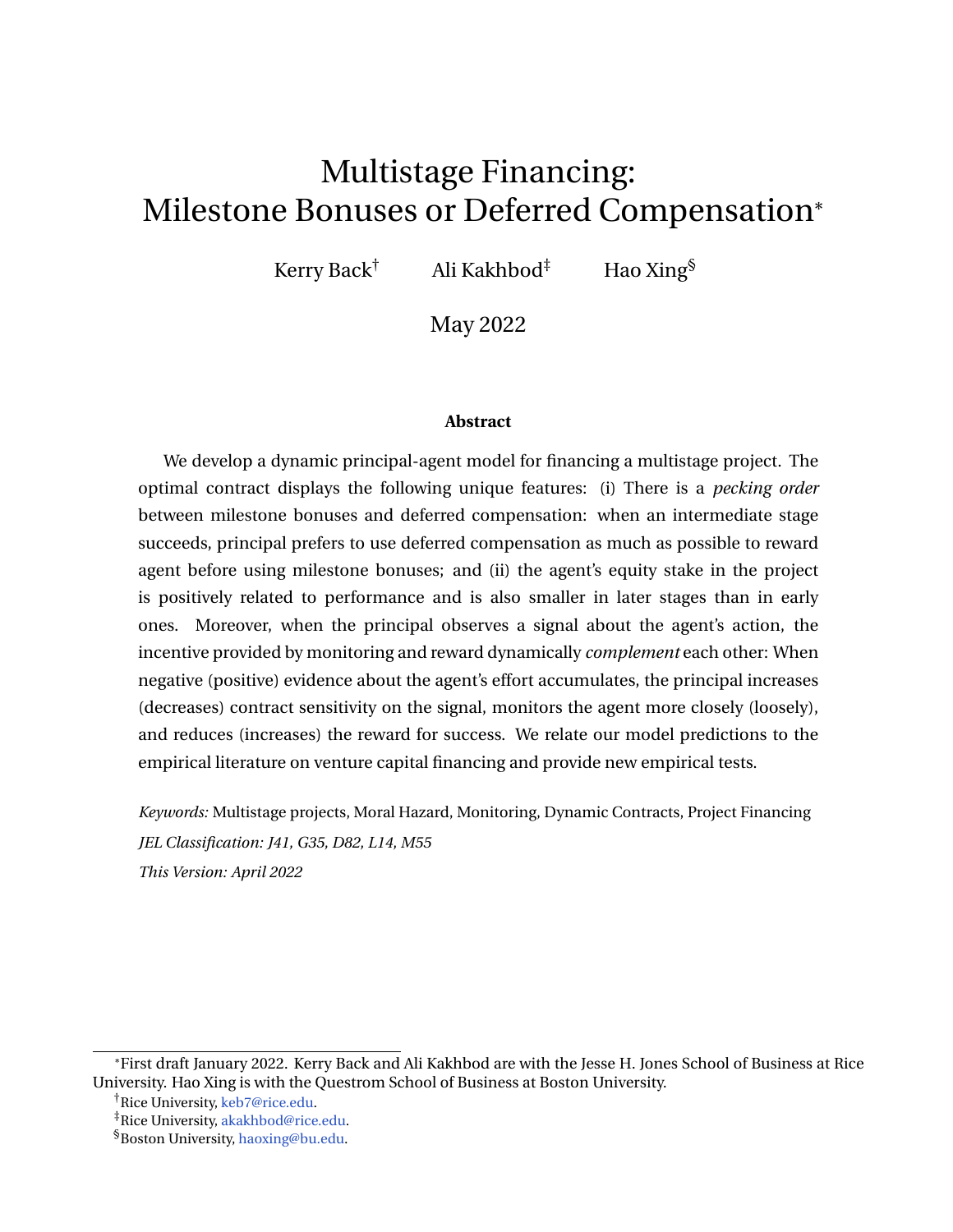principal's information filtration  $fF_t^P g$ , which is generated by the sequence of completion time  $fn^{(i)}$ ; *i* 1g. In [\(4\)](#page-9-3), when the final stage succeeds at time  $n^{(N)}$ , the principal receives the project payoff D net of the final milestone bonus *R* (*N*) *n* (*N*) .

We assume that

 $r < r$ ,

indicating that the principal is more patient than the agent. This technical condition ensures the existence of an optimal contract so that the principal does not defer the compensation forever. The same condition is required by [DeMarzo and Sannikov](#page-38-5) [\(2006\)](#page-38-5).

### <span id="page-10-0"></span>**2 Optimal contract in a baseline model**

#### **2.1 The agent's problem**

Given a contract  $(C, U^{(i)}, R^{(i)}; 1 \quad i \quad N)$ , we first solve the agent's problem [\(1\)](#page-8-2) in this section. When the agent exerts high effort, he loses the shirking benefit. When the current stage is completed, the agent loses his current continuation utility, which would continue if he were to prolong the project, but he would receive a reward from the next contract as well as a milestone bonus if the current stage succeeds. Only when the expected reward is large enough will the agent exert his maximum effort.

Suppose that the project is in stage *i*. Conditioning on no completion before *t*, i.e., *t* 2  $(n^{(i-1)}, n^{(i)}]$ , the agent's continuation utility at time *t* is defined as

<span id="page-10-1"></span>
$$
U_{t} = \sup_{a \geq [0,\bar{a}]} \mathsf{E}_{t}^{\bar{a}} e^{r(s-t)} dC_{s} + I(\bar{a} \ a_{s})ds + I_{\bar{m}^{(i)}} t_{g} e^{r(n^{(i)}-t)} U_{\bar{n}^{(i)}}^{c} + I_{\bar{r}t < n^{(i)}} g e^{r(t-t)} U_{\bar{n}^{(i)}}^{i}
$$
\n(5)

where  $U_{n}^{c} = p^{(i)}(a_{n^{(i)}}) U_{n^{(i)}}^{(i+1)}$  $n^{(i+1)}$  +  $R^{(i)}_{n^{(i)}}$  $\hat{h}^{(i)}_{n^{(i)}}$  is the expected continuation value at stage completion time  $n^{(i)}$ . In [\(5\)](#page-10-1), the conditional expectation is with respect to the agent's filtration, which is generated by  $f n^{(i)}$ , *a*; *i*  $\quad$  1*g* as well as the event  $f n^{(i)}$ *tg*.

The following result characterizes the dynamics of the agent's continuation utility and the optimal effort.

<span id="page-10-2"></span>**Lemma 1.** *The agent's continuation utility U follows the dynamics*

$$
dU_t = rU_t dt + \inf_{a_t \geq [0,\bar{a}]} a_t U_t \quad I (\bar{a} \quad a_t) \quad a_t U_t^c dt \quad dC_t,
$$
 (6)

*where*  $U_t^c = p^{(i)} \ U_t^{(i+1)} + R_t^{(i)}$  $t_t^{(i)}$  for  $t \geq [n^{(i-1)}, n^{(i)})$ , and  $U^{(N+1)}$  0*. The agent's optimal effort*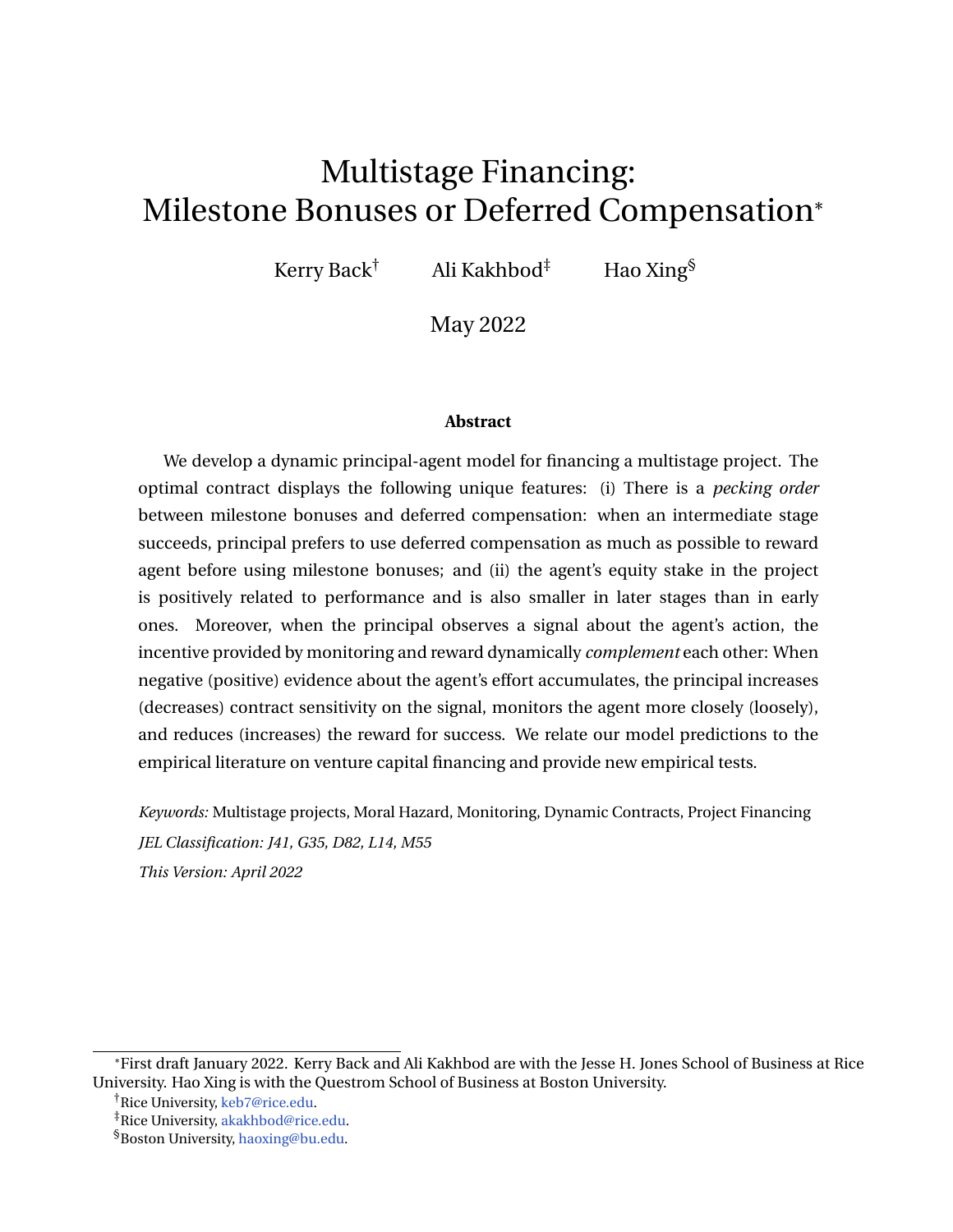*is given by*

$$
a_{t} = \begin{cases} \n\bar{a}, & p^{(i)} \cup_{t}^{(i+1)} + R_{t}^{(i)} & l + U_{t}, \\
0, & otherwise. \n\end{cases}
$$
\n(7)

*When*  $U_t^c$  *l* +  $U_t$ , *U follows* 

<span id="page-11-0"></span>
$$
dU_t = (r + \bar{a})U_t \quad \bar{a}_t U_t^c \ dt \quad dC_t. \tag{8}
$$

Lemma [1](#page-10-2) shows that the agent's optimal effort is determined by three forces:

- (i) If the agent exerts effort *a*, he earns private benefit *l* ( $\bar{a}$   $a_t$ ) *dt* from shirking.
- (ii) The agent's effort also changes the likelihood of stage completion. If the agent exerts effort *a*, the current stage completes with probability *adt* in the next infinitesimal period of time. Therefore, the agent's expected reward from completion is *adt*  $U_t^c$ .
- (iii) Once the current stage is completed, the agent also forfeits the current continuation utility  $U_t$ ; hence, the agent's expected loss from stage completion is *adt* $U_t$ .

To incentivize the agent's maximum effort, the principal needs to ensure that the marginal benefit of effort  $U_t^c$  is larger than the marginal cost  $l + U_t$ .

#### **2.2 Baseline model**

In this section, we consider a baseline model in which the principal only observes the completion time of the various stages of the project and uses deferred compensation and milestone bonuses to incentivize effort. After building intuition from a single-stage project, we examine the optimal contract in a two-stage project.

#### <span id="page-11-2"></span>**2.2.1 Single-stage project**

We consider a single-stage project in this section. To simplify notation, we suppress the superscript (1) throughout this section. We assume that project termination is inefficient,

<span id="page-11-1"></span>
$$
(r + \bar{a})L + (r + \bar{a})\underline{U} < \bar{a}pD. \tag{9}
$$

This condition is equivalent to  $L < \frac{1}{r+\tilde{a}}$   $\bar{a}pD$   $(r + \tilde{a})\underline{U}$  . This means that the project's liquidation value *L* is less than the net present value of the project's expected payoff, net paying the agent a constant cash flow of  $(r + \bar{a})U$ , which has a present value of *U* under the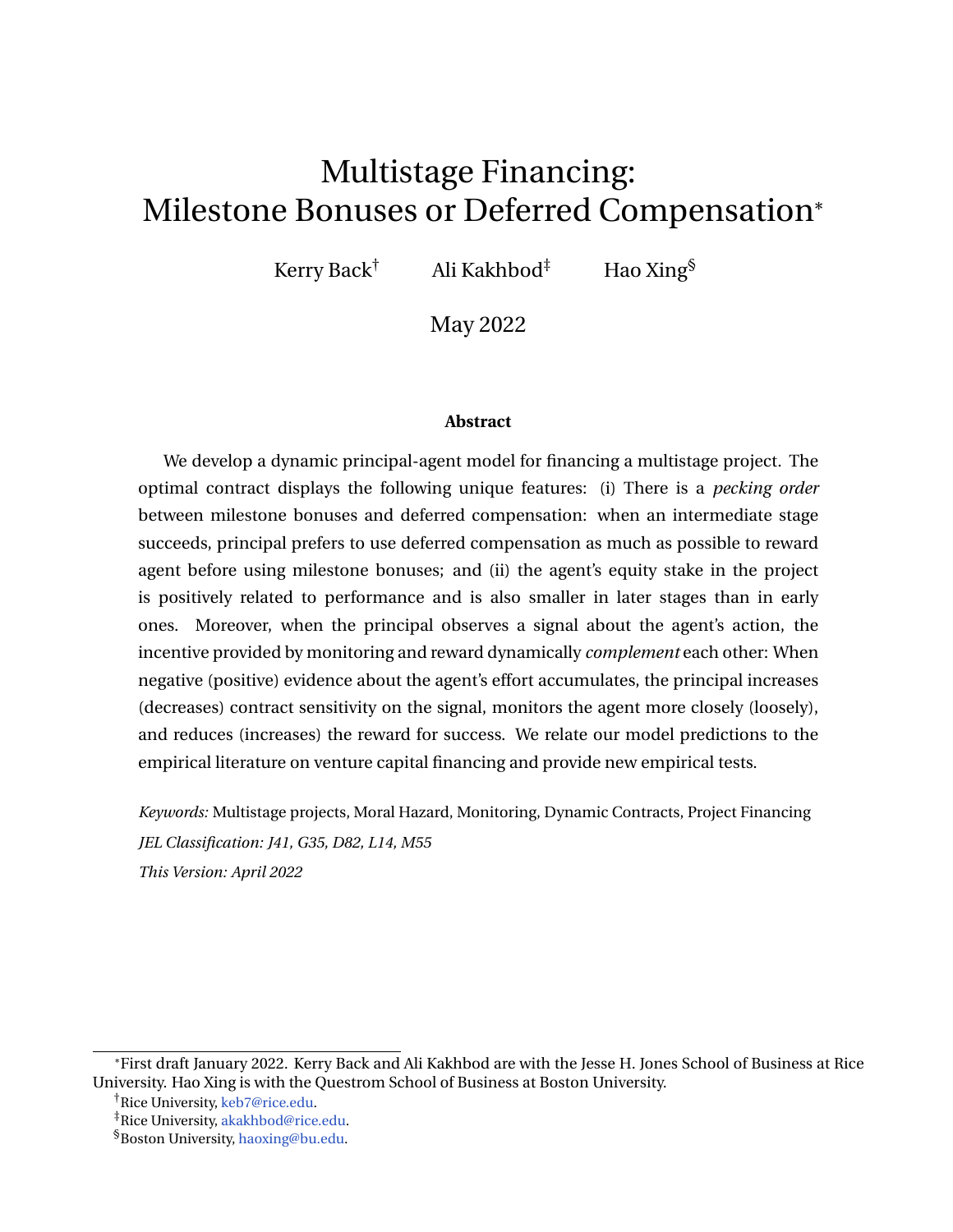agent's effective discount rate  $r + \bar{a}$ . We also assume

<span id="page-12-2"></span>
$$
\underline{U} < \frac{\bar{a}l}{r} \tag{10}
$$

so that the agent's outside option is not better than shirking on the project.

Lemma [1](#page-10-2) implies that the expected reward must satisfy the following to incentivize the agent to exert his maximum effort:

<span id="page-12-0"></span>
$$
pR_t \t l + U_t. \t (11)
$$

Thus, the marginal expected reward from completion is weakly larger than the marginal gain of shirking and delay, in order to incentivize the agent to exert his maximum effort. The principal's value function in [\(4\)](#page-9-3), conditioning on no project completion before *t*, i.e., *n t*, is

<span id="page-12-4"></span>
$$
V_t = \sup_{R,C} E_t^{\frac{h}{d}} \frac{t^{n} \wedge n}{t} e^{-r(s-t)} \qquad dC_s + I_{fn} \quad t g e^{-r(n-t)} p \quad D \qquad R_n + I_{ft < n g} e^{-r(t-t)} L^{\frac{1}{n}}.
$$
 (12)

where  $R$  is subject to the constraint  $(11)$ .

We now derive the differential equation that *V* satisfies. Consider the compensation  $dC_t = c_t dt$  for some nonnegative and potentially unbounded  $c_t$ . It follows from the dynamic programming that *V* satisfies the following Hamilton-Jacobi-Bellman (HJB) equation:

<span id="page-12-1"></span>
$$
(r + \bar{a})V = \sup_{R,c} \left[ \bar{a}p(D \quad R) + (r + \bar{a})U \quad \bar{a}pR \quad V^{\ell} \quad (1 + V^{\ell})c \right], \tag{13}
$$

where  $pR$   $l + U$  and  $R$  D. When  $U$  reaches the agent's outside value  $U$ , the project is terminated and the principal receives *L*. Therefore, *V* satisfies the boundary condition

<span id="page-12-3"></span>
$$
V(\underline{U}) = L. \tag{14}
$$

On the left-hand side of [\(13\)](#page-12-1),  $r + \bar{a}$  is the principal's effective discounting rate. On the right-hand side,  $\bar{a}p(D \t R)$  is the expected net payoff in *dt* time, and  $(r + \bar{a})U \t \bar{a}pR \t V^{\ell}$  is the marginal change in the principal's value due to changes in agent's continuation utility before compensation. The term  $(1 + V^{\emptyset})c$  measures the net value of comepsnation and it is linear in *c*. Because *c* can be unbounded, in order for the right-hand side of [\(13\)](#page-12-1) to have a finite value, it is necessary for  $1 + V^{\ell}$  0. Consider  $V^{\ell}$  to be the marginal benefit of paying the agent. Whenever  $1 > V^{\ell}$ , the marginal cost of paying the agent is larger than the marginal benefit, and the principal defers the payment by choosing  $c = 0$  until  $V^{\emptyset} = -1$ . Define

<span id="page-12-5"></span>
$$
\overline{U} = \inf fU \quad \underline{U} : V^{\theta} \quad 1g. \tag{15}
$$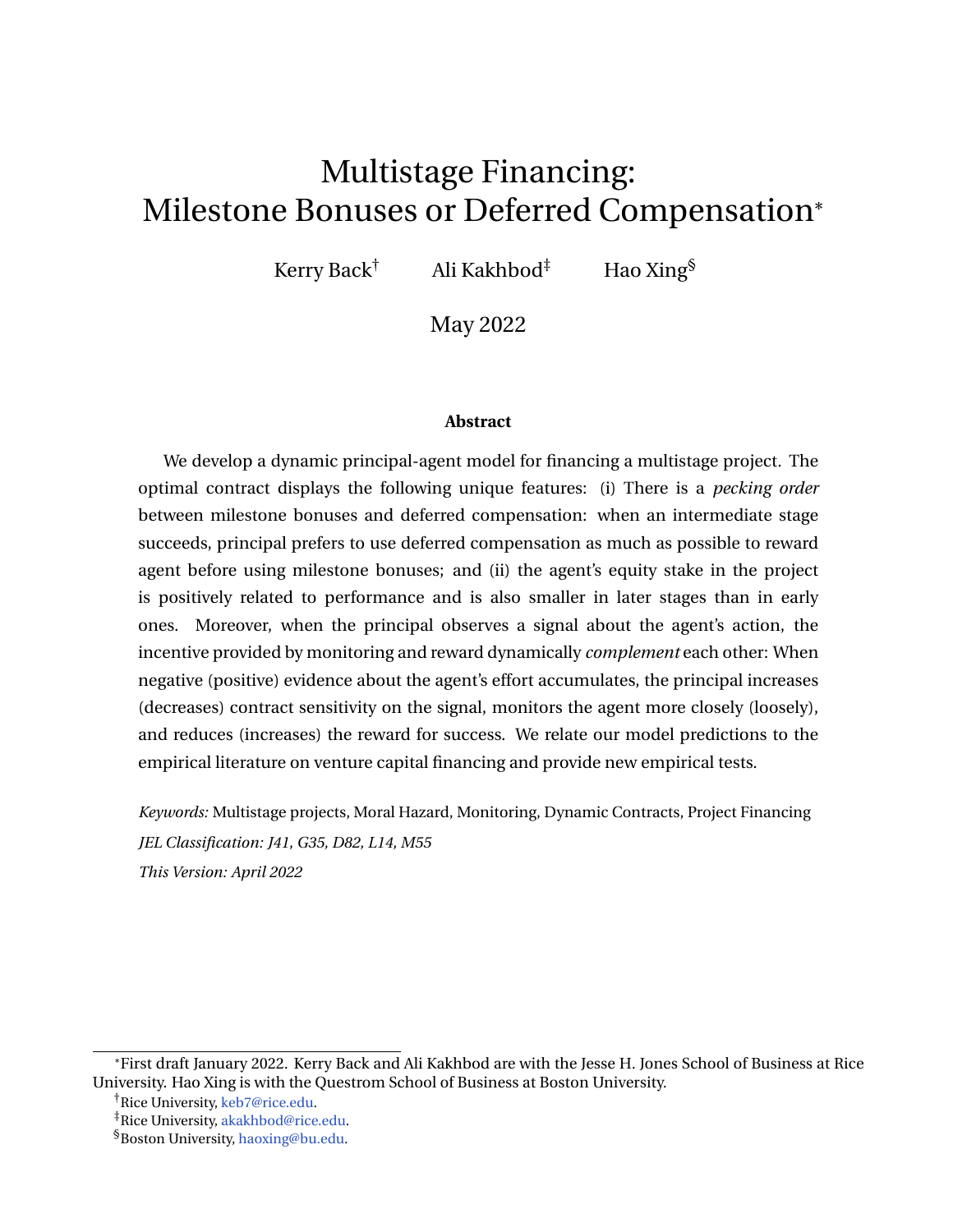To understand the principal's optimal choice for the success reward, we start with the first best case, where the agent's action is contractible and  $L = L^{fb} := \frac{1}{r + \tilde{a}} \bar{a}pD$   $(r + \tilde{a})\underline{U}$ . In that case, a linear value function *V* with  $V(\underline{U}) = L$  and  $V^{\emptyset}$  1 corresponds to the first best value. If the principal rewards the agent with bonus *R* upon project success, the principal's expected payoff decreases by  $\bar{a}$  *pRdt*. Meanwhile, [\(8\)](#page-11-0) with  $U^c = pR$  therein implies that the agent's continuation utility decreases by  $\bar{a}$ *pRdt*, which impacts the principal's utility by  $\bar{a}$  pRV<sup>0</sup>dt. Because *V* <sup>0</sup> 1, the principal's net value change is zero for any *R*. Therefore, the choice of *R* is irrelevant to the principal in the first best case. The agent is compensated only by *C* in this case.

When *L* < *L*<sup>fb</sup>, termination is inefficient and the principal's choice of *R* matters. The optimization of *R* in [\(13\)](#page-12-1) is

$$
\sup_R \bar{a} \qquad pR \qquad pRV^0,
$$

subject to  $pR$   $l + U$ . When the project is completed,  $pR$  is the expected cost and  $pRV^{\theta}$  is the expected benefit of paying the agent milestone bonus *R*. Because 1  $>$   $\quad$  V $^{\emptyset}$  when  $U<\overline{U},$ the expected cost always dominates the expected benefit. Therefore, the principal rewards the agent the minimum amount to satisfy the incentive compatibility constraint, i.e., the optimal milestone bonus satisfies

<span id="page-13-0"></span>
$$
pR = l + U. \tag{16}
$$

The following proposition summarizes the optimal contract and the agent's continuation utility dynamics under the optimal contract.

<span id="page-13-1"></span>**Proposition 1.** *Suppose that* [\(9\)](#page-11-1) *and* [\(10\)](#page-12-2) *hold. The principal chooses the initial value of the agent's continuation utility U*<sup>0</sup> *to maximize her value function V. The agent's continuation utility decreases over time until it reaches the outside value U, at which time the contract is terminated if the project is still not completed. If the project is successfully completed before U reaches* <u>U</u>, the agent is rewarded with milestone bonus R  $= \frac{1}{p}(l + U)$ . The principal pays no *cash compensation C in the process.*

The optimal contract features a milestone bonus, no cash compensation, and a hard deadline. As the agent's continuation utility decreases over time, the size of the milestone bonus also decreases with time. Because the marginal benefit of cash compensation is always less than the marginal cost, the principal never pays the agent cash compensation. Combining [\(8\)](#page-11-0), [\(16\)](#page-13-0), and  $dC_t$  0, we find that the termination time t of the project is a constant:

$$
t = \frac{1}{r} \log \frac{\partial l}{\partial l} \frac{rU_0}{r\underline{U}}.
$$
 (17)

This is a hard deadline for the project. It is decreasing in  $\bar{a}$ , *l*, *<u>U</u>* and increasing in  $U_0$ . When  $\bar{a}$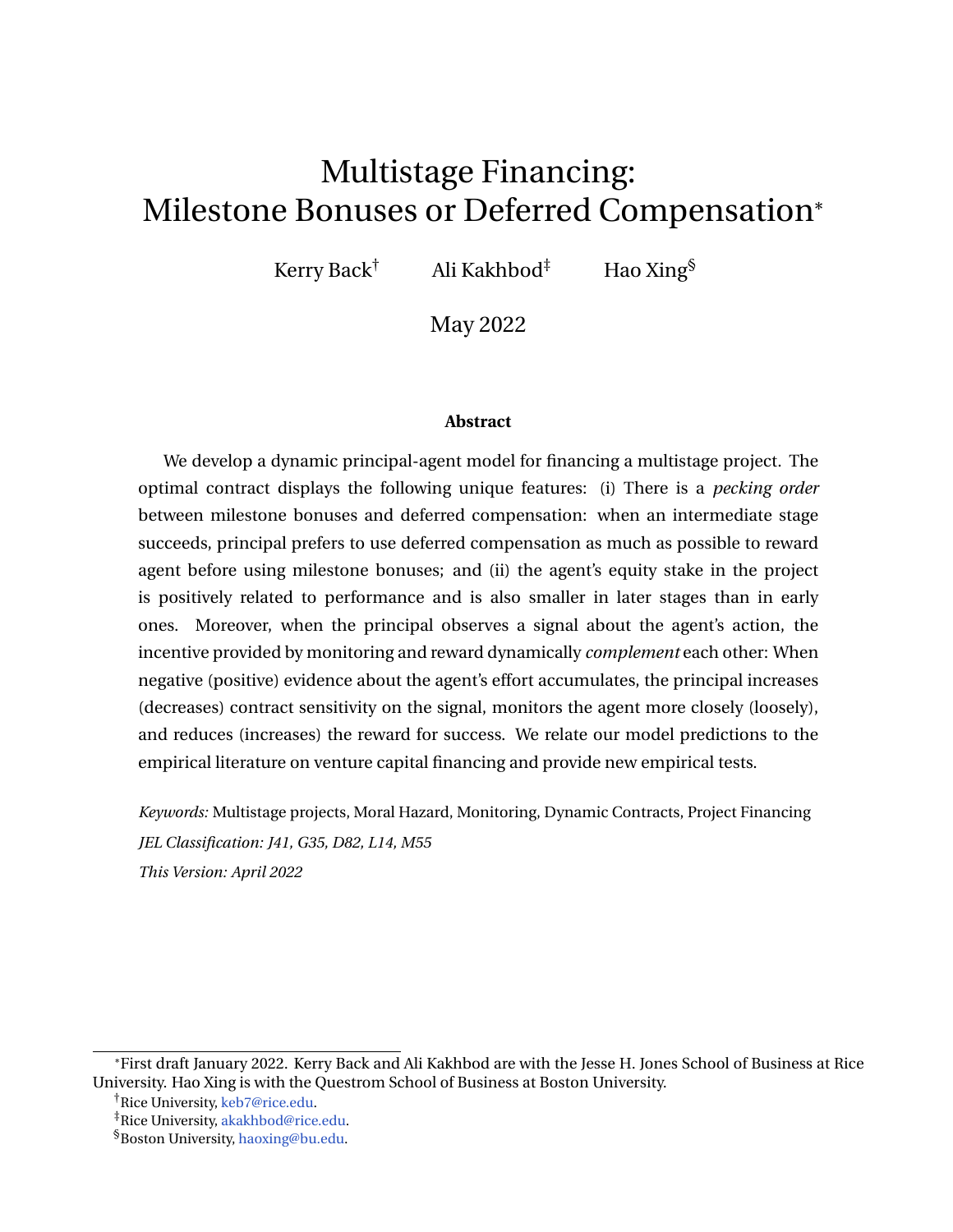increases, the expected completion time  $1/\bar{a}$  decreases; when *l* is larger, the agency friction is more severe; when  $U_0$  decreases or  $U$  increases, the agent has less skin in the project. In all cases, the principal shortens the hard deadline.

To illustrate the quantitative implications of the model, we solve the HJB equation [\(13\)](#page-12-1) with its boundary condition [\(14\)](#page-12-3) numerically and present several examples of the principal's value in Figure [1.](#page-14-0)

<span id="page-14-0"></span>

Figure 1. **Optimal contract in a single-stage project**

*Notes: This figure plots the principal's value for different maximal effort, private benefits, and project payoffs. Each curve ends at*  $\overline{U}$ *. If not listed explicitly in the legend, parameters used are*  $r = 0.1$ ,  $r = 0.05$ ,  $\overline{a} = 0.5$ ,  $l = 1$ ,  $D = 8$ *, p* = 0.5*,* <u>*U*</u> = 0*, and L* = 0*.* 

At the project inception, the agent's continuation utility starts from  $U_0 = \text{argmax}V(U)$ . In our contract implementation,  $U_0$  *U* measures the maximum balance of a credit line that the principal grants the agent. When the credit line is maxxed out, the project is terminated. Figure [1,](#page-14-0) Panel (a) shows that the larger the agent's maximum effort  $\bar{a}$  is, the longer the credit line is. When  $\tilde{a}$  is larger, the project is more likely to be completed; consequently, the principal grants the agent more financial flexibility to allow the agent to be successful. When the agent's private benefit of shirking is larger, the principal needs to offer a bigger milestone bonus to incentivize the agent. Hence, the principal's value function decreases with *l*, as Panel (b) shows. The principal also offers a longer credit line for larger *l*. When the project payoff D is larger, Panel (c) shows that the principal offers a longer credit line to increase the chances of project success before termination.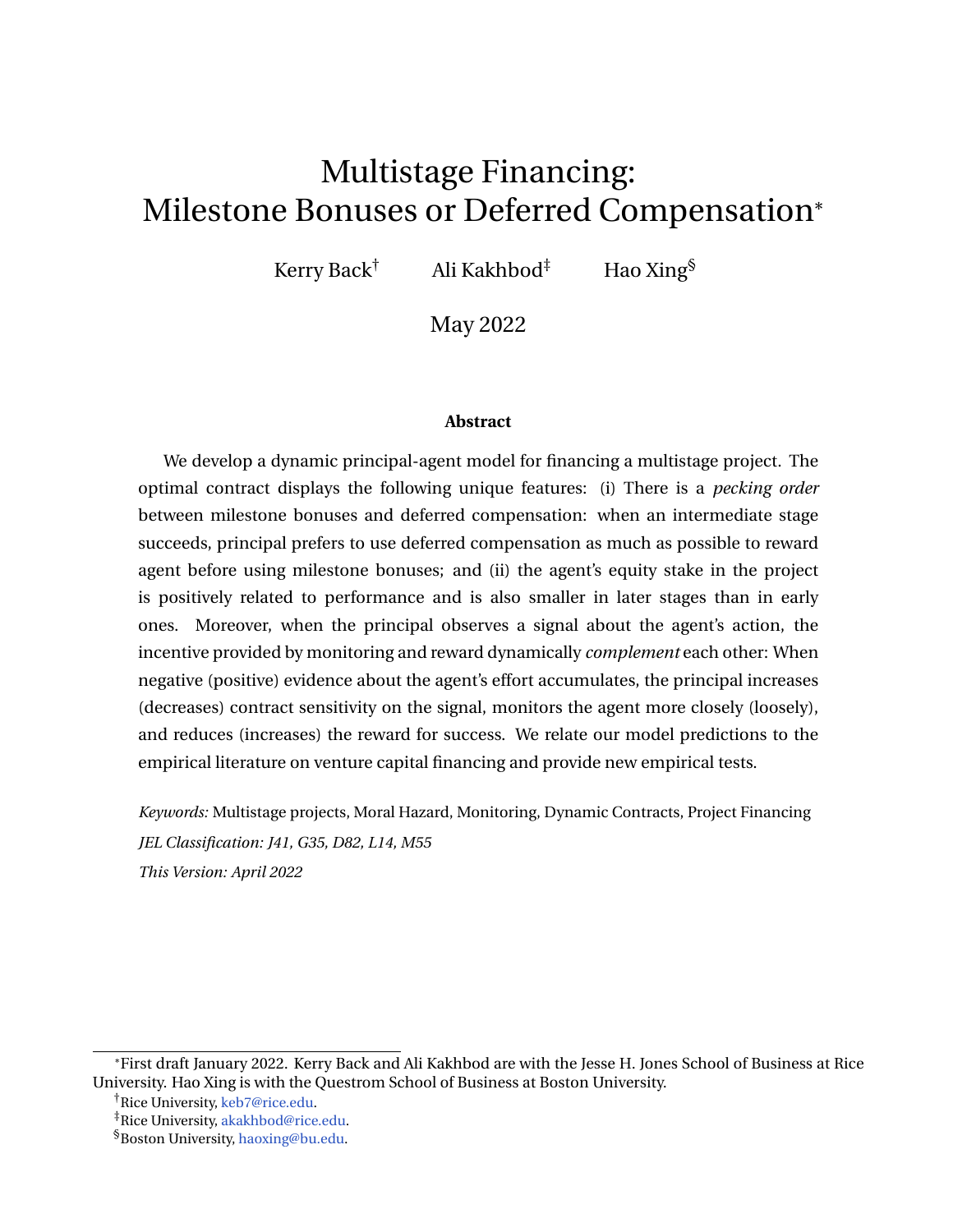#### **2.2.2 Multiple-stage project**

In this section, we study a two-stage project  $(N = 2)$ . The first stage has to be completed successfully before the second stage begins. The principal only receives the project payoff when the second stage succeeds. However, the principal can terminate the project if the first stage fails. When the first stage is successfully completed, the principal determines how much deferred compensation to promise the agent in the second stage, in the form of a second-stage milestone bonus and cash compensation *C*, and whether to reward the agent a first-stage milestone bonus for successfully completing the first stage.

After successful completion of the first stage, the second stage contracting problem is the same as the one described in Section [2.2.1.](#page-11-2) We focus on the first-stage problem in what follows. When the first stage is completed at time  $n^{(1)}$ , the agent receives a new contract that promises him, at the beginning of the second stage, a continuation utility  $U_{\rm eff}^{(2)}$  $\sum_{n^{(1)}}^{\infty}$ , summarizing the value of deferred compensation in the second stage. Moreover, the principal could also reward the agent a milestone bonus  $R_{\rm eff}^{(1)}$ *n* (1) .

Lemma [1](#page-10-2) shows that the agent exerts effort  $\bar{a}$  if and only if

<span id="page-15-0"></span>
$$
p^{(1)} U_t^{(2)} + R_t^{(1)} I + U_t.
$$
 (18)

Equation [\(2\)](#page-9-1) shows that the principal's value in the first stage is

<span id="page-15-1"></span>
$$
V_t^{(1)} = \sup_{U^{(2)}, R^{(1)}, C} E_t^{\frac{1}{\tilde{a}}} t^{h Z_{n^{(1)} \wedge t}} e^{-r(s-t)} (dC_s) + I_{fn^{(1)} \t t g} e^{-r(n^{(1)}-t)} V_{n^{(1)}}^c + I_{ft \lt n^{(1)} g} e^{-r(t-t)} L^{\frac{1}{\tilde{a}}}.
$$
\n(19)

subject to [\(18\)](#page-15-0),  $R^{(1)} \supseteq [0, D]$ , and  $U^{(2)} \supseteq [\underline{U}, \overline{U}^{(2)}]$ . In [\(19\)](#page-15-1),  $V_{n^1}^c$  is given in [\(3\)](#page-9-4), the milestone *n* bonus  $\mathcal{R}^{(1)}$  is restricted to be at most the project payoff D, and the second-stage initial utility  $U^{(2)}$  is at most the second-stage maximum utility  $\overline{U}^{(2)}$ .

An argument similar to that in Section [2.2.1](#page-11-2) yields the following HJB equation for  $\mathsf{V}^{(1)}$ :

<span id="page-15-2"></span>
$$
(r + \bar{a})V^{(1)} = \max_{U^{(2)}, R^{(1)}} \bar{a}p^{(1)} V^{(2)}(U^{(2)}) R^{(1)} + (r + \bar{a})U \bar{a}p^{(1)} U^{(2)} + R^{(1)} (V^{(1)})^0,
$$
\n(20)

subject to [\(18\)](#page-15-0),  $R^{(1)}$   $\supseteq$  [0, D], and  $U^{(2)}$   $\supseteq$  [<u>U</u>,  $\overline{U}^{(2)}$ ], and the boundary conditions

$$
V^{(1)}(\underline{U}) = L \quad \text{and} \quad (V^{(1)})^{\circ}(\overline{U}^{(1)}) = 1, \tag{21}
$$

for some  $\overline{U}^{(1)}.$ 

We first discuss the choice of  $U^{(2)}$  and  $R^{(1)}$  at the successful completion of the first stage.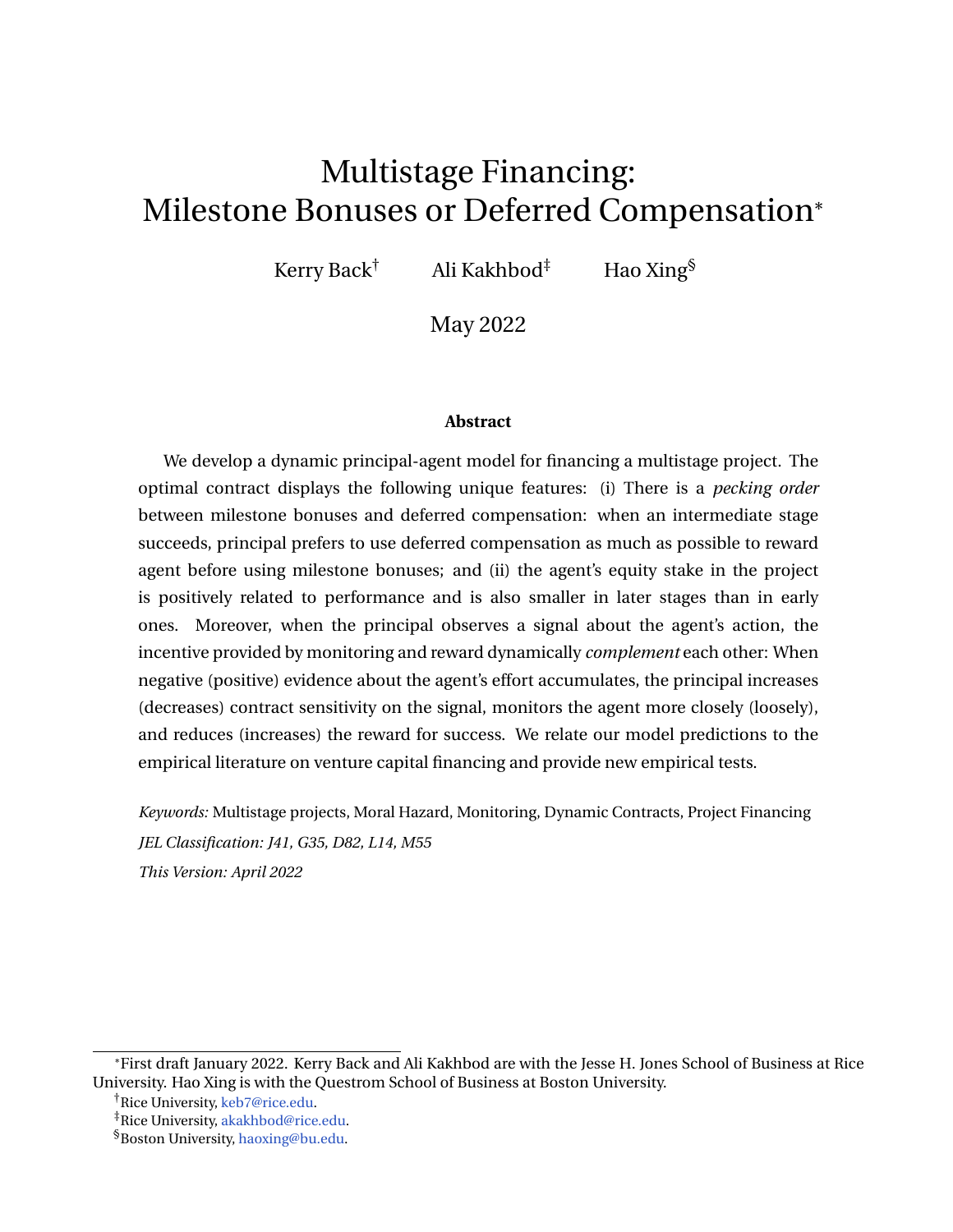The first-order condition of  $U^{(2)}$  in [\(20\)](#page-15-2) is

<span id="page-16-0"></span>
$$
\bar{a}p^{(1)} \left(V^{(2)}\right)^{j} \left(U^{(2)}\right) \left(V^{(1)}\right)^{j} \left(U\right) = 0, \tag{22}
$$

and the first-order condition of  $R^{(1)}$  is

<span id="page-16-1"></span>
$$
\bar{a}p^{(1)} \ 1 + (V^{(1)})^{\ell}(U) \ = 0. \tag{23}
$$

Because  $(V^{(2)})^{\ell}$  > 1 when  $U^c$  <  $\overline{U}^{(2)}$ , [\(22\)](#page-16-0) and [\(23\)](#page-16-1) cannot be satisfied simultaneously: When  $U^{(2)}$  is an interior, the optimal  $R^{(1)}$  must be zero;  $R^{(1)}$  is positive only when  $U^{(2)}$  reaches its maximum value  $\overline{U}^{(2)}.$ 

This result creates a pecking order for the principal to reward the agent for first-stage success. The principal prefers to increase the agent's deferred compensation in the second stage over paying the agent a milestone bonus. This preference is because the principal's marginal benefit of cash bonus  $(V^{(2)})^{\ell}(U^{(2)})$  is less than the unit marginal cost when  $U^{(2)}$  <  $\overline{U}^{(2)}$ . Only when  $U^{(2)}$  reaches  $\overline{U}^{(2)}$  does the principal combine the second-stage deferred compensation with a milestone bonus at the end of the first stage.

The following proposition summarizes the optimal deferral compensation and milestone bonus for a two-stage project.

<span id="page-16-2"></span>**Proposition 2.** *Suppose that* [\(9\)](#page-11-1) *and* [\(10\)](#page-12-2) *hold. Then the following statements hold:*

- (*i*) *The principal pays milestone bonus*  $R^{(1)} = \frac{1}{p^{(1)}}(I + U)$   $\overline{U}^{(2)}$  *only when*  $U$   $p^{(1)}\overline{U}^{(2)}$ *l.*
- *(ii) When the first stage is successfully completed, the agent's continuation utility jumps up to*  $U^{(2)}$  *with*  $U^{(2)}$   $\overline{U}^{(2)}$ *, and he receives milestone bonus*  $R^{(1)}$  *when*  $U^{(2)} = \overline{U}^{(2)}$ *.*
- (*iii*)  $V^{(1)}(U) < V^{(2)}(U)$  for  $\underline{U} < U$  min  $\overline{U}^{(1)}$ ,  $\overline{U}^{(2)}$  . Therefore, the agent's equity stake *U*  $\frac{U}{U+V^{(1)}(U)}$  in the first stage is always larger than his equity stake  $\frac{U}{U+V^{(2)}(U)}$  in the second *stage.*

This result shows that the milestone bonus strategy is a threshold type. Only when *U* is sufficiently large and  $U^{(2)}$  reaches its maximum value does the principal reward the agent with a milestone bonus. Given the agent's continuation utility *U* and the principal's value  $V(U)$ , we define the agent's equity stake as the ratio between the agent's continuation utility from deferred compensation and the project's enterprise value  $U + V(U)$ . Proposition [2](#page-16-2) (iii) shows that the agent's equity stake is always larger in the first stage. The intuition behind this result is the following: The project may fail at the end of the first stage, in which case the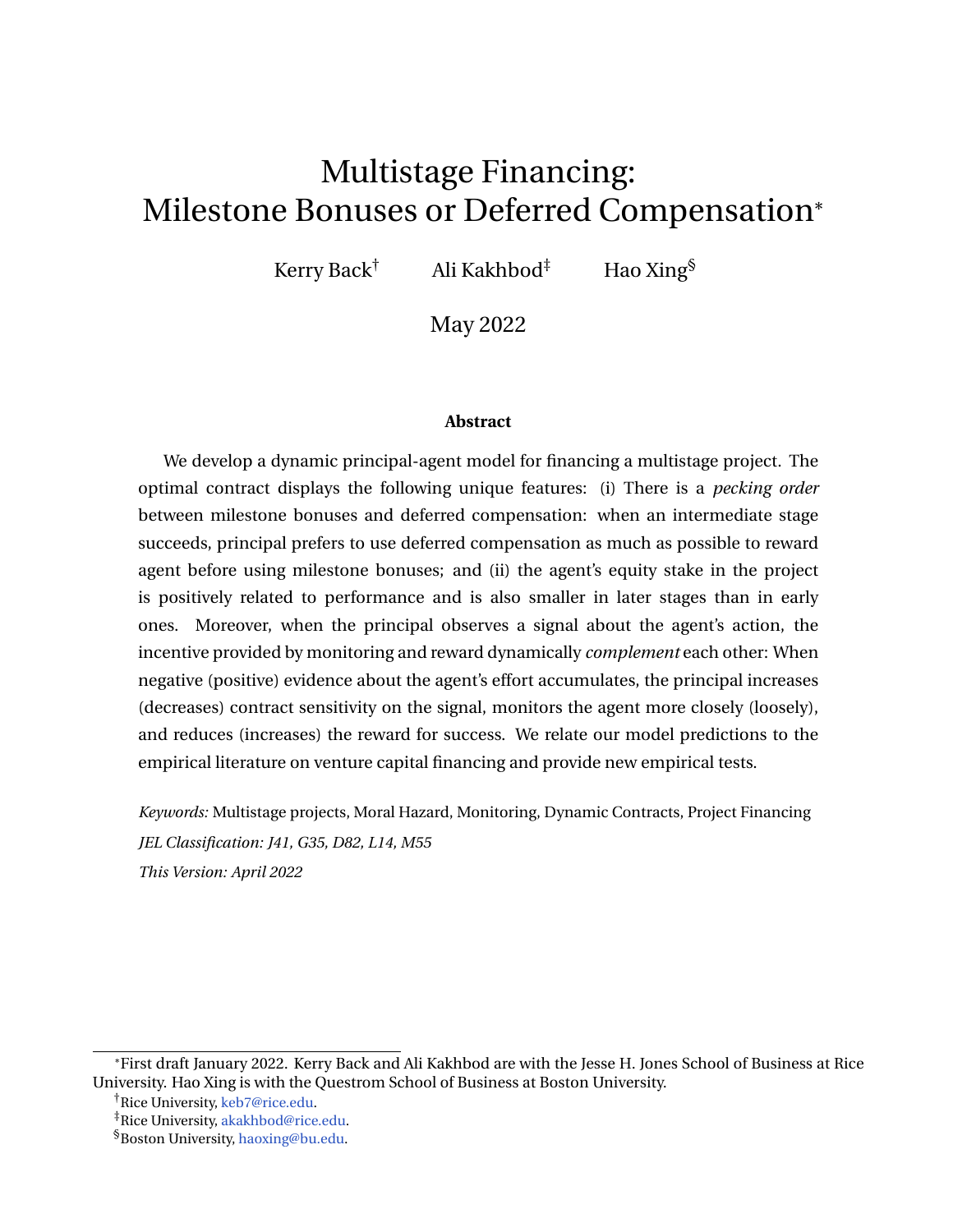project payoff is zero. Moreover, the second-stage enterprise value is the discounted future project payoff net compensation such that the expected payoff from the first stage is less than the expected payoff from the second stage, i.e.,

$$
p^{(1)} V^{(2)}(U^{(2)}) + U^{(2)} < p^{(2)}D.
$$

With less expected payoff, the principal's value in the first stage  $\mathsf{V}^{(1)}(\mathsf{U})$  is less than her value in the second stage  $V^{(2)}(U)$ , when the agent has the same amount of skin *U* in the project. Therefore, the principal shares a larger proportion of the project's enterprise value in the second stage, resulting in a smaller equity stake for the agent.

The result that the agent's equity stake is smaller in later stages is consistent with evidence from empirical studies. [Bengtsson and Sensoy](#page-37-0) [\(2015\)](#page-37-0) observe that entrepreneurs' equity stakes in startups are lower in later funding rounds. [Ewens, Nanda, and Stanton](#page-38-1) [\(2020\)](#page-38-1) document that an entrepreneur's equity stake decreases with the firm's age. An explanation for this phenomenon is that additional funding injections in later financing rounds dilute the entrepreneur's equity stake. Our result shows that even without additional funding injections, resolution of uncertainty at the end of each stage increases the project value, thereby decreasing the entrepreneur's equity stake.

Figure [2](#page-18-1) shows that the principal's value is larger in the second stage (Panel (a)) and the agent's equity stake is higher in the first stage (Panel (b)). At the beginning of the first stage,  $(U_0, V^{(1)}(U_0))$  starts from the highest point of the red dotted line in Panel (a), then moves to the left along the red dotted line. If the first stage is successful before *U* becomes lower than 0.5, which is the horizontal coordinate of the kink point in Panel (c),  $(U, V^{(1)}(U))$  jumps to the right end of the black solid line  $(\overline{U}^{(2)},V^{(2)}(\overline{U}^{(2)}))$  in Panel (a) to start the second stage, and the agent receives a milestone bonus whose value is shown by the red dotted line in Panel (d). If the first stage is successful when  $U < 0.5$ ,  $(U, V^{(1)}(U))$  jumps to  $(U^{(2)}, V^{(2)}(U^{(2)}))$ , with  $U^2 = U^2(U)$  given in Panel (c), on the black solid line in Panel (a) and the second stage starts from there, but the agent receives no milestone bonus. If the first stage fails, the project is terminated. In the second stage,  $(U, V^{(2)}(U))$  moves to the left along the black solid line in Panel (a). In both stages, if *U* reaches zero before stage completion, the project is terminated. The principal grants a credit line with limit  $U_0$  in the first stage and extends the credit line to the limit  $U^{(2)}$  in the second stage. The principal gives a much longer credit line in the second stage to allow ample time for the agent to complete the final stage. When the final stage succeeds, the agent receives the final milestone bonus  $R^{(2)}(\mathit{U})$ , whose value is indicated by the solid black line in Panel (d).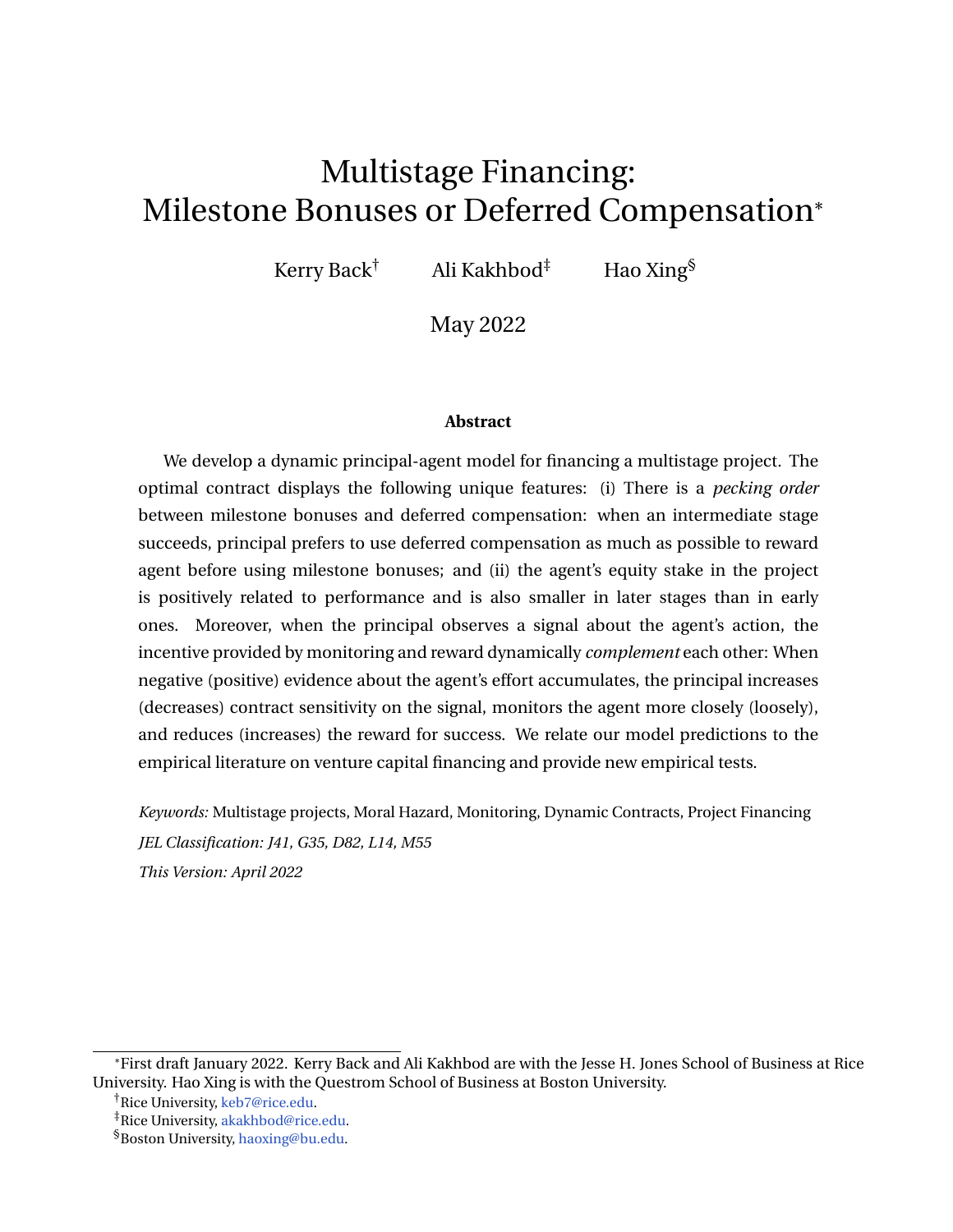<span id="page-18-1"></span>

Figure 2. **Optimal contract in a two-stage project**

*Notes: This figure plots the principal's values, the agent's equity stake, and milestone bonuses in both stages as well as the agent's continuation utility*  $U^{(2)}$  *at the beginning of the second stage. Parameters used are*  $r = 0.1$ *,*  $r = 0.05$ *,*  $\bar{a} = 0.5$ *,*  $l = 1$ *,*  $D = 16$ *,*  $p^{(1)} = p^{(2)} = 0.5$ *,*  $\underline{U} = 0$ *, and*  $L = 0$ *.* 

### <span id="page-18-0"></span>**3 Monitoring and reward**

In the baseline model, we assume that the principal does not receive any information on the agent's effort. In this section, we consider a natural extension in which the principal observes a noisy signal about the agent's effort. This noisy signal can be thought of as the agent's working hours or regularly submitted progress reports. With this additional signal, the principal can both contract on the signal and reward the agent with milestone bonuses or deferred compensation. In the optimal contract, contracting on the signal and reward complement each other. When positive (negative) evidence about the agent's effort accumulates, the optimal contract increases (decreases) the magnitude of the reward and decreases (increases) the contract sensitivity on the signal. After examining a single-stage project in this extension, we explore the optimal contract for a two-stage project. We show that the main insight from the baseline model still holds in this extension.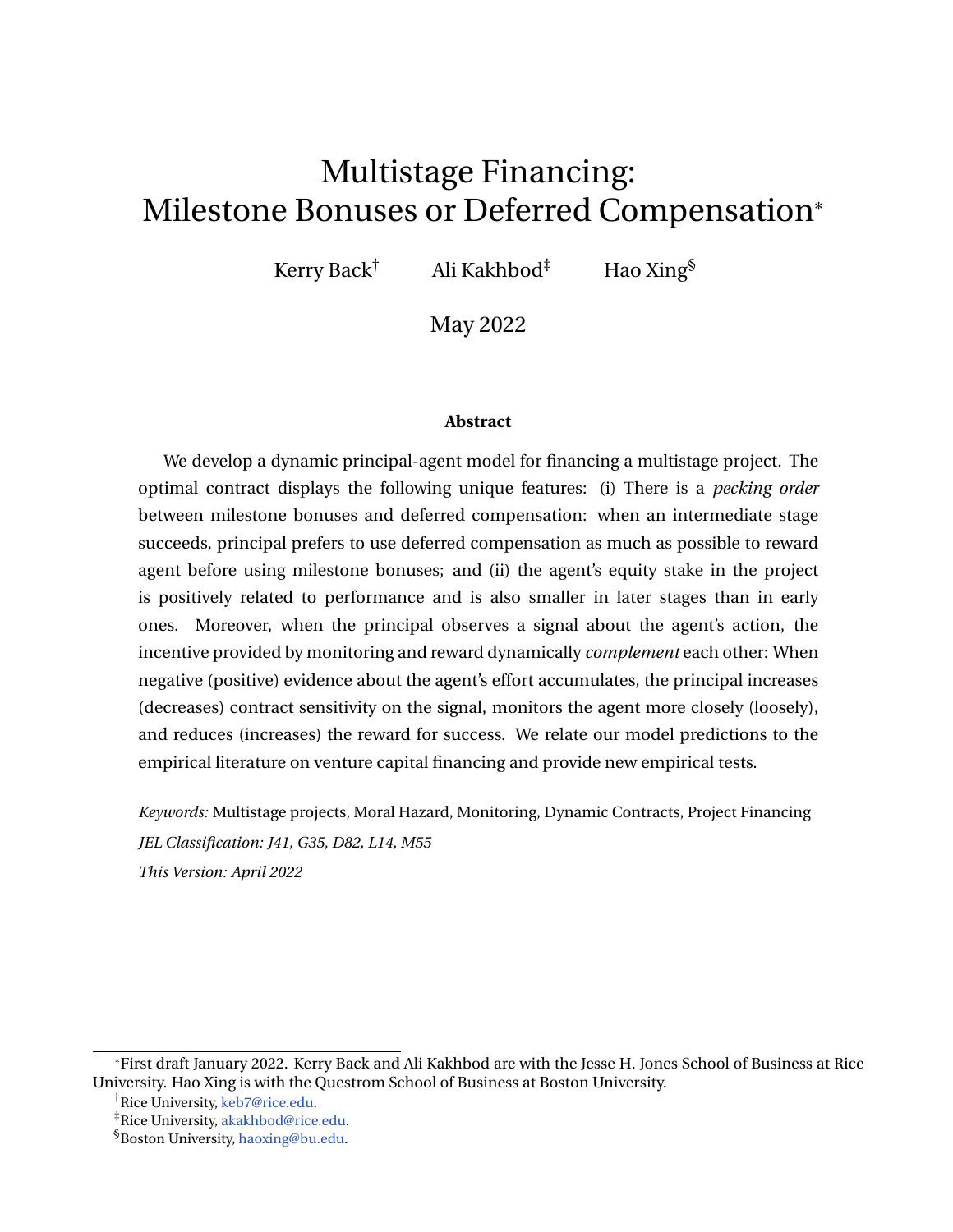We assume that the principal observes a noisy signal *y* about the agent's effort. The dynamics of *y* follow

<span id="page-19-3"></span>
$$
dy_t = a_t dt + s dB_t^a, \qquad (24)
$$

where  $B^a$  is a standard Brownian motion under the probability measure  $P^a$  induced by the agent's effort. We assume that  $B^a$  is independent of the Poisson process driving the completion time of the different stages of the project as well as the random variables indicating the success or failure of each stage. The principal can contract on the signal *y* and can also determine  $(U^{(i)}, R^{(i)})$ ; 1 *i N*) at the completion of each stage as in the previous section.

The following result extends Lemma [1](#page-10-2) to the current setting.

<span id="page-19-0"></span>**Lemma 2.** *The agent's continuation utility U follows the dynamics*

<span id="page-19-1"></span>
$$
dU_t = rU_t dt + \inf_{a_t \geq [0, \bar{a}]} a_t U_t \quad I (\bar{a} \quad a_t) \quad a_t U_t^c \quad j_t a_t \quad dt + j_t dy_t \quad dC_t, \tag{25}
$$

*for some process j . In* [\(25\)](#page-19-1)*,*  $U_t^c = p^{(i)} \ U_t^{(i+1)} + R_t^{(i)}$  $t_t^{(i)}$ , when  $t \geq [n^{(i-1)}, n^{(i)})$ , and  $U^{(N+1)}$  0. *The agent's optimal effort is given by*

$$
a_t = \begin{cases} \n\bar{a}, & U_t^c + j_t & | + U_t, \\
0, & \text{otherwise.}\n\end{cases} \tag{26}
$$

*When*  $U_t^c + j_t$   $l + U_t$ , *U follows* 

<span id="page-19-2"></span>
$$
dU_t = (r + \bar{a})U_t \quad \bar{a}U_t^c dt + j_t s_t dB_t^{\bar{a}} dC_t. \tag{27}
$$

Lemma [2](#page-19-0) shows that the agent's continuation utility varies with signal *y*. The principal chooses the contract sensitivity *j*. To incentivize maximum effort, the principal needs to choose a sufficiently large *j* so that the sum of *j* and the marginal expected reward *U<sup>c</sup>* for completing the current stage dominates the marginal cost  $l + U$ . The contract sensitivity *j* and the expected reward  $U^c$  complement each other to incentivize the agent's maximum effort. The optimal choice of *j* and the continuation utility, together with milestone bonuses  $(U^{(i)}, R^{(i)})$ *i N*), will be determined in the optimal contract.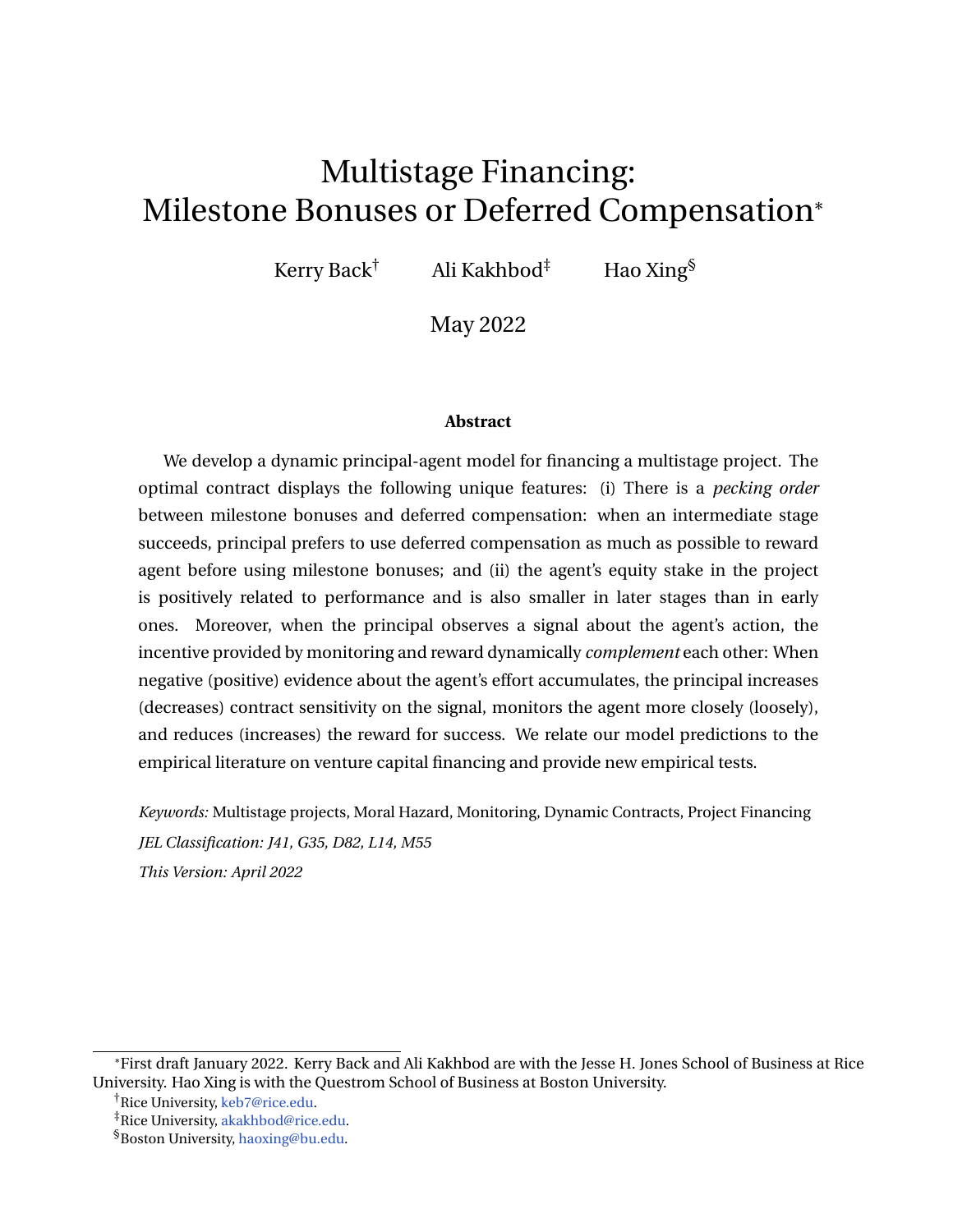#### **3.1 Single-stage project**

Consider the principal's problem  $(12)$  in a single-stage project.<sup>[7](#page-20-0)</sup> Following the strategy in the previous section, we first derive the HJB equation that is satisfied by *V*. Consider  $dC_t = c_t dt$ , where  $c_t$  is nonnegative and could be unbounded. It follows from [\(27\)](#page-19-2) with  $U^c = pR$  therein and the dynamic programming that *V* satisfies the following HJB equation:

<span id="page-20-1"></span>
$$
(r + \bar{a})V = \sup_{R,c,j} \bar{a}p(D \ R) + (r + \bar{a})U \quad \bar{a}pR \ V^{\theta} \ (1 + V^{\theta})c + \frac{1}{2}j^{2}s^{2}V^{\theta^{O}}, \qquad (28)
$$

subject to  $R \nvert 2$  [0, D],  $c$  0, and  $j$   $l + U_t$  pR.

An argument similar to that in Section [2.2.1](#page-11-2) shows that  $\mathsf{V}^\emptyset\,>\,1$  until a threshold  $\overline{U}$  in [\(15\)](#page-12-5). Due to the presence of Brownian noise, the optimal compensation  $dC$  is a reflecting type. Once *U* reaches  $\overline{U}$ , the principal makes a minimum payment to reflect *U* being lower than  $\overline{U}$ . The boundary  $\overline{U}$  is pinned down by the boundary conditions

<span id="page-20-2"></span>
$$
V^{\mathcal{J}}(\overline{U}) = 1 \quad \text{and} \quad V^{\mathcal{J\mathcal{J}}}(\overline{U}) = 0, \tag{29}
$$

where the second boundary condition is a super-contact condition. When  $U = U$ , *V* satisfies the boundary condition

<span id="page-20-3"></span>
$$
V(\underline{U}) = L. \tag{30}
$$

The choice of *C* discussed above reduces the HJB equation [\(28\)](#page-20-1) to

<span id="page-20-5"></span>
$$
(r + \bar{a})V = \sup_{R,j} \bar{a}p(D \ R) + (r + \bar{a})U \quad \bar{a}pR \ V^{\ell} + \frac{1}{2}j^{2}s^{2}V^{\ell\ell} \tag{31}
$$

subject to  $R \nvert 2$  [0, D],  $j \rvert 1 + U \rvert pR$  and boundary conditions [\(29\)](#page-20-2) and [\(30\)](#page-20-3).

The following proposition summarizes the principal's optimal choice in regard to milestone bonuses, contract sensitivity, and compensation.

<span id="page-20-4"></span>**Proposition 3.** *Suppose that* [\(9\)](#page-11-1) *and* [\(10\)](#page-12-2) *hold.*

*(i) The optimal reward is*

<span id="page-20-6"></span>
$$
R = \min \left[ \max_{\mathbf{p}} \frac{1}{p} \mathbf{1} + U + \frac{\bar{a}(1 + V^{\theta})}{s^{2} V^{\theta}} \right], 0 \quad 0 \quad 0 \tag{32}
$$

*The optimal contract sensitivity is*  $j = l + U$  *pR*, *and it is always positive.* 

*(ii) When*  $\cup$  *approaches*  $\overline{U}$ *,*  $R$  *converges to* min $f(I + \overline{U})/p$ ,  $Dg$ *. When*  $R$  *is an interior* 

<span id="page-20-0"></span> $7$ We omit the superscript (1) throughout this section to simplify notation.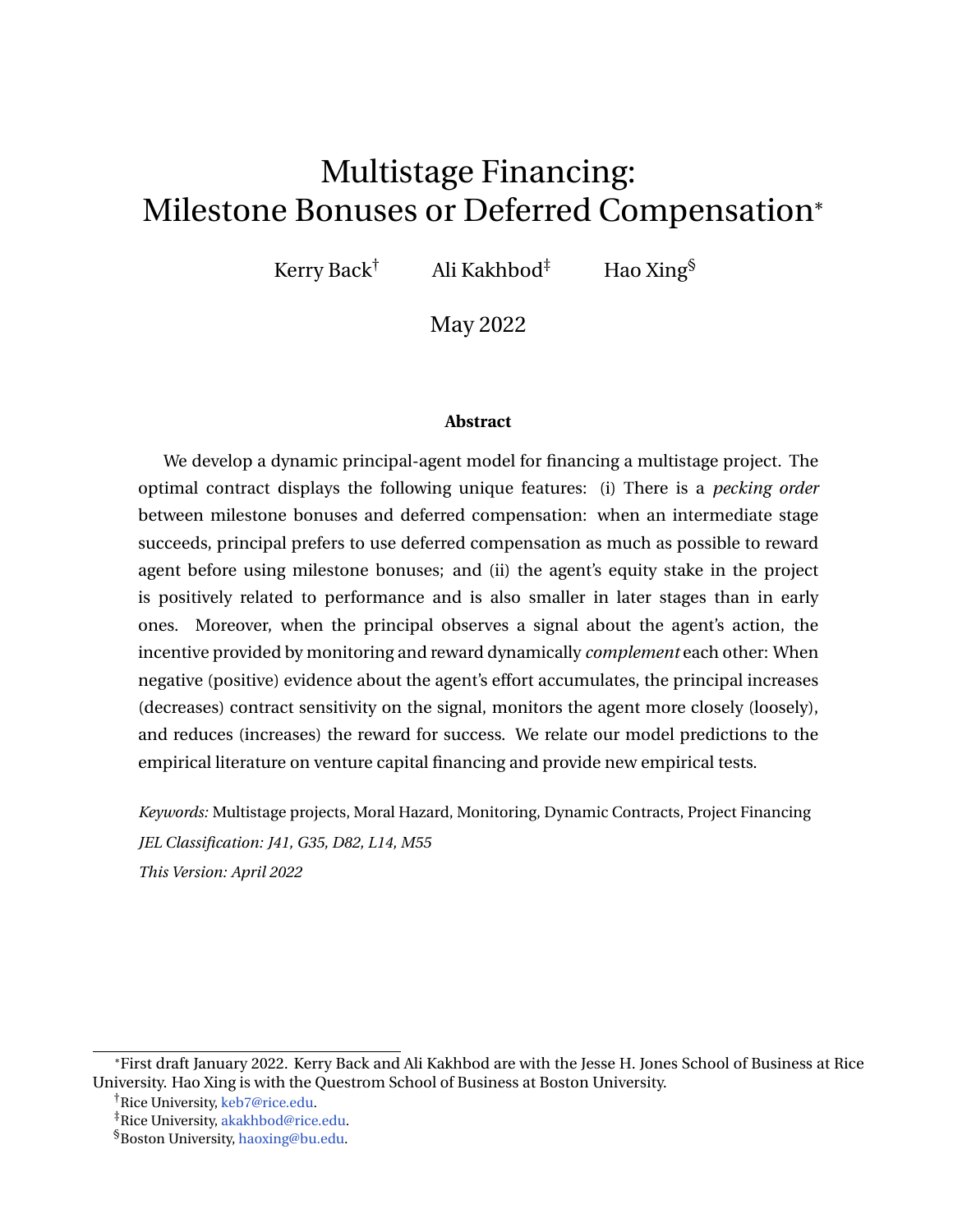*optimal level, the optimal contract sensitivity j converges to zero.*

#### *(iii) The principal's optimal value function V is concave.*

#### *(iv) The optimal compensation C reflects* U *to keep it lower than*  $\overline{U}$  *once* U *reaches*  $\overline{U}$ *.*

Recall from assumption [\(9\)](#page-11-1) that project termination is inefficient. Similar to the baseline case, the principal's choice of *R* matters. The optimal choice *R* is presented in Proposition [3](#page-20-4) (i). To understand the intuition, we start from the concavity of *V* in (iii). The inefficient termination of the project before its completion introduces endogenous risk aversion to the risk-neutral principal; hence, the principal is averse to future variations of  $U$ . Due to  $V^{\emptyset\emptyset} <$ 0, the principal chooses the minimal contract sensitivity  $j = l + U$  pR to incentivize maximum effort  $\bar{a}$  from the agent. Therefore, when we plug  $j = l + U$  pR into the righthand side of [\(31\)](#page-20-5), the terms containing *R* are

<span id="page-21-0"></span>
$$
\max_{R} \qquad \bar{a}pR(1+V^{\prime}) + \frac{1}{2}(I+U-pR)^{2}s^{2}V^{\prime\prime\prime}^{O}.
$$
 (33)

In this optimization problem,  $\partial pR$  is the expected direct cost and  $\partial^2 pRV^{\theta}$  is the expected benefit from paying the reward to the agent; hence,  $\phi$  is the net marginal benefit of the reward. This term is the same as the baseline model. The additional term 1  $\frac{1}{2}(l + U - pR)^2 s^2 V^{\emptyset}$  is the risk aversion cost to the principal arising from exposing the agent's continuation utility to the noisy signal. Therefore, the interior optimal reward is determined by the mean-variance trade-off:

$$
I + U \quad pR = \frac{\tilde{a}(1 + V^{\theta})}{S^2 V^{\theta}}.
$$

When  $U$  is close to the agent's outside value  $U$ , the project is close to an inefficient termination. As our numeric result later shows, *R* is low in this case. To illustrate the intuition, recall the dynamics of the agent's continuation utility *U* from [\(27\)](#page-19-2): The drift of *U* is  $(r + \bar{a})U$  *apR*, and the volatility is  $(l + U pR)$ s. When *U* is close to *U*, a large bonus *R* would induce a negative drift to the agent's continuation utility, which leads *U* closer to *U* and the project nearer to its inefficient termination. To mitigate this termination risk, the principal chooses a small value of *R* when *U* is close to the termination boundary *U* so that a positive drift leads the continuation utility  $U$  away from  $\overline{U}$ .

When *U* is close to the payment boundary  $\overline{U}$ , both terms in [\(33\)](#page-21-0) converge to zero due to the boundary condition [\(29\)](#page-20-2). However, we show in the proof of Proposition [3](#page-20-4) that the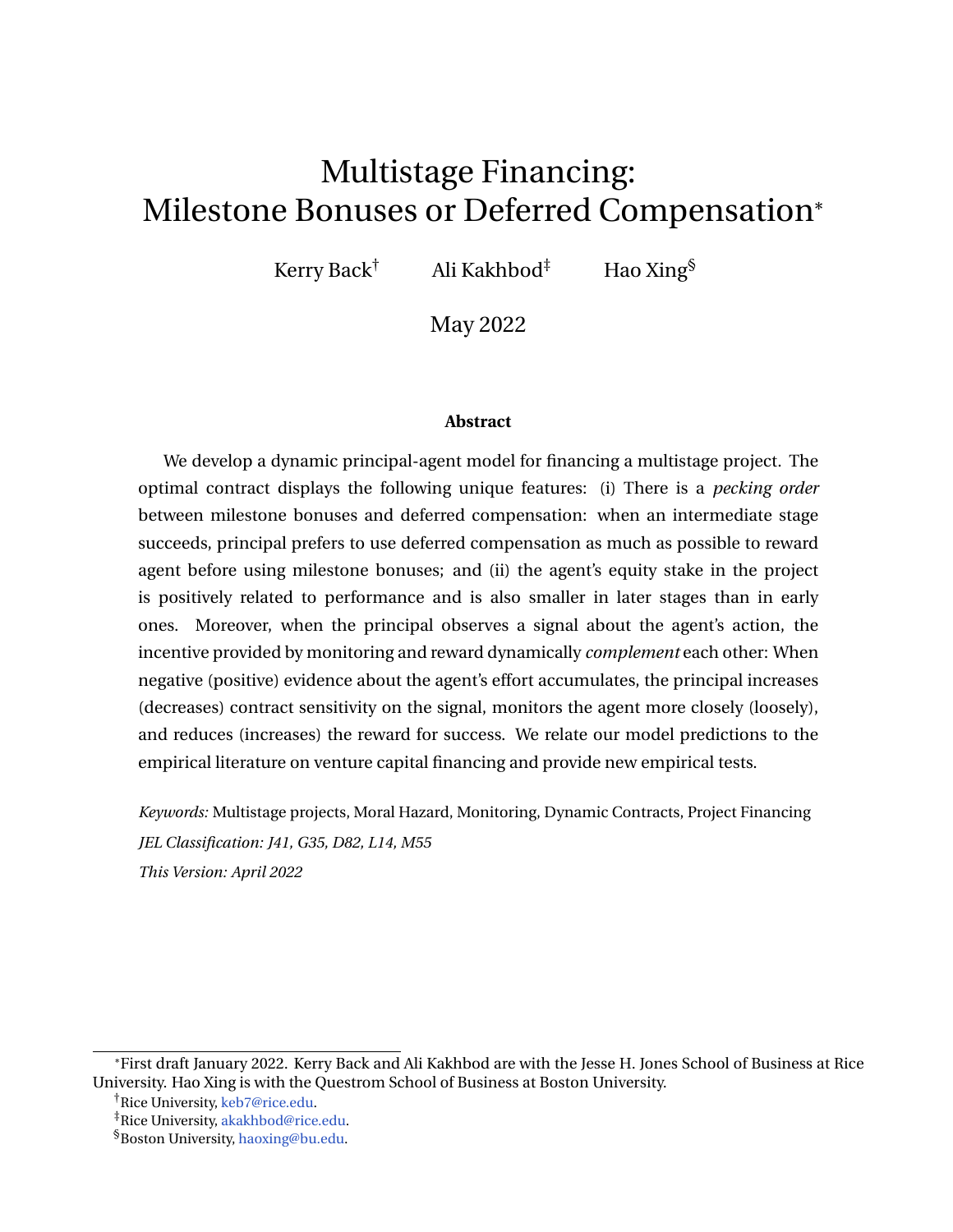variance term dominates in the sense that

$$
\lim_{U/\overline{U}}\frac{1+V^{\theta}}{V^{\theta\theta}}=0.
$$

As a result, the principal chooses  $j = l + \overline{U}$   $pR = 0$  to minimize the variance term. This is achieved by choosing *R* converging to  $(I + \overline{U})/p$  if *R* has not reached its upper bound D. In this case, *U* is sufficiently far away from the termination boundary *U*, and the threat of inefficient termination becomes a secondary consideration for the principal.

We saw in Lemma [2](#page-19-0) that the contract sensitivity *j* and *R* complement each other to incentivize the agent's maximum effort. As Proposition [3](#page-20-4) shows, the bonus *R* plays an increasingly important role as the agent's continuation utility increases. When *U* is close to *U*, the principal exposes the compensation more to the signal and less to the milestone bonus in order to incentivize the agent's maximum effort. As the agent's continuation utility increases, the optimal contract increasingly depends on the milestone bonus. At the limit, as  $U \cap U$ , the agent's effort is only incentivized by the milestone bonus, and the contract is insensitive to the signal.

Due to the positive contract sensitivity, the agent's continuation utility is positively correlated with Brownian shocks. As a result, when the signal indicates that the agent is working hard, the principal tunes down the contract sensitivity so that the agent's continuation utility is less sensitive to the signal, but the principal increases the upside reward to motivate the agent. However, when negative evidence accumulates against the agent, the principal reduces the upside reward and switches to more intensive monitoring by increasing the contract's sensitivity to the signal. As a result, further negative shocks to the signal reduces the agent's continuation utility by an increasing magnitude and the agent is punished more harshly.

To understand the quantitative implications of the model, we solve the HJB equation [\(31\)](#page-20-5) numerically, together with boundary conditions [\(29\)](#page-20-2) and [\(30\)](#page-20-3) and present the optimal contract in Figure [3.](#page-23-0)

Panels (a) and (b) in Figure [3](#page-23-0) show that the optimal contract sensitivity *j* decreases to zero and the optimal success reward *R* increases to  $(I + \overline{U})/p$  when *U* increases to  $\overline{U}$ . These results indicate that the principal dynamically switches from monitoring to reward as the agent's continuation utility increases.

Figure [4](#page-23-1) compares the optimal contract sensitivities and milestone bonuses under different parameter configurations. In the contract implementation,  $\overline{U}$  *U* measures the maximum limit of a credit line. When the limit of the credit line is reached, the project is terminated. Therefore,  $\overline{U}$  *U* represents the financial flexibility that the principal grants the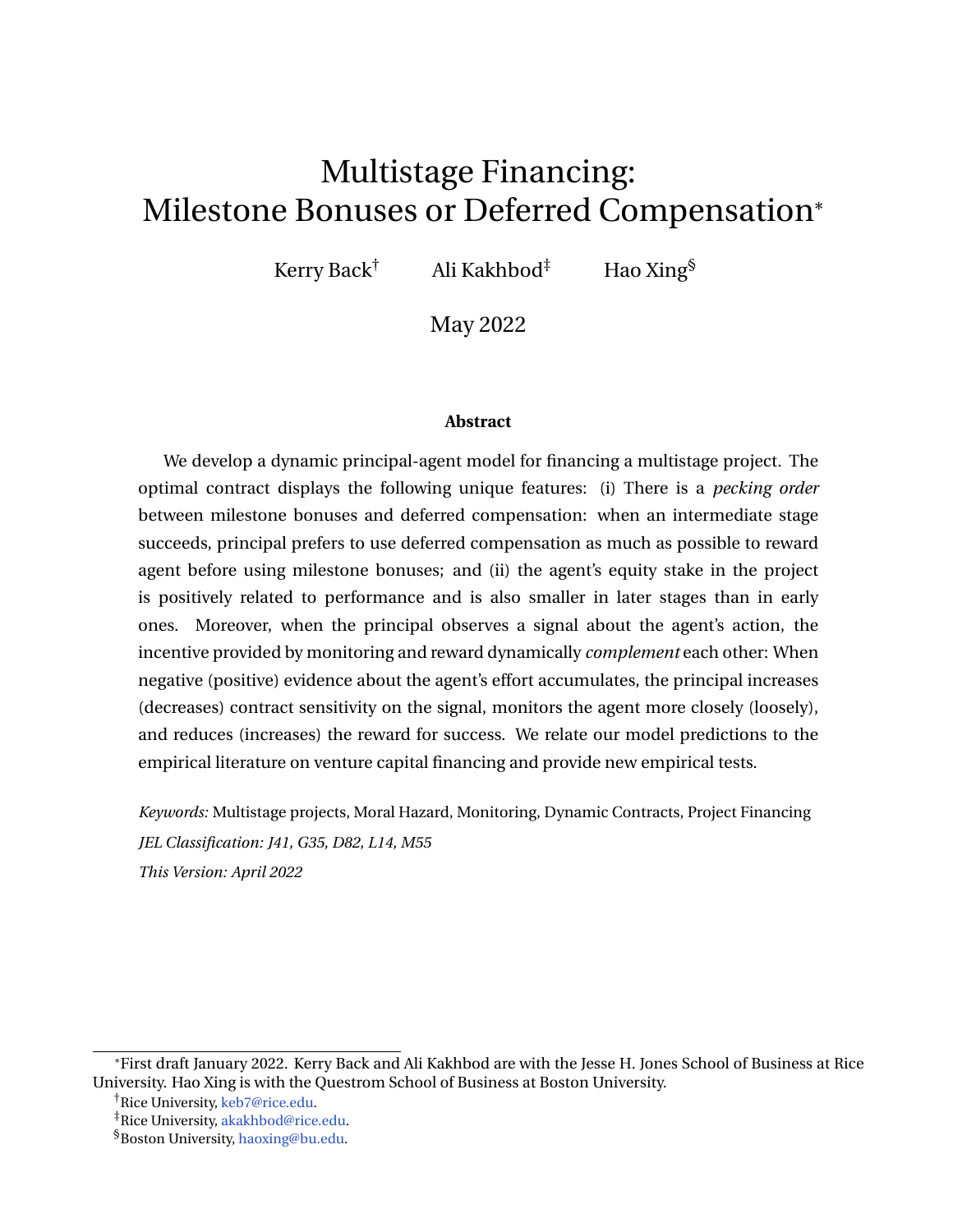<span id="page-23-0"></span>

Figure 3. **Optimal contract sensitivity and milestone bonus in a single-stage project**

*Notes: This figure plots the principal's value, the optimal contract sensitivity, and the optimal milestone in a single-stage project. Parameters used are*  $r = 0.1$ ,  $r = 0.05$ ,  $s = 0.2$ ,  $\bar{a} = 0.5$ ,  $l = 1$ ,  $D = 8$ ,  $p = 0.5$ ,  $U = 1$ , *and L* = 0*. The agent's outside value U is chosen to be* 1 *to produce an interior optimal R . Panel (a) shows that*  $\overline{U} = 1.61$ .

<span id="page-23-1"></span>

Figure 4. **Optimal contract sensitivity and milestone bonus for different**  $\ell$ **,**  $\bar{a}$ **,**  $D$ **, and**  $L$ 

*Notes: If not listed in the legend, parameters used are*  $r = 0.1$ ,  $r = 0.05$ ,  $s = 0.2$ ,  $\bar{a} = 0.5$ ,  $l = 1$ ,  $D = 8$ ,  $p = 0.5$ , *U* = 1*, and L* = 0*.*

agent. Panel (a) in Figure [4](#page-23-1) shows that the contract sensitivity has a larger magnitude when the agent's private benefit from shirking is larger. When negative evidence is accumulating against the agent and the project is close to its termination, the milestone bonus is also smaller for the agent with a higher benefit from shirking.

Panel (b) of Figure [4](#page-23-1) shows that the principal monitors the agent with higher maximum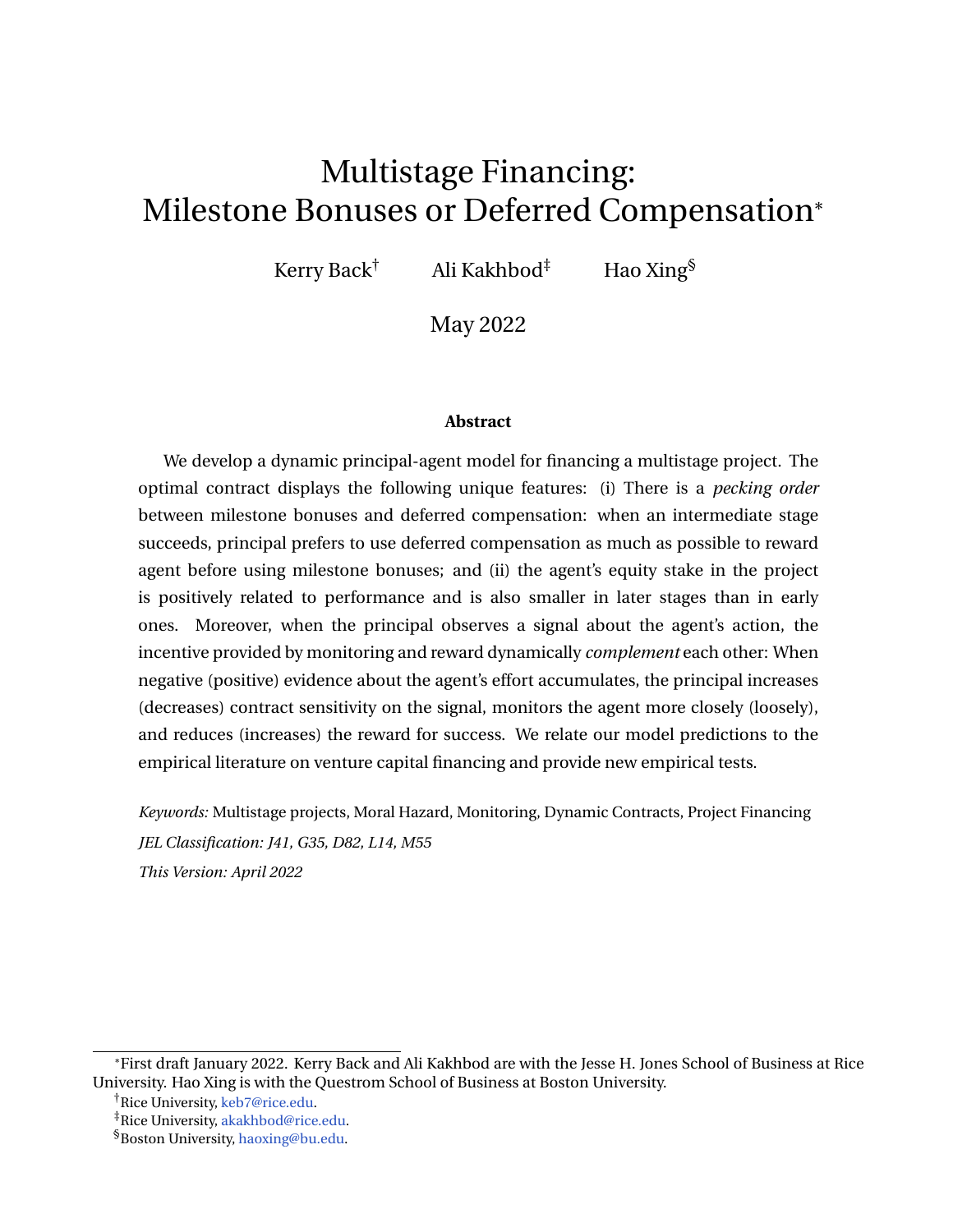effort more intensely. If we interpret the agent's maximum effort as his ability, then the principal monitors a more capable agent more closely and chooses a higher contract sensitivity. This result may sound counter-intuitive, but the reason behind this result is as follows: For a fixed milestone bonus  $R$ , the expected cost  $\partial R$  for rewarding the agent is higher when  $\tilde{a}$  is larger. When the project is close to its termination,  $\mathsf{V}^\ell\,>\,0$ , rewarding the agent also comes with an indirect cost  $\partial P \mathcal{W}^{\beta}$ , because [\(27\)](#page-19-2) shows that rewarding the agent decreases the agent's continuation utility, which pushes the agent's continuation utility closer to the termination boundary *U*, thereby increasing the probability of costly termination. Meanwhile, volatility  $l + U$  *pR* of the agent's continuation utility is fixed for the same *R*. Therefore, the expected cost of offering a milestone bonus is larger when  $\overline{a}$  is higher. Consequently, the principal reduces the milestone bonus and substitutes it with monitoring.

Panel (c) of Figure [4](#page-23-1) shows that the principal monitors projects with larger payoffs more intensely, chooses a stronger contract sensitivity, and offers the agent more financial flexibility. This gives the agent more freedom to deliver big prize success. When project termination is more costly to the principal (lower *L*), Panel (d) shows that the principal rewards the agent less and offers a longer credit line. Again, a smaller milestone bonus helps to mitigate termination risk. A longer credit line also defers the more costly termination.

### **Multiple-stage project**

In this section, we examine a two-stage project. Following the discussion around the baseline model, we consider the first-stage problem [\(19\)](#page-15-1) after the second-stage problem is solved.

Similar to the argument leading to [\(29\)](#page-20-2)–[\(31\)](#page-20-5), we start with the following HJB equation for  $V^{(1)}$ :

$$
(r + \bar{a})V^{(1)} = \max_{U^{(2)}, R^{(1)}, j} I_{\bar{a}} p^{(1)} V^{(2)}(U^{(2)}) R^{(1)} + (r + \bar{a})U \bar{a} p^{(1)} U^{(2)} + R^{(1)} V^{(1)} \bar{a} p^{(1)} + \frac{1}{2} J^2 S^2 V^{(1)} \bar{a}^0
$$
\n(34)

and the boundary conditions

$$
V^{(1)}(\underline{U}) = L, \qquad V^{(1)} \ {}^{0}(\overline{U}) = 1, \quad \text{and} \qquad V^{(1)} \ {}^{00}(\overline{U}) = 0, \tag{35}
$$

for some *U*.

The following comparison between the principal's values and the agent's equity stakes still hold in the current setting.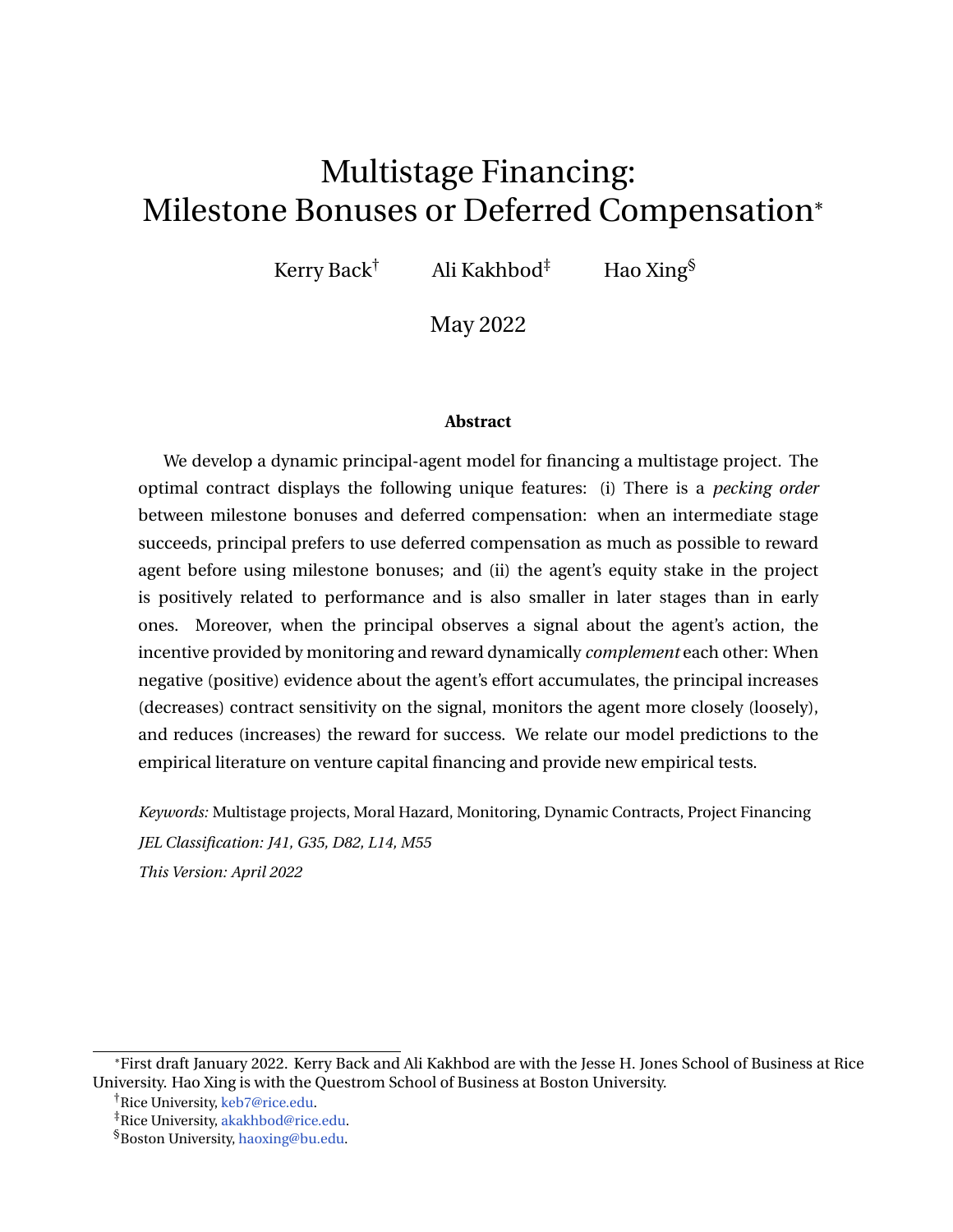<span id="page-25-0"></span>**Proposition 4.** Suppose that [\(9\)](#page-11-1) and [\(10\)](#page-12-2) hold. Then  $V^{(1)}(U) < V^{(2)}(U)$  for  $\underline{U} < U$ min  $\;\overline{U}^{(1)}$  ,  $\overline{U}^{(2)}\;$  . *Therefore, the agent's equity stake*  $\frac{U}{U+V^{(1)}(U)}$  *in the first stage is always larger than the equity stake*  $\frac{U}{U+V^{(2)}(U)}$  *in the second stage.* 

Figure [5](#page-26-0) illustrates the optimal contract for a two-stage project. Similar to the baseline case, Panels (a) and (b) show that the principal's first-stage value is less than the secondstage value. Consequently, the agent's equity stake is higher in the first stage than in the second stage.

Due to positive contract sensitivity, the agent's continuation utility  $U$  is positively correlated with the signal about the agent's action. When positive evidence on the agent's action accumulates, the agent's continuation utility increases. Then, as Panel (b) of Figure [5](#page-26-0) shows, his equity stake increases as well. This result is consistent with the empirical observations in [Kaplan and Strömberg](#page-39-3) [\(2003\)](#page-39-3) that a VC's equity stake is lower when an entrepreneur performs well compared to the bad performance state; hence, the entrepreneur's equity stake is higher in the good performance state. Moreover, [\(Kaplan and](#page-39-3) [Strömberg,](#page-39-3) [2003,](#page-39-3) p. 287 )also observe that "the state-contingencies are significantly greater in first VC rounds compared to subsequent ones." This finding is also consistent with our model prediction in Panel (b) that the derivative of the black solid line (the agent's equity stake in the first stage) is larger than the derivative of the red dotted line (the agent's equity stake in the second stage).

Panel (c) of Figure [5](#page-26-0) shows the optimal  $U^{(2)}$  as a function of the agent's continuation utility  $U$  at the time when the first stage is successfully completed. This panel shows that the agent receives a bump in his continuation utility from *U* to  $U^{(2)}(U)$  when the first stage is successfully completed. Moreover,  $U^{(2)}$  increases with  $U$  until  $U$  reaches a threshold and  $U^{(2)}$  is bound at  $\overline{U}^{(2)}$ . Then, the first-stage milestone bonus turns positive and increases with *U*, as shown by the black solid line in Panel (e). In this case, the agent is rewarded with a maximum continuation utility  $\overline{U}^{(2)}$  and also a milestone bonus  $R^{(1)}$  to start the second stage of the project.

In the contract implementation discussed in Section [4,](#page-27-0) the maximum level of  $U$  is interpreted as the maximum balance of a credit line. We denote  $\overline{U}^{(1)}$  as the maximum level of *U* in the first stage.  $\overline{U}^{(1)}$   $\:$   $\,$   $\,$   $\,$  represents the balance of the credit line in the first stage. For the example in Figure [5,](#page-26-0)  $\overline{U}^{(1)}$  and  $\overline{U}^{(2)}$  are approximately the same. Then, the bump from *U* to  $U^{(2)}$  implies a reduction in the credit line balance to start the second-stage contract. In particular, when  $U^{(2)}$  reaches  $\overline{U}^{(2)}$ , the agent's credit line balance is cleared before the second stage is initiated.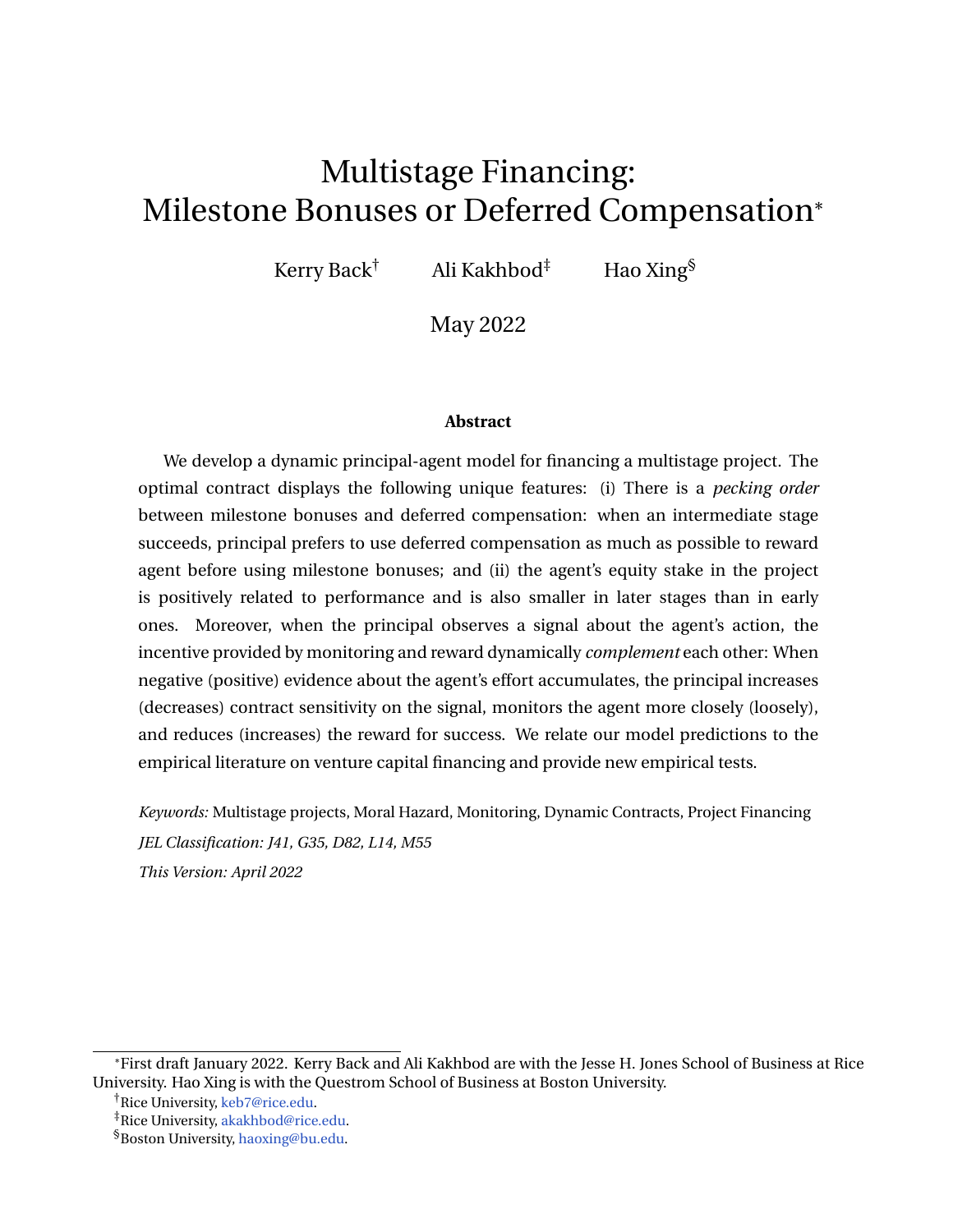<span id="page-26-0"></span>

Figure 5. **Optimal contract for a two-stage project with a signal**

*Notes: This figure plots the principal's value, the agent's equity stake, the agent's continuation utility U*(2) *at the beginning of the second stage, milestone bonuses, and contract sensitivities for a two-stage project, and compares them with those for a single-stage project. The parameters used are*  $r = 0.1$ ,  $r = 0.05$ ,  $s = 0.2$ ,  $\bar{a} = 0.5$ ,  $l =$ 1, D = 16, <u>U</u> = 0, and L = 0. For the two-stage project, the success probabilities are  $p^{(1)} = p^{(2)} = 0.5$ , and the *agent's maximum effort is a*¯ = 0.5 *in both stages. For the single-stage project, the success probability is* 0.25*, which matches the probability of final success in the two-stage project. The agent's maximum effort is*  $\bar{a} = 0.5$  *in both stages of the two-stage project. The agent's maximum effort is*  $\bar{a} = 0.25$  *in the single-stage project, so the expected success time in the two projects are the same.*

Panel (e) of Figure [5](#page-26-0) shows the milestone bonuses at the end of the first stage (black solid line) and at the end of the second stage (red dotted line). Panel (f) presents the optimal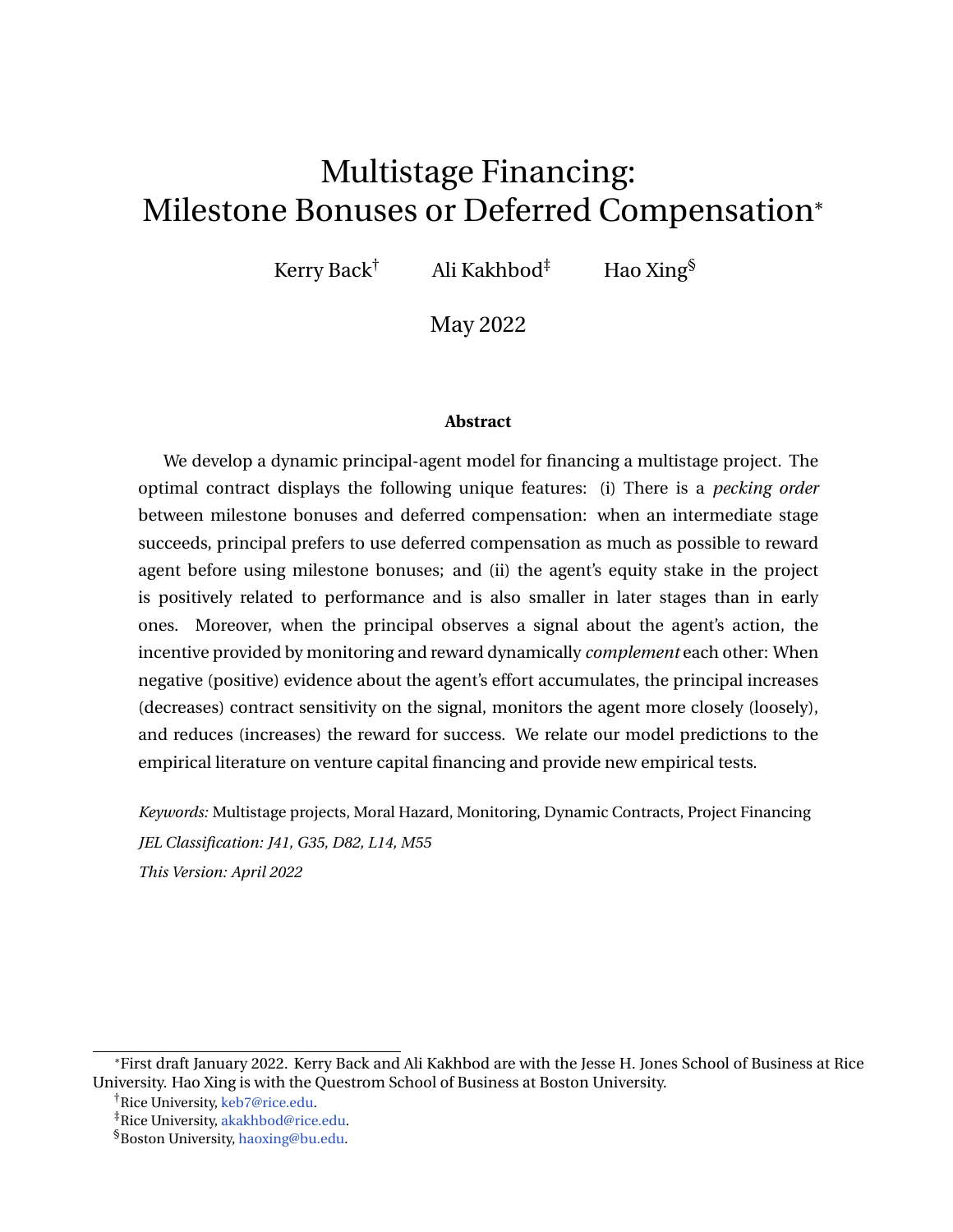contract sensitivities. In the first stage, when *U* is low,  $R^{(1)} = 0$ . However, the expected value of  $U^{(2)}$  partially substitutes for monitoring so that  $j_t < l + U_t$ . When  $U$  reaches a threshold where  $U^{(2)}$  reaches  $\overline{U}^{(2)}$ , if the first stage is still not completed, monitoring is further substituted with the milestone bonus  $R^{(1)}$  and the contract sensitivity decreases to zero as  $U$  approaches  $\overline{U}^{(1)}$ . In the second stage of the project, when  $R^{(2)}\,=\,0,$  the contract sensitivity (red dotted line in Panel (f)) is bound at  $l + U_t$ , until  $U$  reaches a threshold. Then, the monitoring is gradually phased out by the second-stage milestone bonus  $\mathcal{R}^{(2)}.$ 

Figure [5](#page-26-0) also compares the principal's value and the optimal contract between a two-stage project and a single-stage project. For the single-stage project, the project either succeeds or fails at its single completion time. Therefore, the principal cannot terminate the project at an intermediate time when the first stage of the project fails. When both projects have the same success probability and the same expected final completion time, Panel (d) of Figure [5](#page-26-0) shows that the principal's initial value for the two-stage project (the highest point of the black solid line) is higher than the initial value for the single-stage project (the highest point of the blue dashed line). This is because the two-stage project gives the principal the flexibility to terminate a failed project early instead of waiting until the final completion. As for the optimal contract, Panels (e) and (f) of Figure [5](#page-26-0) show that the principal relies more on reward than monitoring to incentivize the agent's effort.

## <span id="page-27-0"></span>**4 Capital structure implementation**

In this section, we show how the optimal contract can be implemented using standard securities. The project raises initial funding by issuing the securities at time 0:

- **Long-Term Debt.** The project is initially funded by a general partner (principal) and a group of outside long-term debt holders. Debt holders receive continuous coupons at rate *x*. Let the borrowing rate be *r* so that the face value of the debt is  $D = x/r$ .
- $\bullet \,$  **Credit Line.** A credit line provides the project available credit up to a limit  $\overline{\cal M}^{(i)}$  in stage *i* of the project. If the balance on the credit line reaches  $\overline{M}^{(i)}$  in stage *i*, the project is terminated. When the credit line is fully repaid, all excess cash is paid to the agent. Balances on the credit line are charged at a fixed interest rate *r*.
- **Inside Equity.** The general partner offers the agent inside equity for the project. If stage *i* succeeds at time *t*, the inside equity held by the agent pays out cash dividend  $R_t^{(i)}$  $t$ <sup>t</sup> to the agent.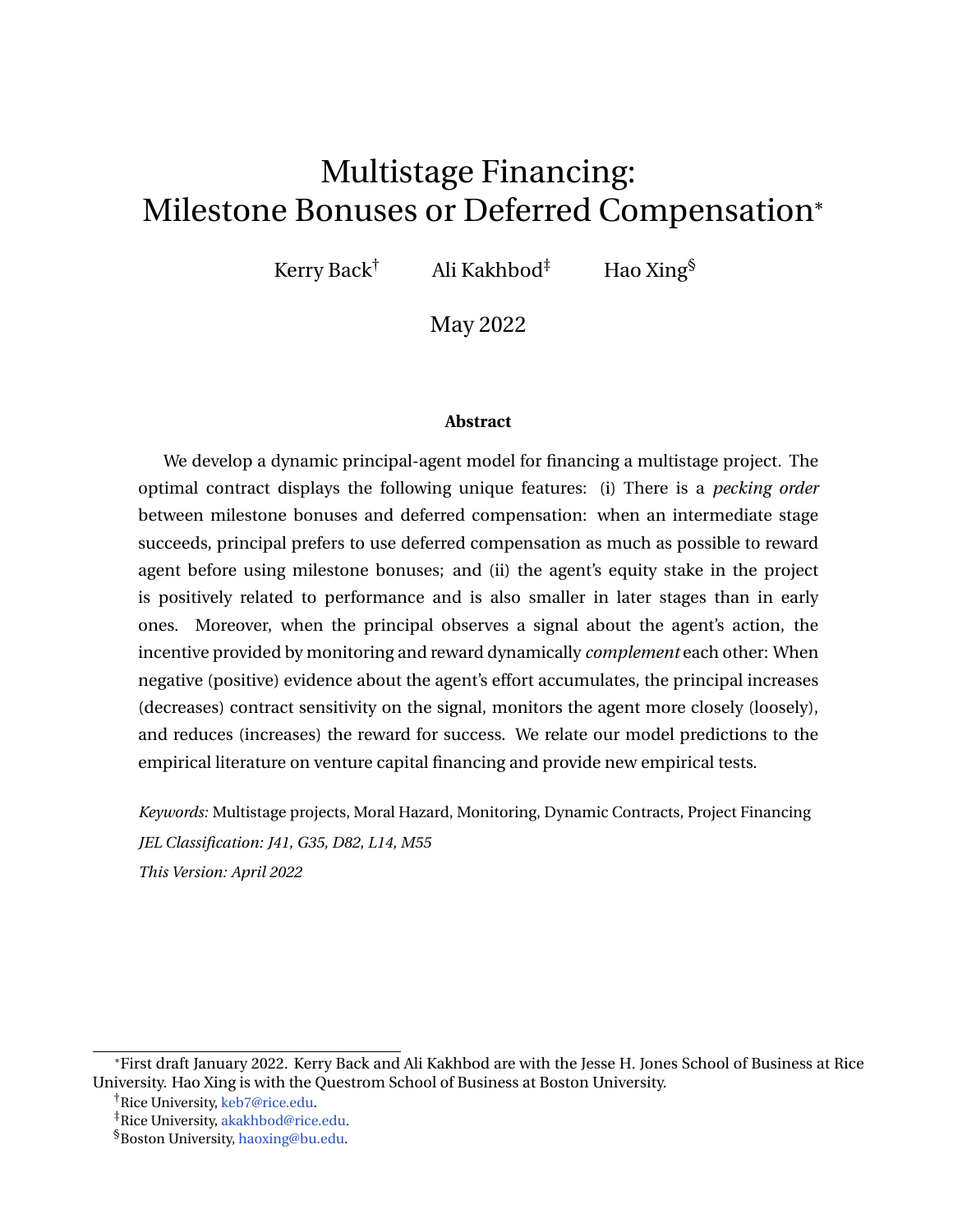<span id="page-28-3"></span>**Proposition 5.** *Consider a capital structure in which the general partner contributes at rate jtdy<sup>t</sup> to the credit line according to her observation y<sup>t</sup> of the signal. In stage i, a credit line with*  $limit \, \overline{M}^{(i)} = \overline{U}^{(i)}$   $\quad \underline{U}$  *is set up. The face value of the debt satisfies* 

$$
rD = \bar{a}l \qquad r\overline{U}^{8}
$$

*The general partner offers the agent inside equity for the project. This inside equity rewards the agent cash dividend R* (*i*) *t if stage i succeeds at time t. At the same time, the agent receives a new credit line with limit*  $\overline{\mathsf{M}}^{(i+1)}$  *and initial balance*  $\overline{\mathsf{U}}^{(i+1)}$  $U^{(i+1)}$ .

*Under this capital structure, the agent's expected future payoff*  $U_t$  *is determined by the current draw on the credit line*

$$
U_t = \underline{U} + (\overline{M}^{(i)} \quad M_t)
$$

*when the project is in stage i. This capital structure implements the optimal contract, and the agent exerts his maximum effort.*

### <span id="page-28-0"></span>**5 Extensions**

Two extensions of our model are presented in this section. In Section [5.1,](#page-28-2) we build on the baseline model from Section [2](#page-10-0) by presenting a model in which the project payoff is uncertain and the principal can exercise a costly real option to learn the project payoff. The project is naturally broken into two stages: before and after the option exercise. We show that the option exercise resolves the uncertainty about project payoff; hence, the agent's equity stake is still smaller in the second stage. The pecking order between deferred compensation and milestone bonuses remains. As an extension of Section [3,](#page-18-0) we consider in Section [5.2](#page-32-0) a model in which the principal can choose how precise the signal about the agent's effort is. We show that when negative (positive) evidence about the agent's effort accumulates, the principal increases (decreases) the signal precision so that monitoring intensifies (abates).

#### <span id="page-28-2"></span>**5.1 Information acquisition about the project payoff**

So far we have assumed that the project payoff D is known to the principal. In this section, we consider an extension in which the project payoff is uncertain and could take binary values  $D^1 = 0$  or  $D^h > 0$ . The principal's prior distribution on D is  $P(D = D^l) = 1$  *q* and  $P(D = D^h) = q$ . To resolve the uncertainty, the principal can exercise a costly real option

<span id="page-28-1"></span> ${}^{8}$ If *x* =  $\bar{a}$ *l*  $\quad$  rU < 0, the general partner also contributes to the credit line at a constant rate  $\alpha$ . In all our numeric experiments, *x* is positive.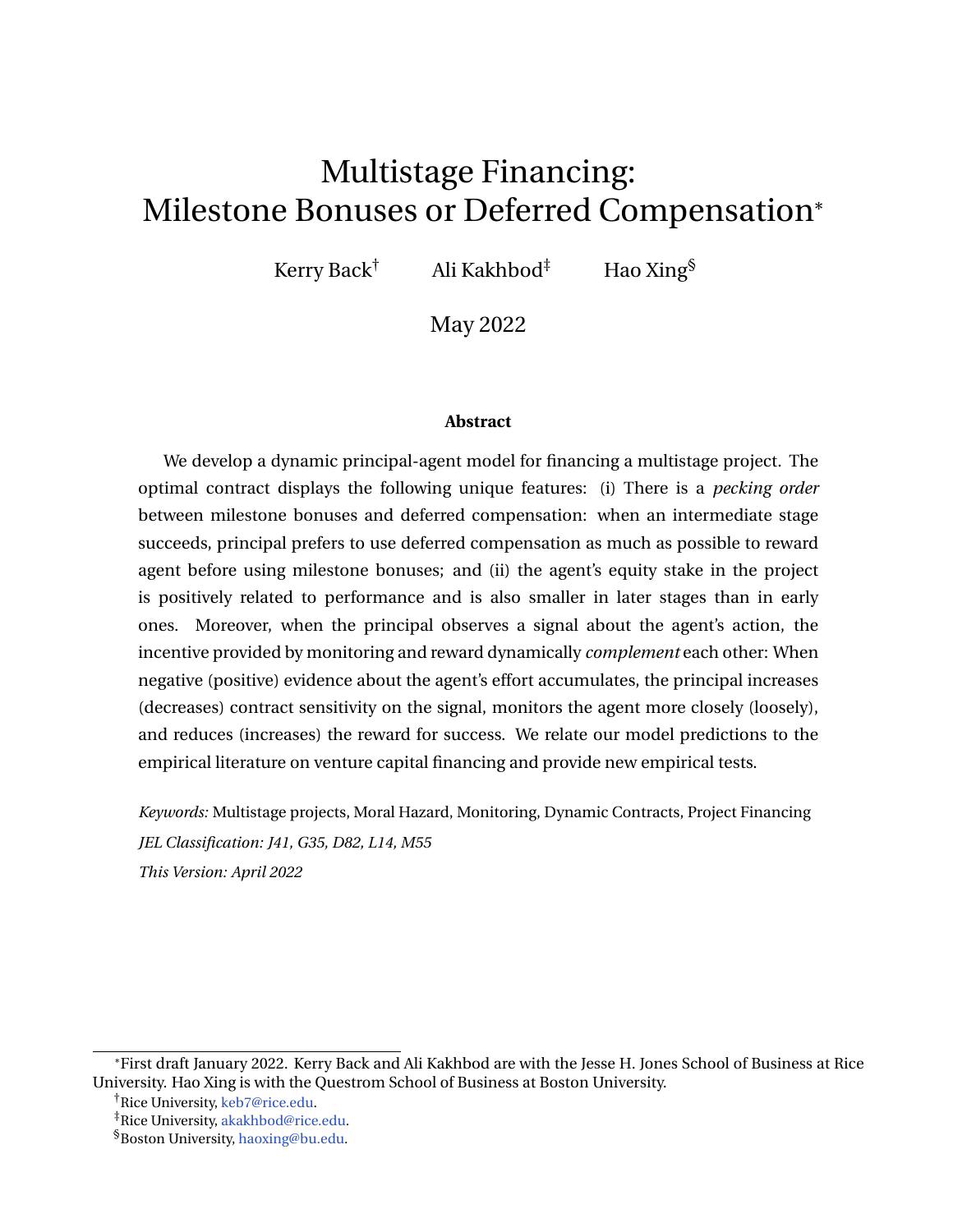to investigate the true value of the project. Depending on the investigation's findings, the principal either terminates the project early if the true payoff turns out to be of the low type, or continues the project if the payoff is of the high type. If the principal chooses to exercise the option, the project is naturally divided into two stages: before the exercise and after the exercise. In contrast to the previous models, completion of the first stage is determined by the principal in the current setting. If the project is of the high type, the principal offers the agent a new contract with a continuation utility  $U<sup>ex</sup>$  at the beginning of the second stage. The principal can also award the agent a milestone bonus *R ex* after the option exercise. If the principal chooses not to exercise the option, there is only one stage in the project, similar to the single-stage project in the baseline model. We will show that the pecking order between deferred compensation and milestone bonuses remains the same in the current setting.

If the project is completed at time *n* before the option exercise or termination, the agent's payoff depends on the project type. If a high type project succeeds at its completion, the agent receives a milestone bonus  $R^{(1)}$ . Otherwise, if either the project fails or the project is of low type, the agent receives nothing at the completion. Therefore, when the project is completed before the option exercise, the agent's expected reward right before completion is  $p(a_n)qR_n^{(1)}.$  Meanwhile, when the agent exerts his maximum effort, the principal's expected payoff, after netting rewards to the agent, is  $pq(D<sup>h</sup>)$ *h*  $R_n^{(1)}$ ).

If the principal exercises the real option at time *i* to investigate the quality of the project, after the investigation, the agent's continuation utility depends on the revealed project type. If the project is of the high type, the principal offers the agent a new contract that provides the agent a continuation utility of  $U^{\text{ex}}$  for the next phase of the project. The principal's value in the next phase is

<span id="page-29-0"></span>
$$
V_i^{(2)} = V^{(2)}(U^{ex})
$$
  
=  $\sup_{C,R^{(2)}} \mathbf{E}_i^{\frac{1}{d}} e^{-r(s-i)} (dC_s) + I_{\hat{r}_n < t} e^{-r(n-i)} p(D^h \ R_n^{(2)}) + I_{\hat{r}_n < t} e^{-r(t-i)} L^i$  (36)

where there is no uncertainty about the project's payoff D *h* . To illustrate the main mechanism, we assume that the principal does not observe the signal about the agent's effort and, therefore, can only incentivize the agent using *C* and milestone bonus  $R^{(2)}$ . Moreover, the principal can also award the agent a milestone bonus *R ex* after the high type is revealed. If the project is of the low type, the principal terminates the project. Neither the agent nor the principal receive anything at termination.

Investigation is costly, and its cost to principal is *k*. Summarizing the previous two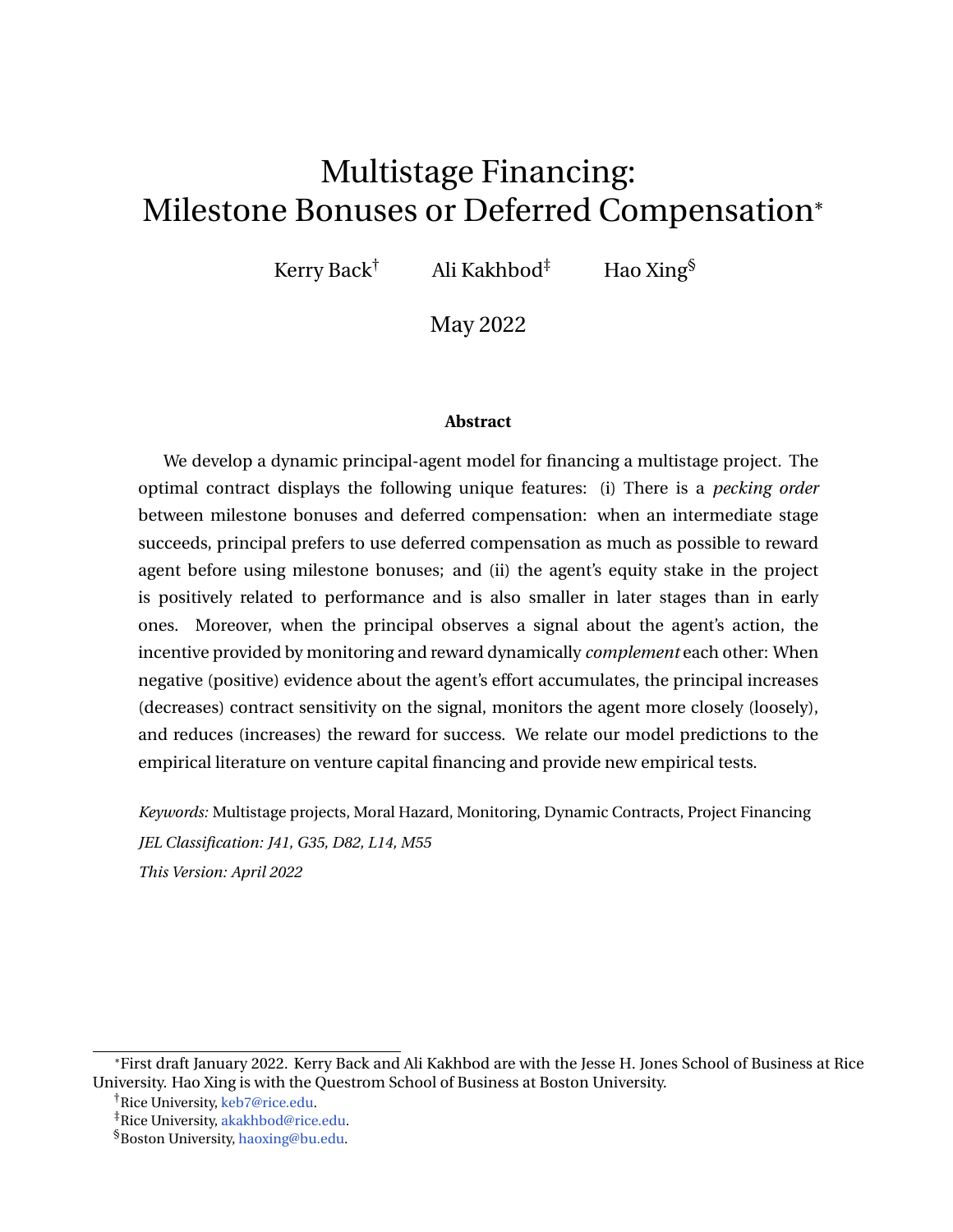scenarios, the expected value from investigation is

<span id="page-30-1"></span>
$$
G(U) = \sup_{U^{ex}, R^{ex}} q \ V^{(2)}(U^{ex}) \ R^{ex}) \ k,
$$
 (37)

subject to

<span id="page-30-0"></span>
$$
q(U^{ex} + R^{ex}) = U.
$$
 (38)

The constraint is a promise-keeping condition that the agent's continuation utility *U* right before the option exercise is exactly the expected payoff afterward. We call *G* the real option's exercise value.

When we introduce a Lagrangian multiplier *h* for the constraint [\(38\)](#page-30-0), problem [\(37\)](#page-30-1) is transformed into

$$
\sup_{U^{ex}, R^{ex}} \bigg|q \ V^{(2)}(U^{ex}) \quad R^{ex} \quad k + hq \ U^{ex} + R^{ex} \bigg|^{O}.
$$

The first-order conditions with respect to *Uex* and *R ex* are

$$
V^{(2) \theta}(U^{ex}) + h = 0
$$
 and  $h = 1$ .

Because  $(V^{(2)})^{\ell} (U^{e\chi}) > 1$  when  $U^{e\chi}$  is less than its maximum value  $\overline{U}^{(2)}$ , the previous two first-order conditions cannot hold simultaneously. The pecking order between deferred compensation and milestone bonuses remains valid: Only when  $U^{ex} = \overline{U}^{(2)}$ , does the principal award the agent a positive milestone bonus *R ex* after the option exercise.

We formulate the optimal stopping problem facing the principal to determine the optimal investigation time in Appendix [B.](#page-49-0) We present the results here.

Panel (a) in Figure [6](#page-31-0) presents the principal's value before the option exercise. The red dotted line is the option's exercise value *G*, and the black solid line is the principal's value before the option exercise.<sup>[9](#page-30-2)</sup> The project is initiated at the red asterisk on the black solid line, where the maximum value is achieved for the principal. After time 0, the agent's continuation utility *U* moves from 1.17 to the left. When *U* reaches 0.69 (red circle on the black solid line) before the project completion, it is optimal for the principal to exercise the real option. If the investigation reveals that the project is of the high type, the principal's value jumps from the red circle on the black solid line in Panel (b) to the red circle on the blue dashed line, which represents the principal's value  $V^{(2)}$  in the second stage. The red circle on the blue dashed line represents  $(U^{\text{ex}}, V^{(2)}(U^{\text{ex}}))$  with  $U^{\text{ex}}=$  1.39. The second-stage of the project starts from

<span id="page-30-2"></span><sup>&</sup>lt;sup>9</sup>The value function does not satisfy the smooth-pasting property due to the lack of Brownian noise. However, the value function satisfies the value-matching property between the value function and the exercise value.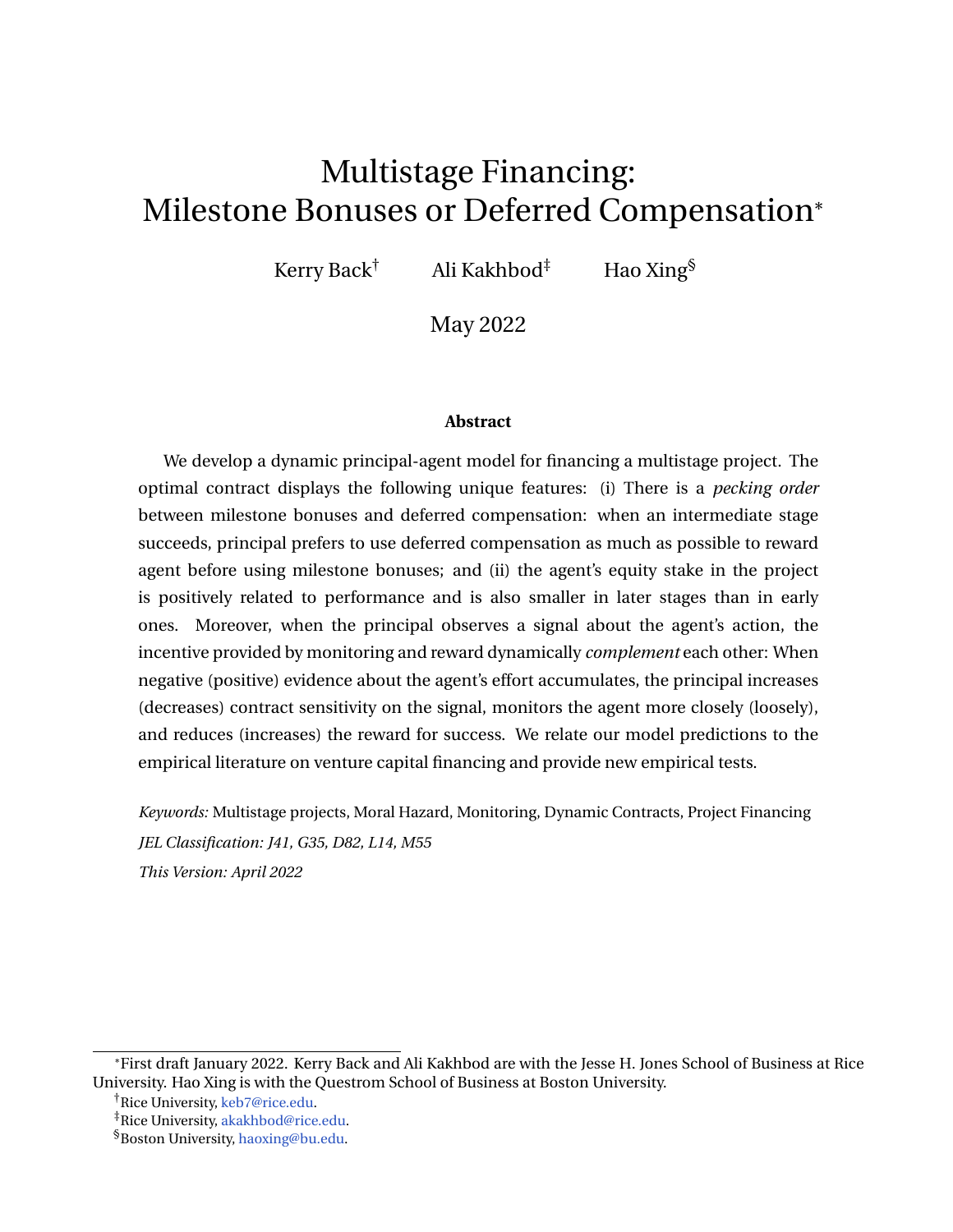<span id="page-31-0"></span>

Figure 6. **Optimal contract with a real option**

*Notes: This figure presents the principal's value before and after option exercise, deferred compensation at the beginning of the second stage, and the optimal milestone bonus. The parameters used are r* = 0.1*, r* = 0.05*,*  $a = 0.5$ ,  $l = 1$ ,  $p = 0.5$ ,  $q = 0.5$ ,  $k = 0.8$ ,  $D^h = 16$ ,  $D^l = 0$ ,  $\underline{U} = 0$ , and  $L = 0$ .

this red circle and moves to the left. The project is either completed or terminated when *U* reaches zero.

Panel (b) of Figure [6](#page-31-0) also shows that the principal's value after revealing the high type is larger than the value before. This change occurs because uncertainty because the project type has been resolved. A higher value after investigation implies that when the agent's continuation utility is the same, the equity stake is lower in the second stage than in the first.

Panel (c) of Figure [6](#page-31-0) plots *Uex* as a function of *U*. When *U* reaches 0.69, the principal exercises the option and awards the agent a new contract with continuation utility  $U^{ex} = 1.39$ . The black solid line in Panel (d) plots  $R^{ex}$  as a function of *U*. When  $U = 0.69$ ,  $U^{ex}$  does not reach its maximum; hence,  $R^{ex} = 0$ . In other words, the principal does not award a milestone bonus after the option exercise in this case.

In addition to the black solid line, Panel (d) of Figure [6](#page-31-0) also plots the milestone bonuses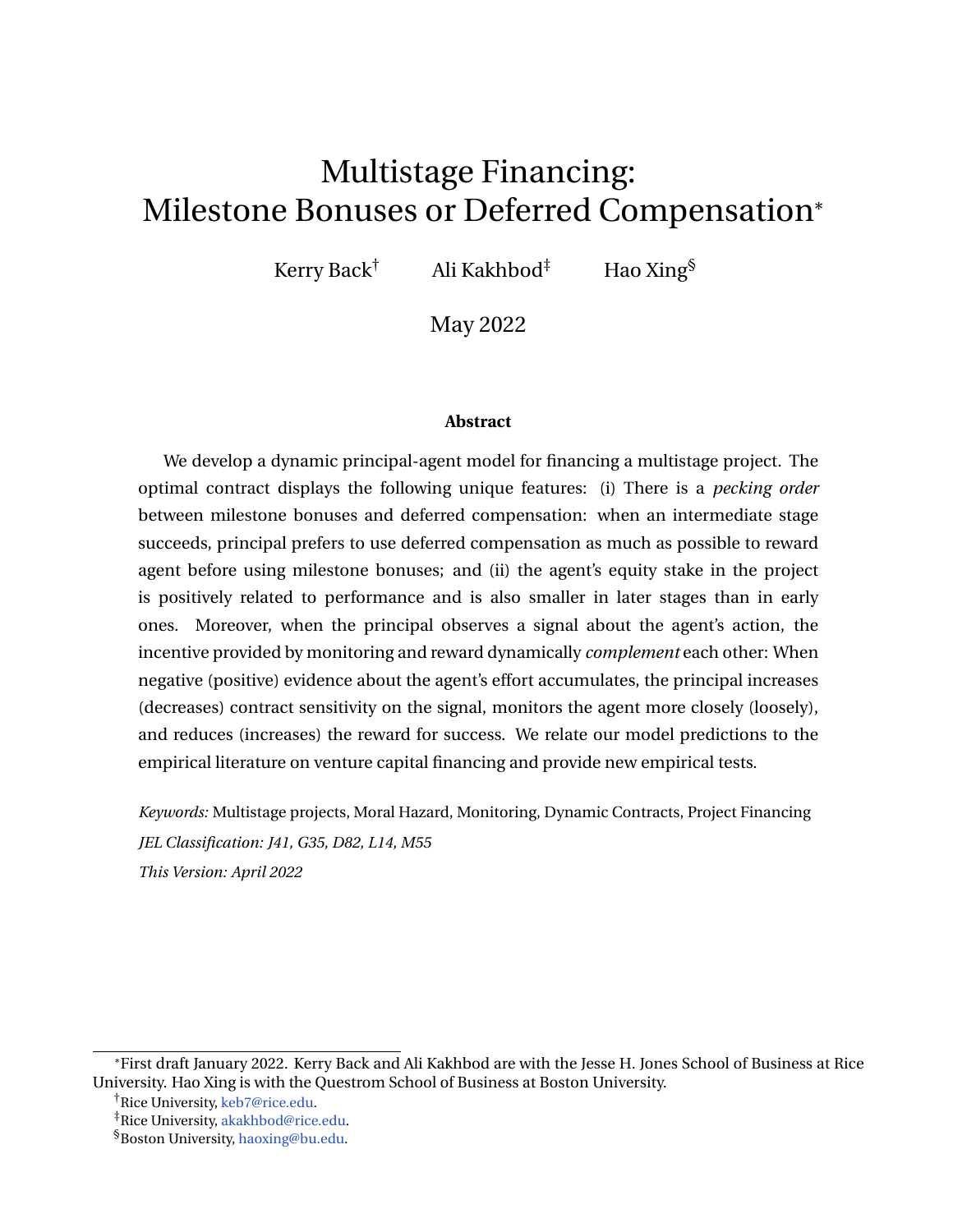$R^{(1)}$  and  $R^{(2)}$ , which the agent receives when the project succeeds, respectively, before and after the option exercise. In particular, after the project starts at the red asterisk on the red dotted line, as  $U$  moves to the left, the magnitude of  $R^{(1)}$  decreases over time. If the project is completed before *U* reaches 0.69 and the project turns out to be of the high type, the red dotted line represents the milestone bonus  $R^{(1)}(U)$  rewarded to the agent. If  $U$  reaches 0.69 but the project is not yet completed, the magnitude of the milestone bonus jumps from the red circle on the red dotted line to the red circle on the blue dashed line. The red circle on the blue dashed line represents  $(U^{e\chi}, R^{(2)}(U^{e\chi}))$ . After the option exercise, the magnitude of milestone bonus  $R^{(2)}$  is represented by the blue dashed line. In the second stage, as  $U$ decreases,  $R^{(2)}$  decreases as well.

Our model generates a pattern of success rewards that is decreasing in time in the first stage, jumps down after the high project type is revealed by the investigation, and decreases further in the second stage. Moreover, comparing the red dotted line and the blue dashed line in Panel (d) of Figure [6](#page-31-0),  $R^{(1)}$  is higher than  $R^{(2)}$  for the same level of *U*. Therefore, when the agent has the same amount of skin in the project, which is measured by *U*, the reward for success is larger in the first stage than in the second stage. The intuition for this result is as follows: Before the investigation, the project type is uncertain. Only when a hightype project is successfully completed does the agent receives the bonus  $R^{(1)}$ . Therefore, the agent's expected reward is  $pqR^{(1)}$ . However, after the investigation reveals that the project is of the high type, the agent is more certain to get the reward, so the expected reward after investigation changes to  $pR^{(2)}$ . Therefore,  $R^{(1)}$  must be larger than  $R^{(2)}$  to reach the same expected reward to balance the marginal cost *l* + *U* and incentivize the agent. As a result, the success reward is larger when there is more uncertainty.

#### <span id="page-32-0"></span>**5.2 Optimal signal precision**

Results in Section [3](#page-18-0) show that the optimal contract depends less on the signal (lower contract sensitivity) as positive evidence of the agent's effort accumulates and the agent's continuation utility *U* increases. Therefore, the signal becomes less important to the principal as *U* increases. One would intuitively expect the principal to prefer a highly precise signal (close monitoring) when *U* is low, but can accept a low precision signal (loose monitoring) when *U* is high. We confirm this intuition by considering a model in which the principal can control the precision of the signal. In this model, we show that monitoring intensifies as negative evidence about the agent's effort accumulates.

The volatility *s* in [\(24\)](#page-19-3) measures the information quality of the signal. The principal decides how closely to monitor the agent by choosing *s* at each time from a finite interval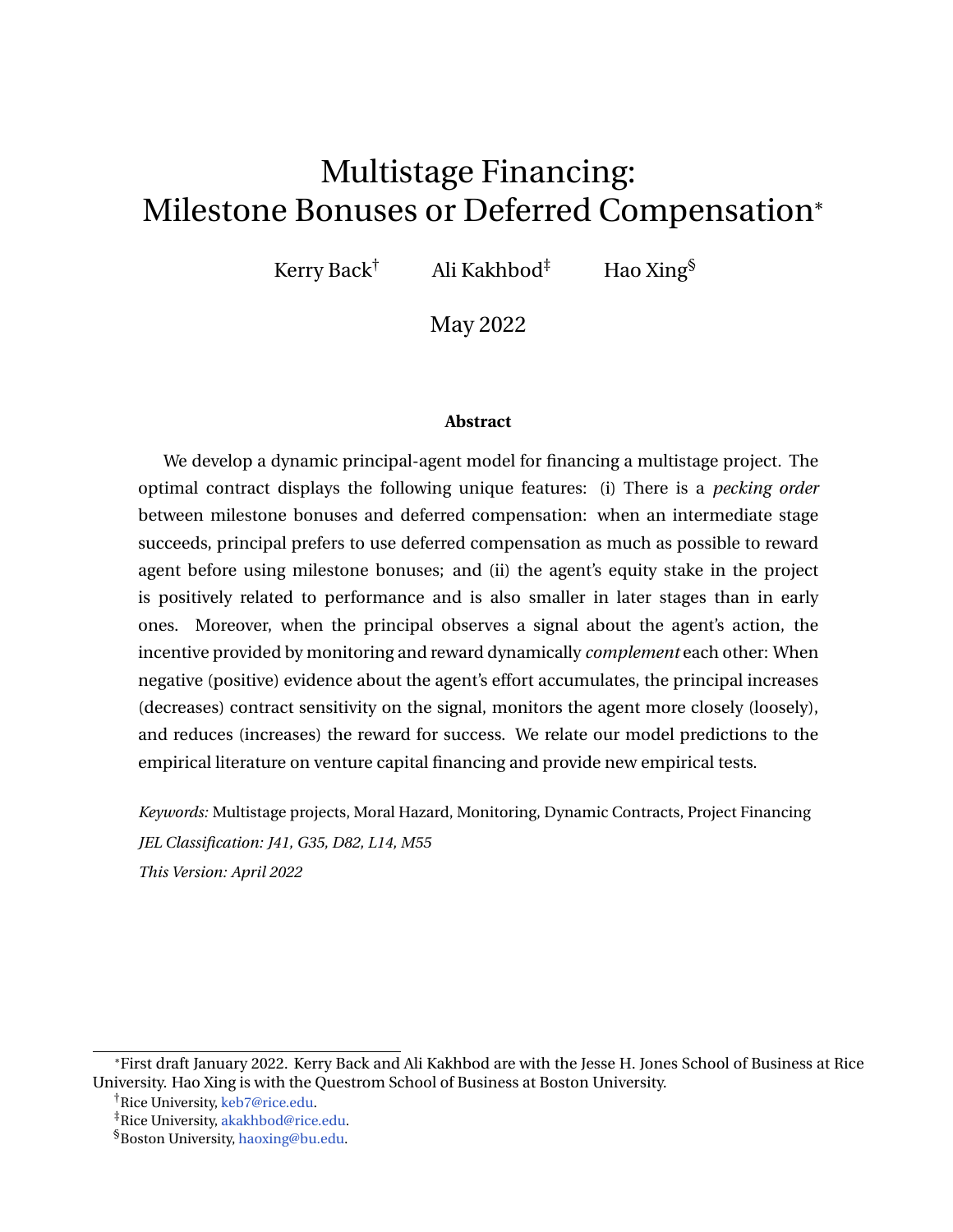[*smin*, *smax*]. A small value for *s* represents close monitoring by the principal, resulting in a more informative signal about the agent's effort. However, monitoring is costly to the principal. We assume that the monitoring cost per unit of time is

<span id="page-33-0"></span>
$$
c(s) = \frac{M}{s^2} \tag{39}
$$

for a positive constant *M*, such that the monitoring cost is proportional to the precision of the signal. We consider a single-stage project to illustrate the idea.

In this case, the principal's value satisfies the HJB equation

<span id="page-33-1"></span>
$$
(r + \bar{a})V = \sup_{R,j,s} \bar{a}p(D \ R) \frac{M}{s^2} + (r + \bar{a})U \ \bar{a}pR \ V^{\theta} + \frac{1}{2}j^2 s^2 V^{\theta 0}, \qquad (40)
$$

subject to  $R \nightharpoonup [0, D]$ ,  $j \quad l + U \quad pR$ , and boundary conditions [\(29\)](#page-20-2) and [\(30\)](#page-20-3).

The following proposition summarizes the principal's optimal signal choice, together with the optimal success reward and contract sensitivity.

<span id="page-33-2"></span>**Proposition 6.** *When the principal can choose s* 2 [*smin*, *smax*]*, subject to the monitoring cost in* [\(39\)](#page-33-0)*, all statements in Proposition [3](#page-20-4) hold, with s in* [\(32\)](#page-20-6) *replaced by the optimal s .*

*When R is interior optimal, the optimal signal volatility is*

<span id="page-33-3"></span>
$$
S = \begin{cases} S_{min}, & \frac{\partial^{2} (1 + V^{\theta})^{2}}{2V^{\theta}} > M \\ S_{max}, & \frac{\partial^{2} (1 + V^{\theta})^{2}}{2V^{\theta}} > M \end{cases}
$$
(41)

*and*  $s = s_{max}$  *is in the neighborhood of*  $\overline{U}$ *.* 

To understand the optimal signal volatility choice, we plug the interior optimal  $R =$ 1  $\frac{1}{p}$  / + *U* +  $\frac{\tilde{a}(1+V^{\circ})}{s^2V^{\circ\circ}}$  $\frac{1+\nu}{s^2V}$  into the right-hand side of [\(40\)](#page-33-1) to obtain the following optimization in the signal precision 1/*s* 2 :

$$
\max_{s2[s_{min},s_{max}]} \frac{\bar{a}^2(1+V^{\prime\prime})^2}{2V^{\prime\prime\prime}} \quad M \frac{1}{s^2}.
$$

Here, *M* is the marginal cost of signal precision. Because  $V^{\text{IV}} < 0$ , the term  $\frac{\partial^2 (1 + V^{\text{I}})^2}{2V^{\text{III}}}$  is positive, and we interpret it as the marginal benefit of signal precision. When the marginal benefit is larger than the marginal cost, the principal chooses the highest signal precision with  $s = s_{min}$ ; otherwise, the principal chooses the lowest precision with  $s = s_{max}$ . When *R* is binding at 0 or D, the optimal *s* could be interior.

Solving the HJB equation  $(40)$  together with boundary conditions  $(29)$  and  $(30)$ numerically, we present the optimal contract and the optimal signal precision choice in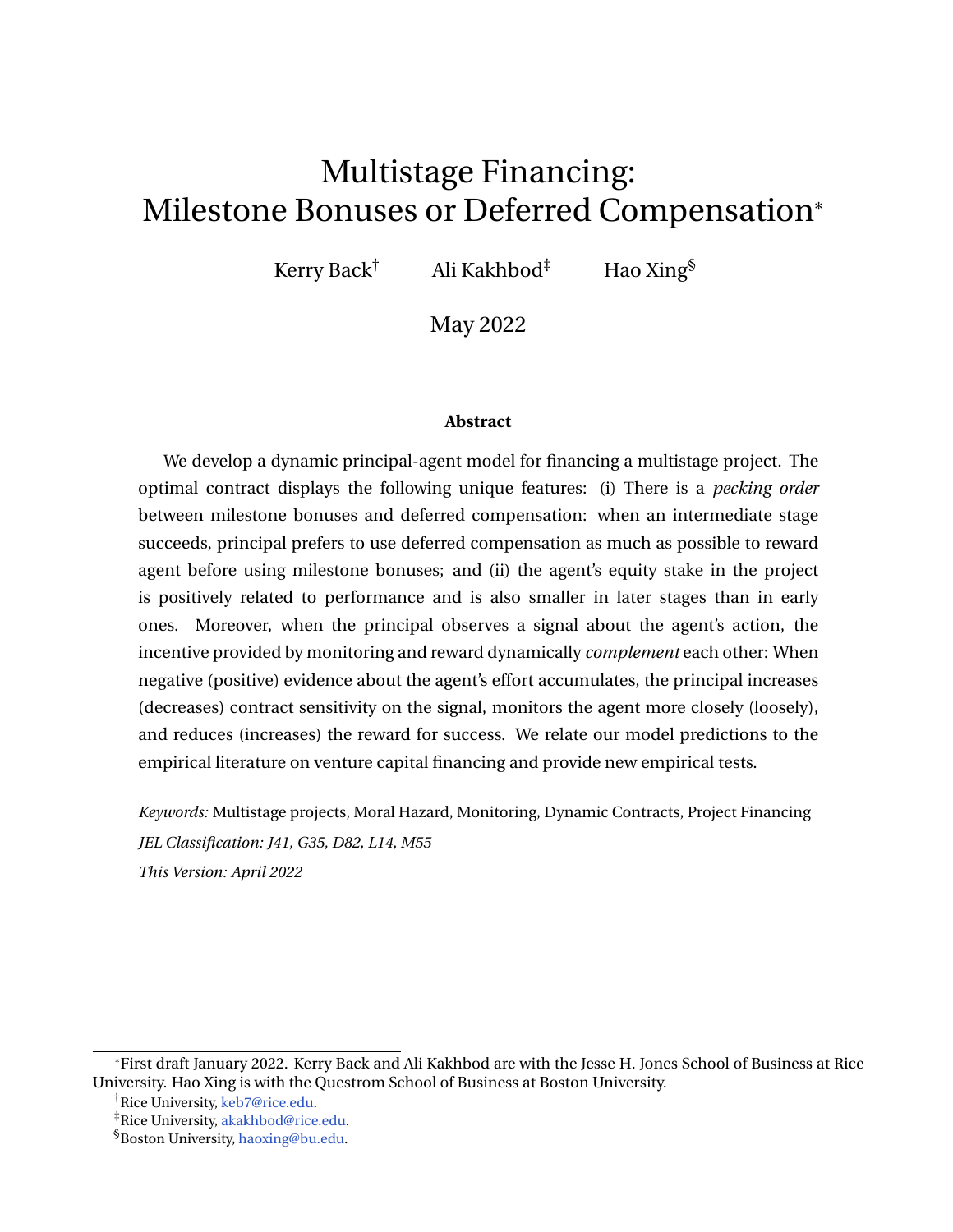#### <span id="page-34-0"></span>Figure [7.](#page-34-0)



Figure 7. **Optimal contract and signal precision choice**

*Notes: This figure plots the optimal contract sensitivities, the milestone bonuses, the marginal benefit of signal precision, and the optimal signal precision when the agent's outside value U is either* 0 *or* 1*. Other parameters* used are  $r = 0.1$ ,  $r = 0.05$ ,  $\overline{a} = 0.5$ ,  $l = 1$ ,  $S_{min} = 0.2$ ,  $S_{max} = 0.3$ ,  $M = 0.03$ ,  $p = 0.5$ , and  $L = 0$ .

Panel (c) in Figure [7](#page-34-0) shows that the marginal benefit of signal precision decreases as the agent's continuation utility *U* increases, and it converges to zero as *U* approaches the payment boundary  $\overline{U}$ . As a result, the principal chooses high signal precision and monitors the agent closely when the project is close to termination, but she chooses low signal precision and loosens monitoring when the agent has sufficient skin in the project. When the agent's outside value *U* is zero and the agent's continuation utility *U* is small, Panel (b) shows that the milestone bonus *R* is bound at zero. This avoids a negative drift  $(r + \bar{a})U$  *aR* of the agent's continuation utility and mitigates the risk of project termination. When *U* is larger, the principal can choose a positive milestone bonus  $R$  to simultaneously avoid negative drift and reduce the volatility  $l + U$  *pR* for the agent's continuation utility. Hence, the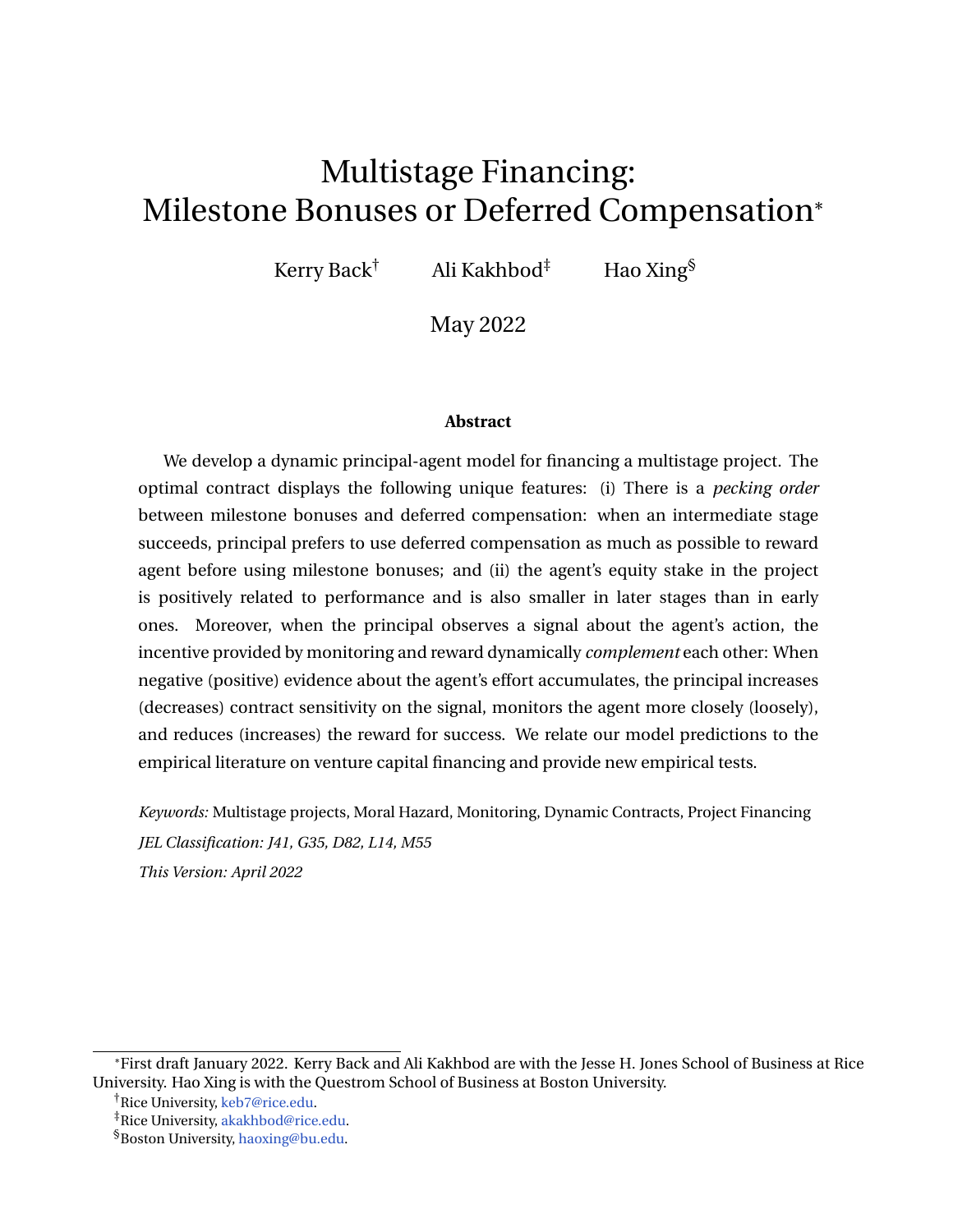red dotted line in Panel (b) shows  $R > 0$  when U is close to U. In both cases, R jumps when the principal switches to the lowest signal precision. In this regime, *R* increases to  $(l + \overline{U})/p$  and the optimal contract sensitivity *j* decreases to zero, as *U* approaches the payment boundary  $\overline{U}$ . When R is not bound by either 0 or D, the red dotted line in Panel (d) shows that the principal either chooses the highest signal precision when the agent's continuation utility is low or the lowest signal precision when the continuation utility is close to the payment boundary, confirming the result in Proposition [6.](#page-33-2)

### <span id="page-35-0"></span>**6 Model empirical predictions**

Several predictions of our model are supported by the empirical literature on venture capital financing. Our model predicts that the agent's equity stake is smaller in later financing rounds. This prediction is due to the resolution of uncertainty in later stages, which increases the project value for the principal and decreases the entrepreneur's equity stake. Project uncertainty can be either its success probability or its potential payoffs. Project success is more certain in later stages because early stages are successfully completed (see the baseline model in Section [2](#page-10-0) and the model with monitoring in Section [3\)](#page-18-0) and because the project payoff is more certain in later stages after investigation (see the model in Section [5.1\)](#page-28-2). This prediction is consistent with [Bengtsson and Sensoy](#page-37-0) [\(2015\)](#page-37-0) and [Ewens, Nanda, and Stanton](#page-38-1) [\(2020\)](#page-38-1), who document that an entrepreneur's equity stake is lower in later funding rounds and decreases with firm age.

When the principal observes a signal about the agent's effort, our model illustrates that the reward for success increases with positive evidence about the agent's effort and that the state-dependence is more significant in the first VC rounds compared to subsequent ones. These results are consistent with the empirical evidence of [Kaplan and Strömberg](#page-39-3) [\(2003\)](#page-39-3).

Our model generates two additional predictions that could be interesting for empirical testing.

1. **Pecking order between milestone bonuses and deferred compensation.** Our model shows that when a project succeeds in its intermediate stage, it is more efficient to reward the agent deferred compensation rather than cash. This result implies a backloaded cash reward for entrepreneurs.

This prediction is related to [Ewens, Nanda, and Stanton](#page-38-1) [\(2020\)](#page-38-1). They show that having a "product–market fit" is a significant milestone at which point cash compensation increases significantly for CEOs. They argue that having product–market fit reduces the reliance on key human capital and that the threat of inefficient project termination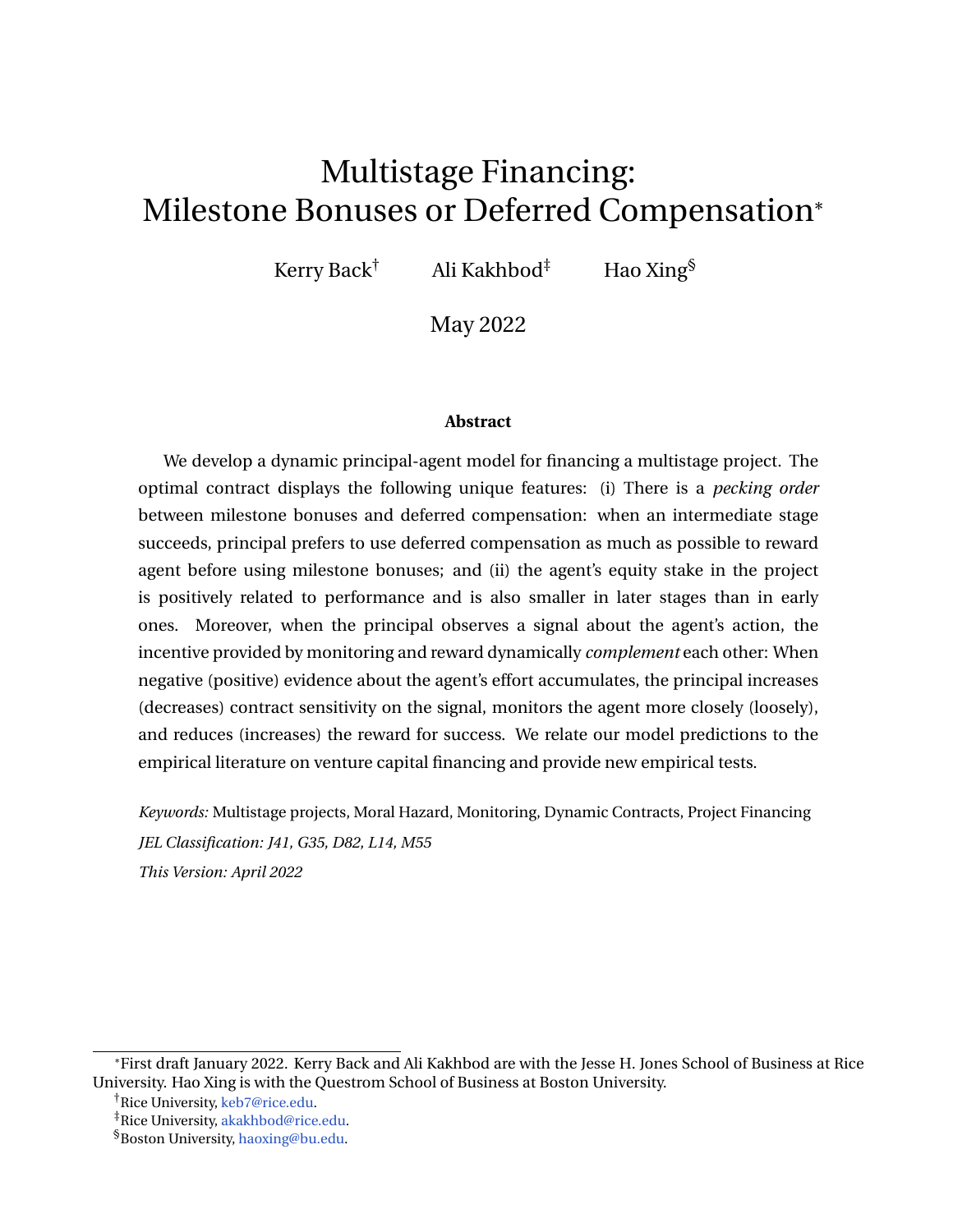due to the departure of key personnel becomes less severe.

[Oyer](#page-39-4) [\(2004\)](#page-39-4) and [Oyer and Schaefer](#page-40-1) [\(2005\)](#page-40-1) find empirical evidence that firms generally prefer to grant deferred compensation (e.g., stock options) to its employees rather than paying a cash bonus, specifically to improve retention, which is consistent with our results. To test and measure the threshold strategy, one could implement automatic manipulation tests based on density discontinuity (see [McCrary](#page-39-12) [\(2008\)](#page-39-12) and [Cattaneo,](#page-38-11) [Jansson, and Ma](#page-38-11) [\(2018,](#page-38-11) [2020\)](#page-38-12)) using firm-level data from the National Center for Employee Ownership (NCEO), firm annual reports, and data on the incidence of employee stock options from the Bureau of Labor Statistics Pilot Survey.

2. **Complementarity between monitoring and reward.** Our model shows that monitoring and rewarding success complement each other in the optimal contract. When positive (negative) evidence about the agent's effort accumulates, the agent's compensation depends less (more) on the documented evidence, the reward for project success increases (decreases), and the principal loosens (intensifies) monitoring.

Strict monitoring in bad states relates to board supervision in [Kaplan and Strömberg](#page-39-3) [\(2003\)](#page-39-3). The authors show that when performance is lower than expected, the VC gets more board control rights and voting control. As performance improves, the entrepreneur retains more control rights, whereas VCs retain their cash-flow rights but relinquish most of their control rights.

To analyze the relationship between monitoring and reward, one potential strategy is to use the data set in [Bernstein, Giroud, and Townsend](#page-38-2) [\(2016\)](#page-38-2). They show that the introduction of new airline routes that reduce VCs' travel times to their existing portfolio companies increase VCs' involvement and increase both innovation and the likelihood of a successful exit. It would be interesting to examine VC contracts with their portfolio companies to determine whether the potential rewards (such as entrepreneur cash flow rights or equity stakes) are reduced due to more VC involvement after the introduction of new airline routes.

# <span id="page-36-0"></span>**7 Conclusion**

This paper presents a dynamic principal-agent model for financing a project that has three salient features of a long-term research project or a venture capital–backed startup. First, the project has multiple stages and only yields a final payoff when all stages are successfully completed. Second, the agent's effort and involvement in the project are hard to observe or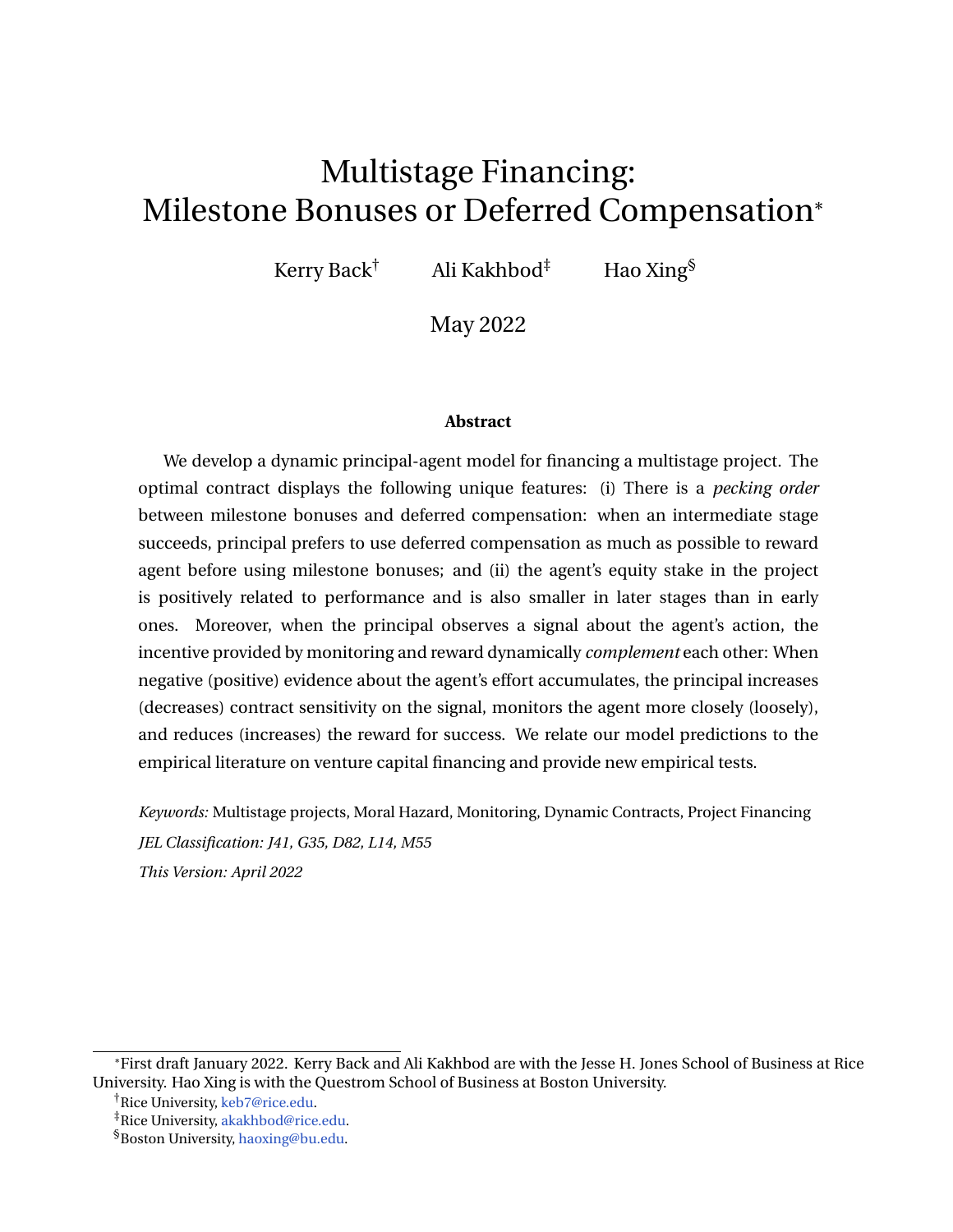monitor. Third, key project personnel have a limited commitment of human capital, and the project is inefficiently terminated once the key personnel leave the project.

The optimal contract has several unique features: (1) It is suboptimal to reward the agent with cash bonuses for intermediate-stage success unless the agent's continuation utility exceeds a threshold. Hence, there is a pecking order between deferred compensation and cash bonuses. Deferred compensation should be used first to reward milestone success, and cash bonuses should only rewarded when the deferred compensation reaches its maximum. (2) The agent's equity stake in the project is positively related to performance and is also lower and less sensitive to performance in later stages than early ones. This is due to the resolution of project uncertainties in later stages. Because a project is closer to its final success and its payoff is more certain in later stages, the project value is larger in later stages, resulting a smaller equity stake for the agent. (3) When the agent's effort can be imperfectly monitored, the incentive provision of monitoring and reward dynamically complement each other in the optimal contract. When negative (positive) evidence about the agent's effort accumulates, monitoring intensifies (abates) and the reward is reduced (increased). We link these model predictions to empirical evidence from venture capital contracts and propose additional empirical tests.

It would be interesting to incorporate additional features into our model setting. For example, the model could incorporate the long-term impacts of the agent's actions. For long-term research projects, trials and experiments in the past, even if they fail, can provide valuable information for the project and can ultimately lead to project success. Therefore, it is realistic to assume that the agent's effort has long-term impacts. Understanding the optimal contract in this setting is challenging. We leave it for future research.

### **References**

- <span id="page-37-2"></span>AI, H., AND R. LI (2015): "Investment and CEO compensation under limited commitment," *Journal of Financial Economics*, 116, 452–472.
- <span id="page-37-0"></span>BENGTSSON, O., AND B. SENSOY (2015): "Changing the nexus: the evolution and renegotiation of venture capital contracts," *Journal of Financial and Quantitative Analysis*, 50(3), 349– 375.
- <span id="page-37-1"></span>BERGEMANN, D., AND U. HEGE (1998): "Venture capital financing, moral hazard, and learning," *Journal of Banking & Finance*, 22(6-8), 703–735.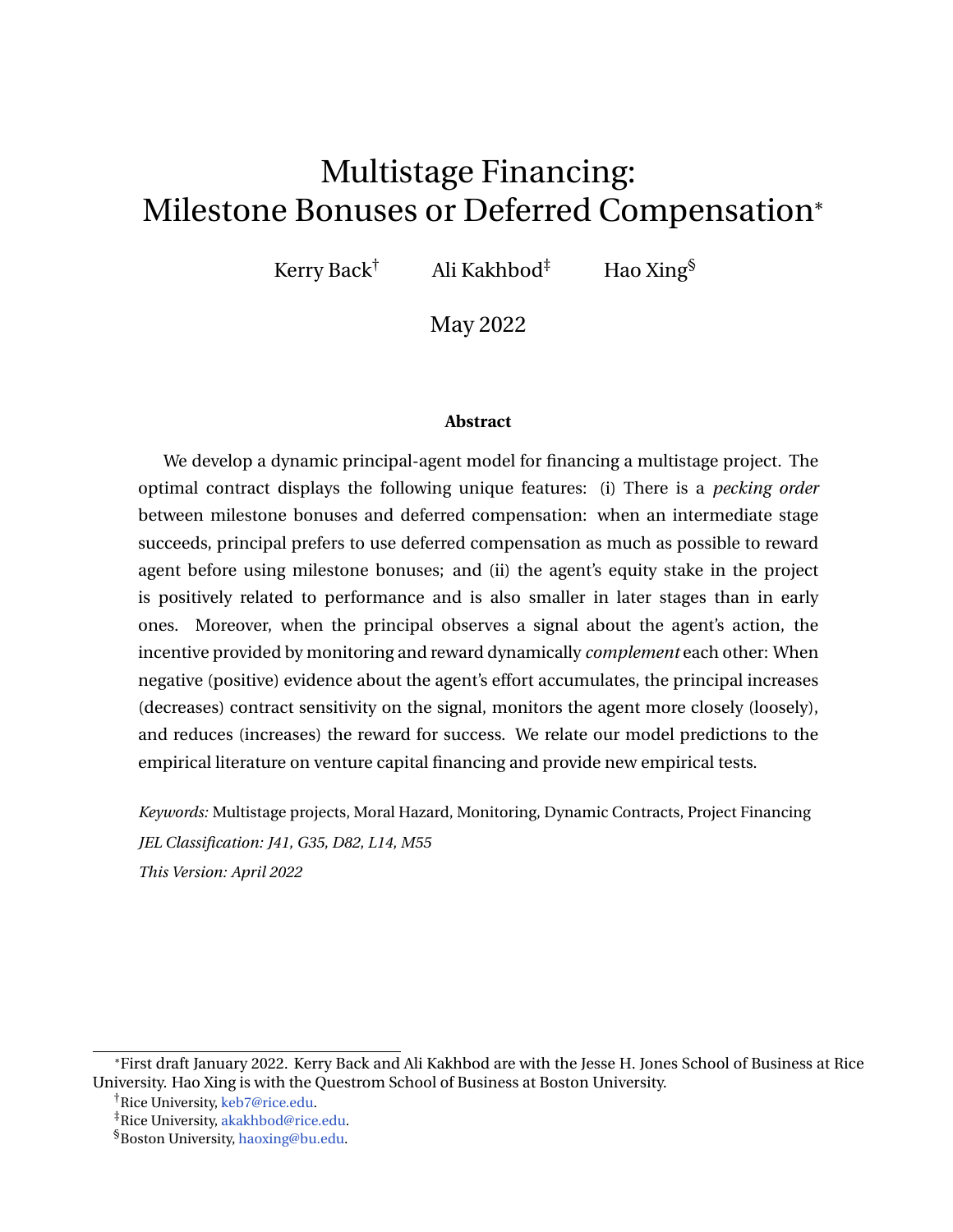<span id="page-38-9"></span>(2005): "The financing of innovation: learning and stopping," *RAND Journal of Economics*, 36(4), 719–752.

- <span id="page-38-2"></span>BERNSTEIN, S., X. GIROUD, AND R. TOWNSEND (2016): "The impact of venture capital monitoring," *Journal of Finance*, 71(4), 1591–1622.
- <span id="page-38-6"></span>BIAIS, B., T. MARIOTTI, G. PLANTIN, AND J.-C. ROCHET (2007): "Dynamic security design: convergence to continuous time and asset pricing implications," *Review of Economic Studies*, 74(2), 345–390.
- <span id="page-38-7"></span>BIAIS, B., T. MARIOTTI, J.-C. ROCHET, AND S. VILLENEUVE (2010): "Large risks, limited liability, and dynamic moral hazard," *Econometrica*, 78(1), 73–118.
- <span id="page-38-10"></span>BOLTON, P., N. WANG, AND J. YANG (2019): "Optimal contracting, corporate finance, and valuation of inalienable human capital," *Journal of Finance*, 74, 1363–1429.
- <span id="page-38-11"></span>CATTANEO, M. D., M. JANSSON, AND X. MA (2018): "Manipulation testing based on density discontinuity," *Stata Journal*, 18(1), 234–261.
- <span id="page-38-12"></span>(2020): "Simple local polynomial density estimators," *Journal of the American Statistical Association*, 115(531), 1449–1455.
- <span id="page-38-4"></span>CHEN, M., P. SUN, AND Y. XIAO (2020): "Optimal monitoring schedule in dynamic contracts," *Operations Research*, 68(5), 1285–1624.
- <span id="page-38-8"></span>DEMARZO, P., J. FISHMAN, Z. HE, AND N. WANG (2012): "Dynamic agency and the q theory of investment," *Journal of Finance*, 61(6), 2295–2340.
- <span id="page-38-5"></span>DEMARZO, P., AND Y. SANNIKOV (2006): "Optimal security design and dynamic capital structure in a continuous-time agency model," *Journal of Finance*, 61, 2681–2724.
- <span id="page-38-3"></span>DYE, R. (1986): "Optimal monitoring policies in agencies," *RAND Journal of Economics*, 17(3), 339–350.
- <span id="page-38-13"></span>EL KAROUI, N., S. PENG, AND M. C. QUENEZ (1997): "Backward stochastic differential equations in finance," *Mathematical Finance*, 7(1), 1–71.
- <span id="page-38-1"></span>EWENS, M., R. NANDA, AND C. STANTON (2020): "The evolution of CEO compensation in venture capital backed startups," Working paper.
- <span id="page-38-0"></span>GOMPERS, P. A. (1995): "Optimal investment, monitoring, and the staging of venture capital," *Journal of Finance*, 50(5), 1461–1489.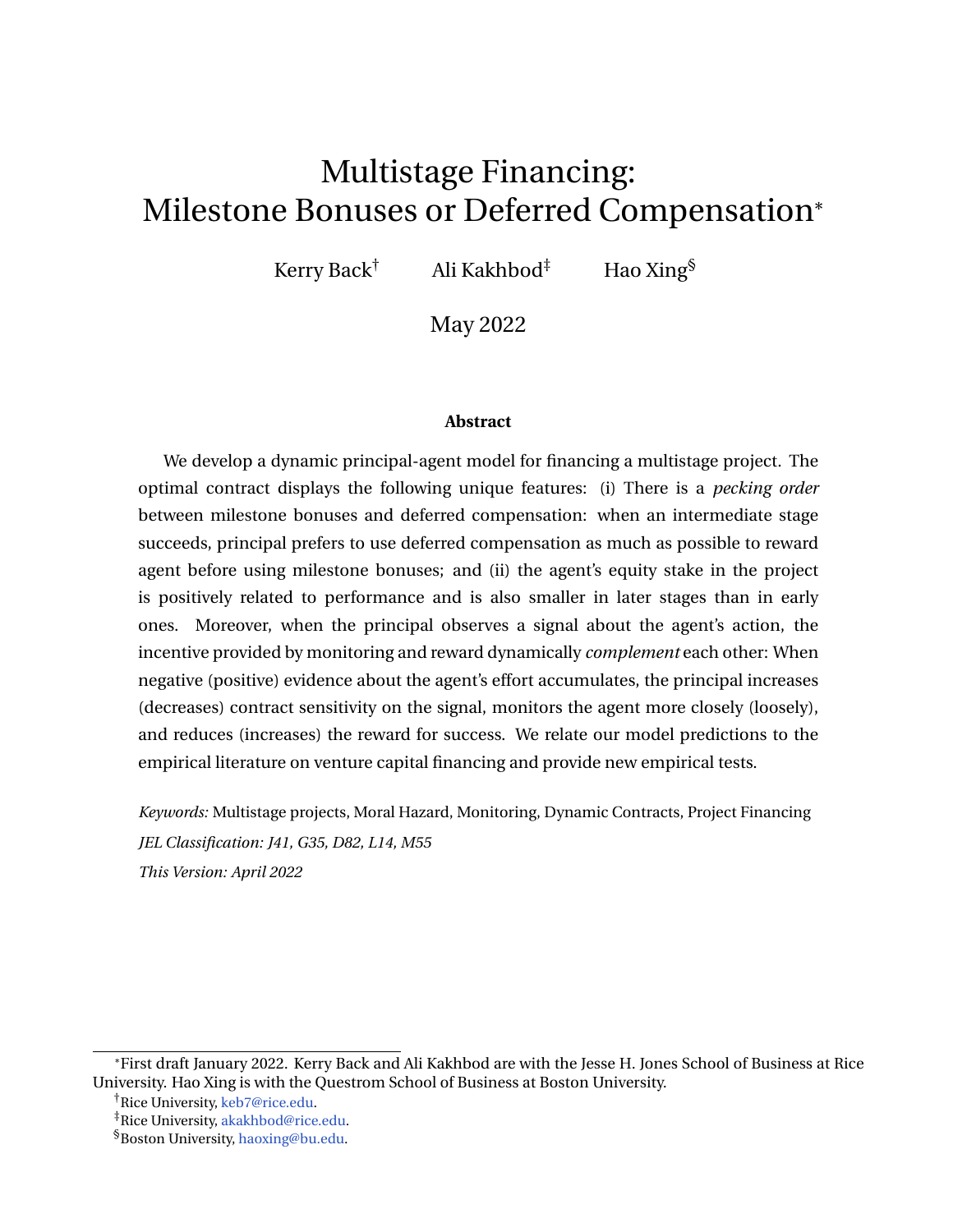- <span id="page-39-5"></span>GREEN, B., AND C. TAYLOR (2006): "Breakthroughs, deadlines, and self-reported progress: contracting for multistage projects," *American Economic Review*, 106(12), 3660–3699.
- <span id="page-39-0"></span>GROSSMAN, G., AND E. HELPMAN (1994): "Endogenous innovation in the theory of growth," *Journal of Economic Perspectives*, 8(1), 23–44.
- <span id="page-39-8"></span>HE, Z. (2009): "Optimal executive compensation when firm size follows geometric Brownian motion," *Review of Financial Studies*, 22, 859–892.
- <span id="page-39-9"></span>(2011): "A model of dynamic compensation and capital structure," *Journal of Financial Economics*, 100, 351–366.
- <span id="page-39-10"></span>(2012): "Dynamic compensation contracts with private savings," *Review of Financial Studies*, 25, 1494–1549.
- <span id="page-39-11"></span>HOFFMANN, F., AND S. PFEIL (2010): "Reward for luck in a dynamic agency model," *Review of Financial Studies*, 23(9), 3329–3345.
- <span id="page-39-13"></span>JACOD, J. (1975): "Multivariate Point Processes: Predictable Projection, Radon-Nikodym Derivatives, Representation of Martingales," *Zeitschrift für Wahrscheinlichkeitstheorie und Verwandte Gebiete*, 31(3), 235–253.
- <span id="page-39-3"></span>KAPLAN, S., AND P. STRÖMBERG (2003): "Financial contracting theory meets the real world: an empirical analysis of venture capital contracts," *Review of Economic Studies*, 70(2), 281– 315.
- <span id="page-39-1"></span>KORTUM, S., AND J. LERNER (2000): "Assessing the contribution of venture capital to innovation," *RAND Journal of Economics*, 31(4), 674–692.
- <span id="page-39-2"></span>LAZEAR, E. (2004): "Balanced skills and entrepreneurship," *American Economic Review*, 94(2), 208–211.
- <span id="page-39-7"></span>MALENKO, A. (2019): "Optimal dynamic capital budgeting," *Review of Economic Studies*, 86(4), 1747–1778.
- <span id="page-39-6"></span>MAYER, S. (2021): "Financing breakthroughs under failure risk," Forthcoming in Journal of Financial Economics.
- <span id="page-39-12"></span>MCCRARY, J. (2008): "Manipulation of the running variable in the regression discontinuity design: a density test," *Journal of Econometrics*, 142(2), 698–714.
- <span id="page-39-4"></span>OYER, P. (2004): "Why do firms use incentives that have no incentive effects?," *Journal of Finance*, 59(4), 1619–1650.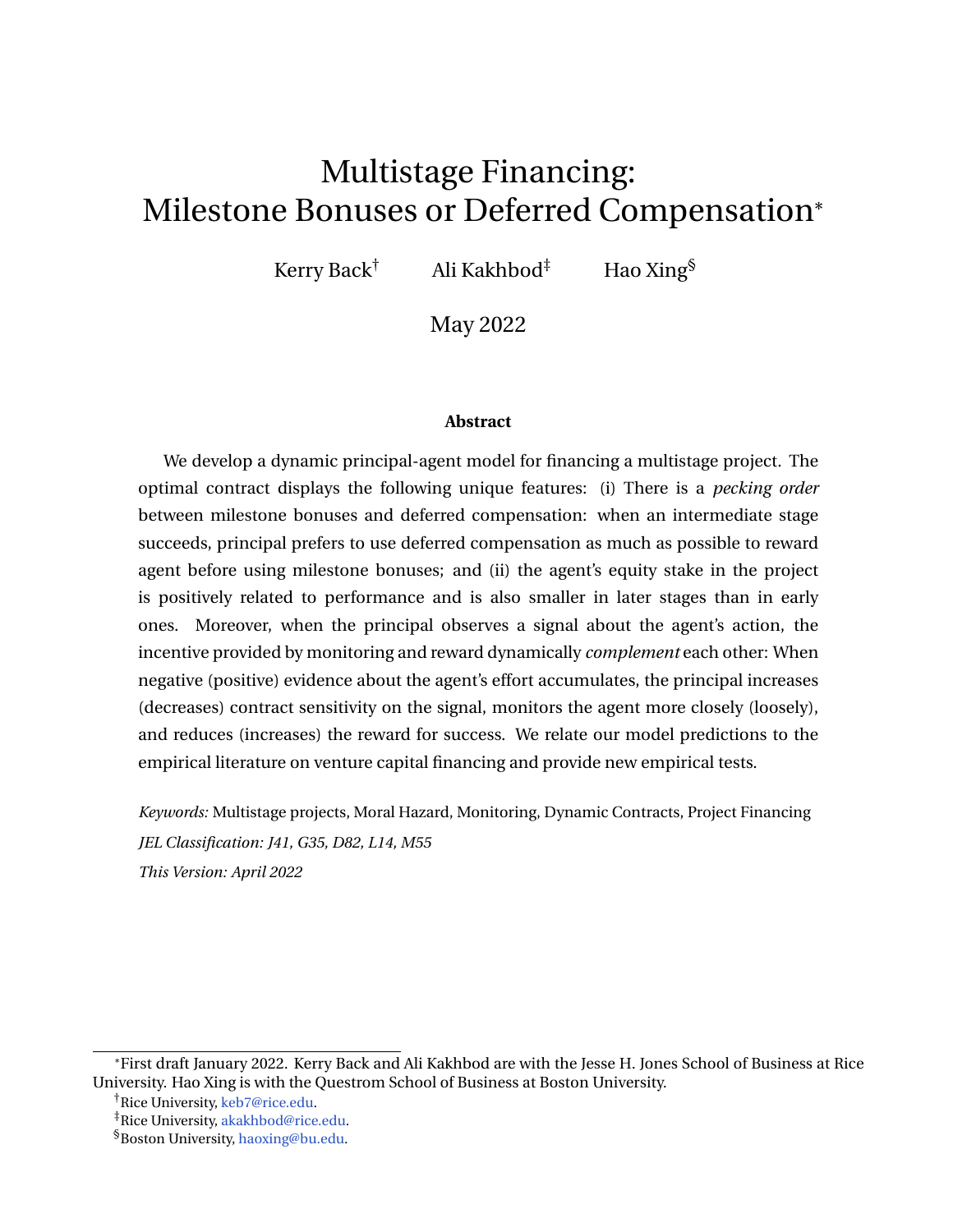- <span id="page-40-1"></span>OYER, P., AND S. SCHAEFER (2005): "Why do some firms give stock options to all employees? An empirical examination of alternative theories," *Journal of Financial Economics*, 76(1), 99–133.
- <span id="page-40-5"></span>PISKORSKI, T., AND M. WESTERFIELD (2016): "Optimal dynamic contracts with moral hazard and costly monitoring," *Journal of Economic Theory*, 166, 242–281.
- <span id="page-40-0"></span>PURI, M., AND R. ZARUTSKIE (2012): "On the life cycle dynamics of venture-capital and nonventure-capital financed firms," *Journal of Finance*, 67(6), 2247–2293.
- <span id="page-40-7"></span>SANNIKOV, Y. (2008): "A continuous-time version of the principal-agent problem," *Review of Economic Studies*, 75(3), 957–984.
- <span id="page-40-4"></span>TOWNSEND, R. (1979): "Optimal contracts and competitive markets with costly state verification," *Journal of Economic Theory*, 21(2), 265–293.
- <span id="page-40-2"></span>TOXVAERD, F. (2006): "Time of the essence," *Journal of Economic Theory*, 129(1), 252–272.
- <span id="page-40-3"></span>VARAS, F. (2018): "Managerial short-termism, turnover policy, and the dynamics of incentives," *Review of Financial Studies*, 31(9), 3409–3451.
- <span id="page-40-6"></span>VARAS, F., I. MARINOVIC, AND A. SKRZYPACZ (2020): "Random inspections and periodic reviews: optimal dynamic monitoring," *Review of Economic Studies*, 87(6), 2893–2937.
- <span id="page-40-9"></span>WILLIAMS, N. (2015): "A solvable continuous time dynamic principal-agent model," *Journal of Economic Theory*, 159, 989–1015.
- <span id="page-40-10"></span>WONG, T.-Y. (2019): "Dynamic agency and endogenous risk-taking," *Management Science*, 65(9), 4032–4048.
- <span id="page-40-8"></span>ZHU, J. (2013): "Optimal contracts with shirking," *Review of Economic Studies*, 80, 812–839.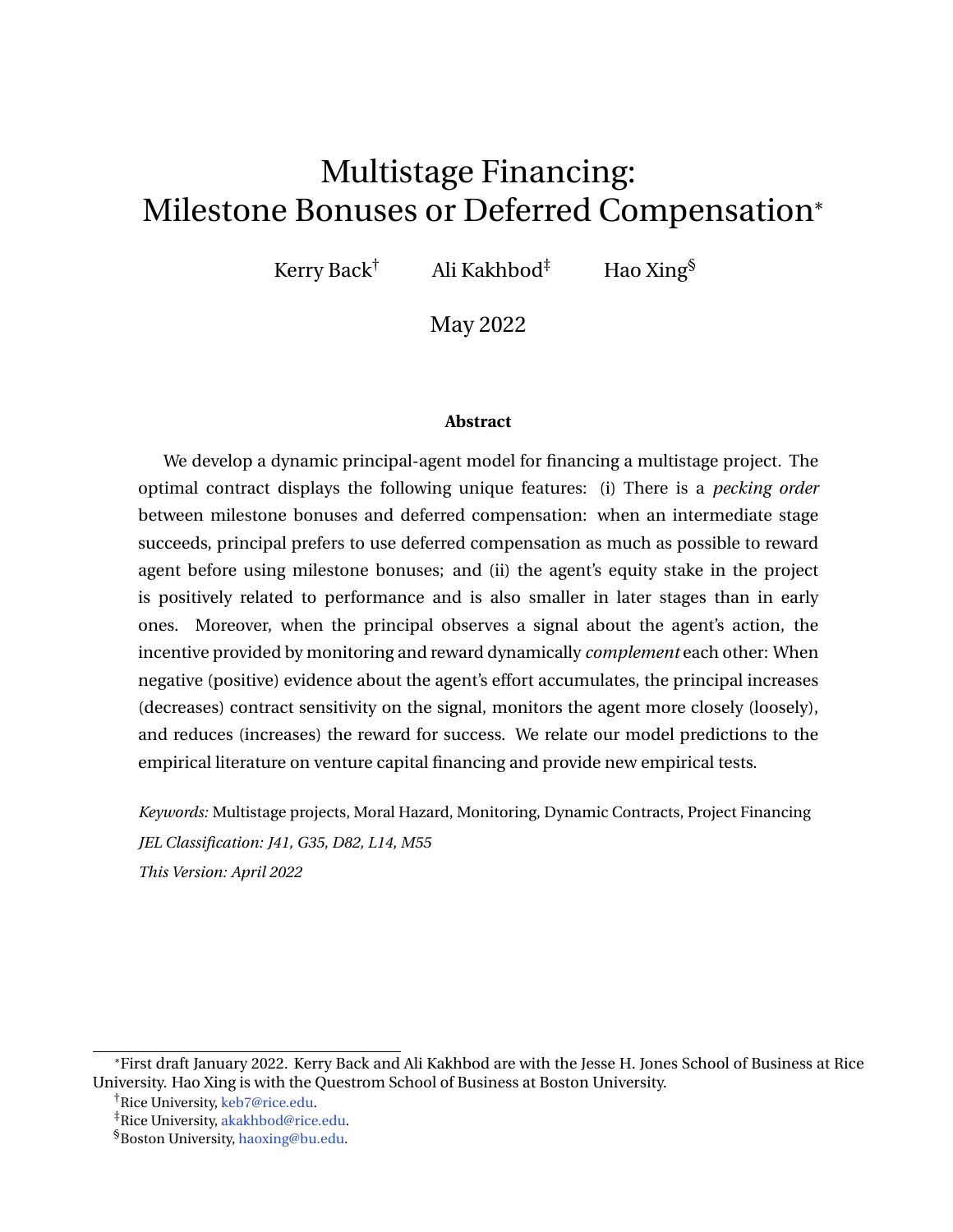### **Appendix A Proofs**

Lemma [2](#page-19-0) is proved below. Lemma [1](#page-10-2) is a special example. In this proof, we consider the possibility that principal pays agent a severance pay *R f* if a stage fails. We show that the expected payoff at a stage completion incentivizes the agent, rather than the success reward or severance pay individually.

#### **Proof of Lemma [2](#page-19-0)**

We first use the following identities to transform the agent's objective function in [\(5\)](#page-10-1):

<span id="page-41-0"></span>**P** *a n* (*i*) > *s*j*n* (*i*) > *t* = *e* R *s t <sup>a</sup>udu* and **P** *a n* (*i*) 2 [*s*,*s* + *ds*)j*n* (*i*) > *t* = *asds e* R *s t audu* . (A.1)

The later identity holds because the conditional probability  $\mathsf{P}^a(\eta^{(i)}_i \supseteq [s,s+ds)/n^{(i)} > t)$ is the product of survival probability  $P^a(n^{(i)} > s/n^{(i)} > t) = e^{\int_{t}^{t} s_a u ds}$  and the probability  $P^a(n^{(i)} \n\geq [s, s + ds)/n^{(i)} > s) = a_s ds$ . (See [Jacod](#page-39-13) [\(1975\)](#page-39-13) for a rigorous treatment.) Utilizing the two identities in [\(A.1\)](#page-41-0), the agent's objective function in [\(5\)](#page-10-1) is transformed to

$$
E_{t}^{\frac{h}{a}}\begin{bmatrix}1\\ t\\ \frac{h}{c} \end{bmatrix}_{\begin{subarray}{l}f_{n}(i) > g_{0}^{e}} & r(s \ t) & dC_{s} + I(\bar{a} & a_{s})ds + \frac{Z}{t} \end{bmatrix}_{\begin{subarray}{l}f_{n}(i) > g_{0}^{e}} & r(s \ t) & U_{s}^{c} & ds + I_{rt} < n^{(i)}g_{0}^{e} & r(t \ t) & \underline{U}^{c} \\ \hline & \frac{h}{c} & \frac{h}{c} & \frac{h}{c} & \frac{h}{c} & \frac{h}{c} & \frac{h}{c} & \frac{h}{c} \\ t & \frac{h}{c} & \frac{h}{c} & \frac{h}{c} & \frac{h}{c} & \frac{h}{c} & \frac{h}{c} & \frac{h}{c} & \frac{h}{c} \\ t & \frac{h}{c} & \frac{h}{c} & \frac{h}{c} & \frac{h}{c} & \frac{h}{c} & \frac{h}{c} & \frac{h}{c} & \frac{h}{c} \\ t & \frac{h}{c} & \frac{h}{c} & \frac{h}{c} & \frac{h}{c} & \frac{h}{c} & \frac{h}{c} & \frac{h}{c} & \frac{h}{c} & \frac{h}{c} \\ \hline & \frac{h}{c} & \frac{h}{c} & \frac{h}{c} & \frac{h}{c} & \frac{h}{c} & \frac{h}{c} & \frac{h}{c} & \frac{h}{c} & \frac{h}{c} & \frac{h}{c} & \frac{h}{c} \\ \hline & \frac{h}{c} & \frac{h}{c} & \frac{h}{c} & \frac{h}{c} & \frac{h}{c} & \frac{h}{c} & \frac{h}{c} & \frac{h}{c} & \frac{h}{c} & \frac{h}{c} & \frac{h}{c} \\ t & \frac{h}{c}
$$

Consider the problem in the first stage. The proof for later stages is similar. A contract  $(C, U^{(2)}, R^{(1)}, R^f)$  is admissible if it satisfies the integrability assumption

<span id="page-41-1"></span>
$$
E^{a} \overset{hZ}{\underset{0}{\ast}} e^{rs} dC_{s} + a_{s}U_{s}^{c}ds \overset{i}{\underset{0}{\ast}} \mathcal{L}.
$$

for any process *a* taking values in [0, *ā*] and  $U^{(2)} + R^{(1)} > R^f$ . Here  $U_f^c = p^{(1)}(a_t)(U_f^{(2)} + R_f^{(1)}$  $_{t}^{(1)}$ ) +  $(1)$  $(1)(a_t)$ )  $R^f$ . The assumption  $U^{(2)} + R^{(1)} > R^f$  ensures reward for success is larger than failure so that the agent does not strategically explore project failure, which is not the best interest for principal.

Given an admissible contract and any agent's effort *a*, define its associated value  $U_{t_R}^a$  as the right-hand side of [\(A.2\)](#page-41-1). The admissibility of the contract implies that  $e^{\int_{0}^{t} a_u du}e^{rt}U_t^a + \int_{0}^{R}t e^{\int_{0}^{s} a_u du}e^{rs} dC_s + I(\bar{a} a_s)ds + a_sU_s^c ds$  is a P<sup>a</sup>-martingale. The martingale representation theorem implies the existence of  $j^a$  such that  $U^a$  follows the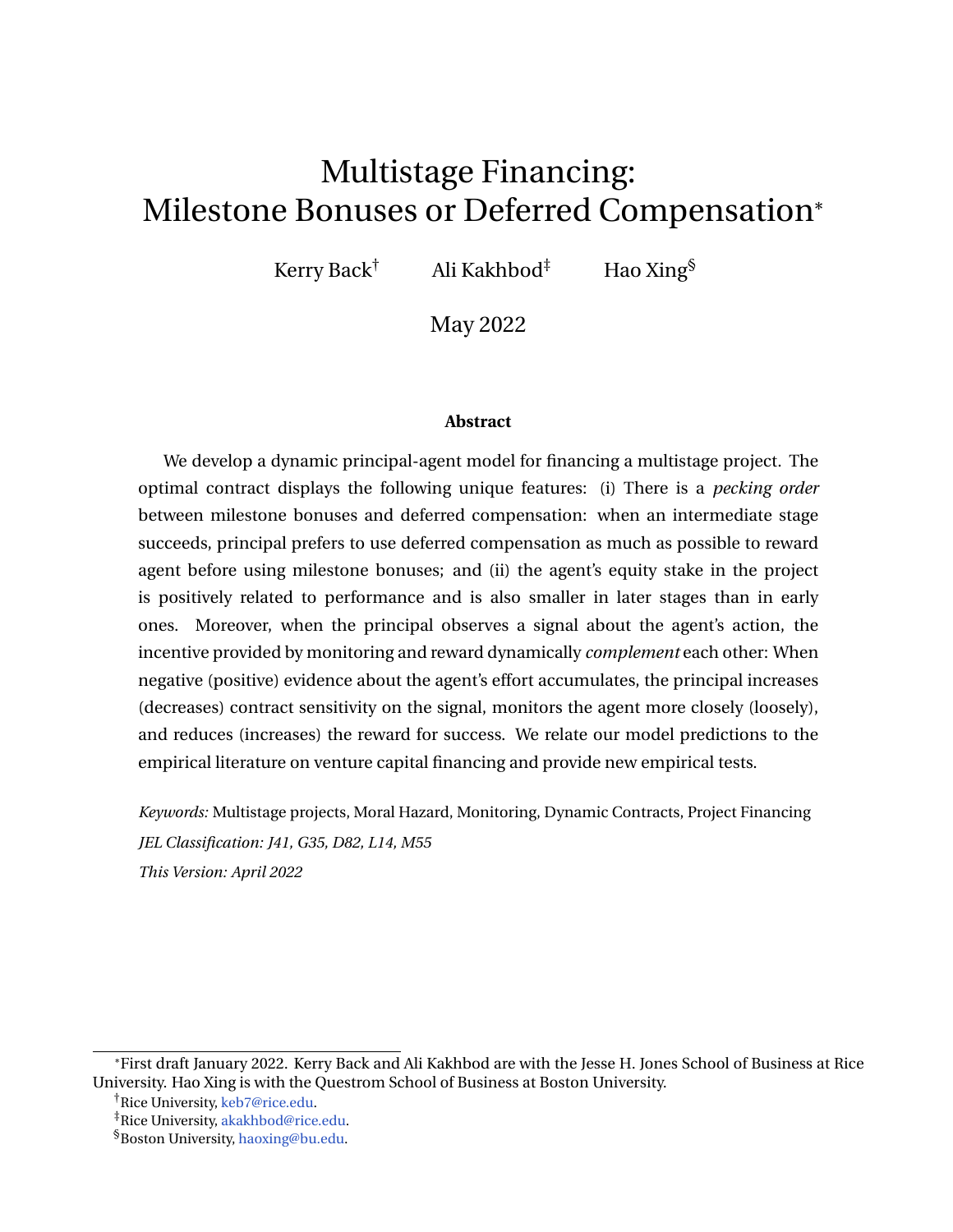dynamics

$$
dU_t^a = (r + a_t)U_t^a dt \t (a a_t) dt \t a_tU_t^c dt + j^a s dB_t^a \t dC_t
$$
  
=  $rU_t^a dt + a_tU_t^a \t (a a_t) \t a_t p^{(1)}(a_t) U_t^{(2)} + R_t^{(1)} \t R^f \t a_t R^f \t j_t^a a_t dt + j_t^a dy_t \t dC_t$ 

with the terminal condition  $U_t^a = \underline{U} + C_t$  *C*<sub>t</sub> *c* Equations [\(5\)](#page-10-1) and [\(A.2\)](#page-41-1) combined yield  $U_t$  = sup<sub>a</sub>  $U_t^a$ . It then follows from the comparison theorem for BSDEs (cf. [El Karoui, Peng,](#page-38-13) [and Quenez](#page-38-13) [\(1997\)](#page-38-13)) that *U* follows the dynamics

<span id="page-42-0"></span>
$$
dU_{t} = rU_{t}dt + \inf_{a_{t} \geq [0,\bar{a}]} a_{t}U_{t} \quad I(\bar{a} \quad a_{t}) \quad a_{t}p^{(1)}(a_{t}) \quad U_{t}^{(2)} + R_{t}^{(1)} \quad R^{f} \quad a_{t}R^{f} \quad j_{t}a_{t} dt
$$
\n
$$
+ j_{t}dy_{t} \quad dC_{t}.
$$
\n(A.3)

This dynamics ensures that

$$
\Theta_t = e^{-\int_{0}^{R} t_{aud}du}e^{-rt}U_t + \int_{0}^{L} e^{-\int_{0}^{R} a_udu}e^{-rs} dC_s + I(\bar{a} - a_s) ds + a_sU_s^c ds
$$

satisfies the martingale principle:  $\Theta$  is a  $P^a$ -supermartingale for arbitrary *a* and is a  $P^a$ martingale for the optimal *a*. Because *a*  $\nabla$  *ap*(*a*) is convex and  $U^{(2)} + R^{(1)} > R^f$ , the optimizer of the minimization problem in [\(A.3\)](#page-42-0) can only be achieved at  $a = 0$  or  $a = \overline{a}$ . Comparing the values of these two actions, we obtain the optimal *a* as

$$
a_t = \begin{cases} \n\bar{a}, & U_t^c + j_t & I + U_t, \\ \n0, & \text{otherwise.} \n\end{cases}
$$

This implies that agent's optimal effort is incentivized by the expected reward  $U^c$ , rather than  $U^{(2)}$ ,  $R^{(1)}$ , and  $R^f$  individually.

To verify the optimality of *a*, we obtain from [\(A.3\)](#page-42-0) implies that  $dU_t$   $rU_t + a_tU_t$  / (*a a*<sub>t</sub>) *a*<sub>t</sub> $U_t^c$  *j*<sub>t</sub> $a_t$  *dt* + *j*<sub>t</sub> $dy_t$  *dC*<sub>t</sub> for arbitrary *a* and the inequality becomes an equality for *a* . Hence  $\Theta_t$  is a P<sup>*a*</sup>-supermartingale and a P<sup>*a*</sup> -martingale when *a* is replaced by *a* . As a result,

$$
U_t \t E_t^a \t e^{hZ} t e^{R_s} a_u du_e r(s \ t) dC_s + I (\bar{a} a_s) ds + a_s U_s^c ds + e^{R_t^t} a_u du_e r(t \ t) \underline{U}
$$

and the inequality becomes an equity when *a* is replaced by *a* . This confirms the optimality of *a* .  $\Box$ 

Due to the risk neutrality of principal, principal's value depends on the expected cash compensation  $p^{(1)}R^{(1)} + (1 - p^{(1)})R^f$  at completion, rather than  $R^{(1)}$  and  $R^f$  individually.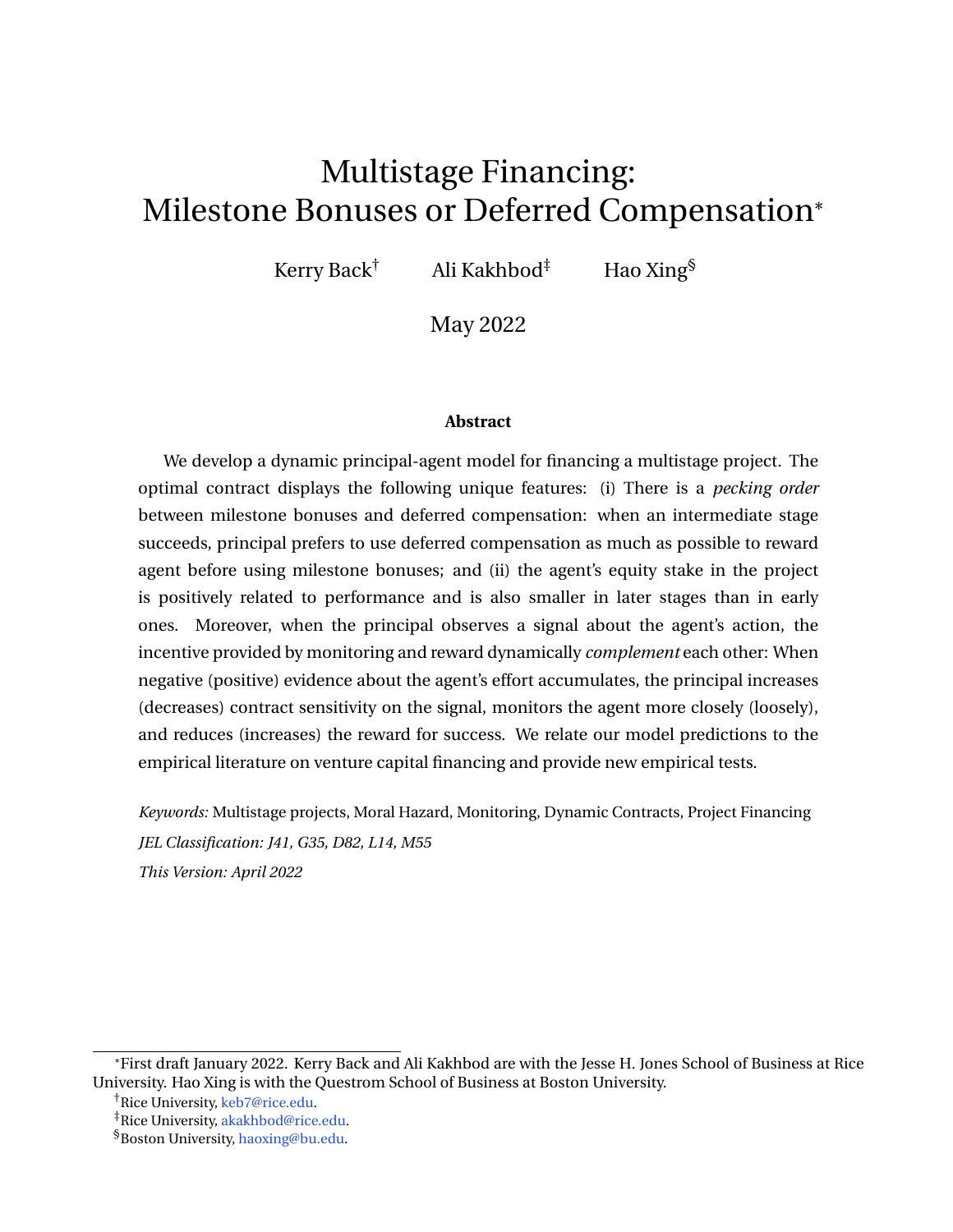Therefore, because both the agent's continuation utility and the principal's value depend on the expected reward rather than cash compensation in different states, we set  $R^f = 0$  and  $(A.3)$  is reduced to  $(25)$ .

If the agent can choose any time  $t$   $t$  to quit the project, we will show  $t = t$  is agent's optimal stopping time. To this end, for arbitrary  $t$   $t$ , due to the  $P^a$ -supermartingale property of  $\Theta$ ,

$$
U_0 = \Theta_0 \quad E^{\frac{hZ}{d}} \, e^{\frac{R_s}{d} a_u du} e^{\, rs} \, dC_s + I \left( \bar{a} \quad a_s \right) ds + a_s U_s^c ds + e^{\frac{R_t}{d} a_u du} e^{\, r \, t} U_t^{\, i}
$$
\n
$$
E^{\frac{hZ}{d}} \, e^{\frac{R_s}{d} a_u du} e^{\, rs} \, dC_s + I \left( \bar{a} \quad a_s \right) ds + a_s U_s^c ds + e^{\frac{R_t}{d} a_u du} e^{\, r \, t} \underline{U}^{\, i}
$$

where the second inequality follows from  $U_t$  *U*. Both inequalities above are equalities when  $a = a$  and  $t = t$ . This confirms that

$$
U_0 = \sup_{a \geq [0,\tilde{a}],\tilde{t}} \mathsf{E}^{a} \qquad e^{\frac{hZ}{0} \, \tilde{t}} e^{\frac{R_s}{0} a_u du} e^{\, rs} \, dC_s + I \, (\tilde{a} \quad a_s) \, ds + a_s U_s^c \, ds + e^{\frac{R_t}{0} a_u du} e^{\, r \, t} \, \underline{U}^{t}
$$

and (*a* , *t*) are the optimal effort and stopping time.

### **Proof of Proposition [1](#page-13-1)**

We first derive the HJB equation  $(13)$ . To this end, the same argument as in  $(A.2)$  transforms *V* into the following form

$$
V_t = \sup_{R,C} E_t^{\bar{a}} \stackrel{hZ}{t}^t e^{r(s-t)} e^{\stackrel{R_s}{t} \bar{a} dz} \qquad dC_s + \bar{a}p \ D \quad R_n \ ds + e^{r(t-t)} e^{\stackrel{R_t}{t} \bar{a} dz} L \ . \tag{A.4}
$$

Then [\(13\)](#page-12-1) follows from the dynamic programming when  $dC_t = c_t dt$ .

When  $U < \overline{U}$ ,  $c = 0$ , plugging [\(16\)](#page-13-0) into [\(13\)](#page-12-1), we obtain

<span id="page-43-0"></span>
$$
1 + V^{\theta} = \frac{\bar{a}pD \quad (r + \bar{a})U \quad (r + \bar{a})V}{\bar{a}l \quad rU}.
$$
 (A.5)

Due to assumptions [\(9\)](#page-11-1) and [\(10\)](#page-12-2), the right-hand side of the previous equation is larger than zero when  $U = U$ , implies that  $V^{\emptyset}(\underline{U}) > 1$  and  $\overline{U} > \underline{U}$ .

We next prove that  $\bar{a}pD$   $(r + \bar{a})U$   $(r + \bar{a})V > 0$  when  $U < \overline{U}$ . To this end,  $V^{\emptyset}(\overline{U}) = 1$ and [\(A.5\)](#page-43-0) imply that

<span id="page-43-1"></span>
$$
\bar{a}pD \quad (r+\bar{a})\overline{U} \quad (r+\bar{a})\,V(\overline{U}) = 0. \tag{A.6}
$$

Starting from  $\overline{U}$  and moving to the left, if there is a sequence  $fU_nq_n$  converging to  $\overline{U}$  such that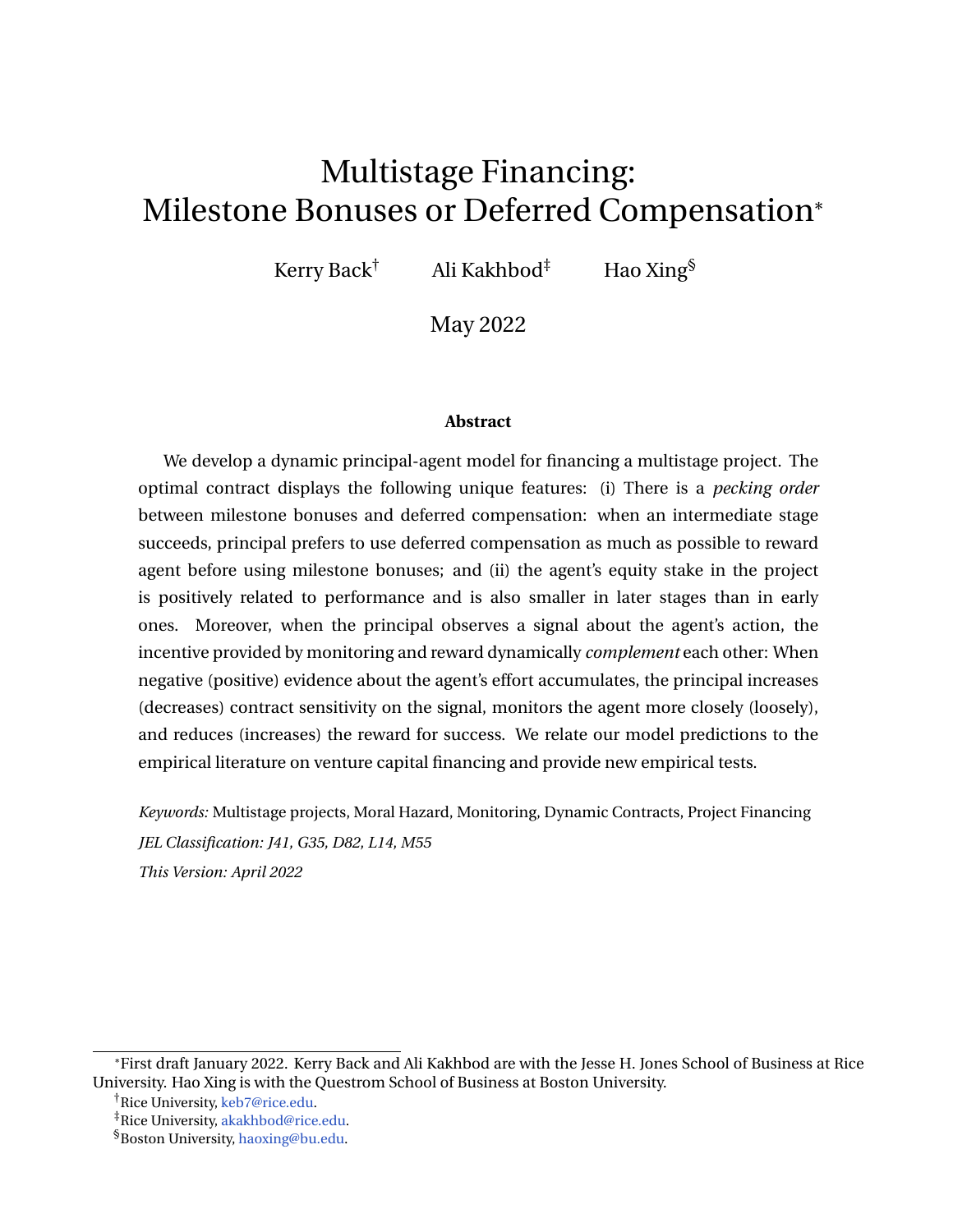$(r + \bar{a})V(U_n) + (r + \bar{a})U_n$  *ap*D, then

$$
V(U_n) \quad \frac{\bar{a}pD \quad (r+\bar{a})U_n}{r+\bar{a}}.
$$

Combining the previous inequality with [\(A.6\)](#page-43-1), we obtain

$$
\frac{V(\overline{U})}{\overline{U}} \frac{V(U_n)}{U_n} \qquad \frac{r+\bar{a}}{r+\bar{a}},
$$

which implies  $V^{\emptyset}(\overline{U})$   $\qquad \frac{r+\overline{\partial}}{r+\overline{\partial}}$  < 1 due to  $r > r$ . This contradicts with  $V^{\emptyset}(\overline{U})$  = 1. Therefore, we confirm the claim.

Now plugging  $1 + V^{\ell} > 0$  and  $\bar{a}pD$   $(r + \bar{a})U$   $(r + \bar{a})V(U) > 0$  into [\(A.5\)](#page-43-0), we conclude that  $\overline{a}$ *l*  $rU > 0$  when  $U < \overline{U}$ . Combining [\(8\)](#page-11-0) with [\(16\)](#page-13-0), we obtain the dynamics of *U*:

$$
dU_t = (rU_t \quad I \bar{a}) dt.
$$

Therefore *U* decreases along its path because  $rU$  *a* $l < 0$ .

### **Proof of Proposition [2](#page-16-2)**

**(i)** When  $U = p^{(1)}\overline{U}^{(2)}$   $I \leq \overline{U}^{(1)}$ , in order to satisfy the incentive compatible constrain, we must have

<span id="page-44-0"></span>
$$
p^{(1)}(U^{(2)} + R^{(1)}) \qquad I + U = p^{(1)}\overline{U}^{(2)}.
$$
 (A.7)

Because  $(V^{(1)})^{\ell}(U)>~~1$  for  $U<\overline{U}^{(1)},$  the first order condition of  $R^{(1)}$  in [\(23\)](#page-16-1) implies  $R^{(1)}=0$ and  $U^{(2)} = \overline{U}^{(2)}$  in order to satisfy the inequality [\(A.7\)](#page-44-0).

When  $p^{(1)}\overline{U}^{(2)}$   $\quad$   $\vert\;<\;U<\overline{U}^{(1)},\;U^{(2)}$  must be  $\overline{U}^{(2)}$  to satisfy the incentive compatible constraint  $p^{(1)}(U^{(2)} + R^{(1)})$  *l* + *U*. Otherwise when  $U < \overline{U}^{(2)}$ ,  $R^{(1)} = 0$ , the inequality  $p^{(1)}(U^{(2)} + R^{(1)})$  *l* + *U* cannot be satisfied. Because  $(V^{(1)})^{\ell}(U)$  > 1, the first order condition of  $R^{(1)}$  in [\(23\)](#page-16-1) implies that the incentive compatible constraint must be binding, hence  $R^{(1)} = \frac{1}{p^{(1)}}(I + U)$   $\overline{U}^{(2)}$ .

(ii) We only need to show  $U^{(2)} > U$  when the first stage succeeds and  $U^{(2)}$   $\overline{U}^{(2)}$ . In this case,  $R^{(1)} = 0$ , then  $p^{(1)}U^{(2)} + U$  implies  $U^{(2)} > U$  thanks to  $p^{(1)} - 1$  and  $l > 0$ .

**(iii)** We claim that

<span id="page-44-1"></span>
$$
p^{(1)} V^{(2)}(U^{(2)}) + U^{(2)} < p^{(2)}D
$$
, for any  $U^{(2)} \overline{U}^{(2)}$ . (A.8)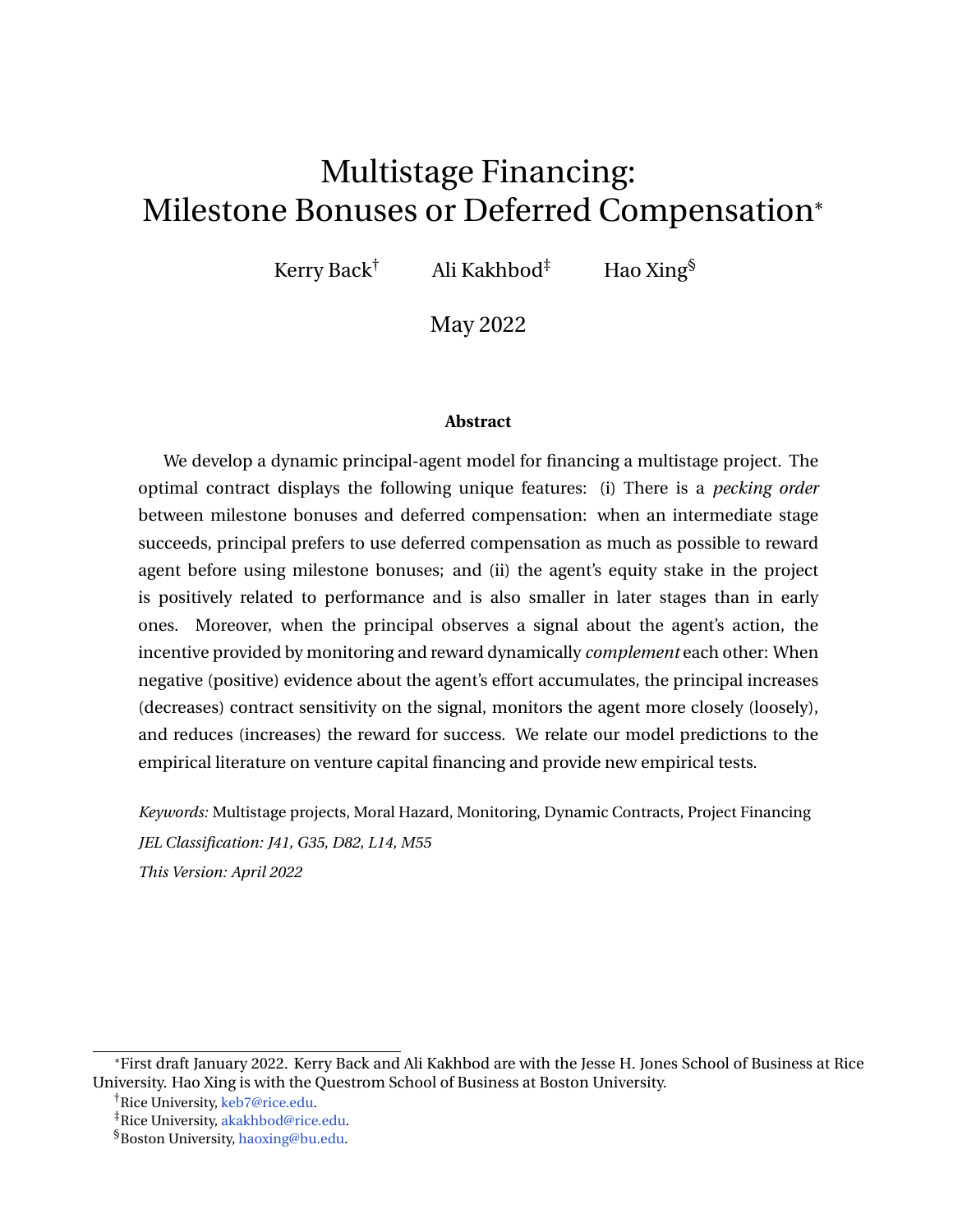To prove this claim, recall from the proof of Proposition [1](#page-13-1) that

$$
(r + \bar{a}) V^{(2)}(U^{(2)}) + (r + \bar{a}) U^{(2)} \quad \bar{a} p^{(2)} D.
$$

Therefore, this inequality and  $r > r$  combined implies

$$
p^{(1)} V^{(2)}(U^{(2)}) + U^{(2)}
$$
  $p^{(1)} \frac{\bar{a}p^{(2)}D}{r + \bar{a}} < p^{(2)}D.$ 

The claim is then confirmed.

Using  $(3)$  and  $(A,1)$ , problem  $(19)$  is transformed into

$$
V_{t}^{(1)} = \sup_{U^{(2)}, R^{(1)}, C} E_{t}^{\frac{1}{\theta}} e^{(r+\bar{a})(s-t)} dC_{s} + \bar{a}p^{(1)} V^{(2)}(U_{s}^{(2)}) R_{s}^{(1)} ds + e^{(r+\bar{a})(s-t)} L
$$
  
\n
$$
= \sup_{U^{(2)}, R^{(1)}, C} E_{t}^{\frac{1}{\theta}} e^{(r+\bar{a})(s-t)} dC_{s} + \bar{a}p^{(1)} V^{(2)}(U_{s}^{(2)}) + U_{s}^{(2)} \bar{a}p^{(1)} U_{s}^{(2)} + R_{s}^{(1)} ds
$$
  
\n
$$
+ e^{(r+\bar{a})(s-t)} L
$$
  
\n
$$
< \sup_{U^{(2)}, R^{(1)}, C} E_{t}^{\frac{1}{\theta}} e^{(r+\bar{a})(s-t)} dC_{s} + \bar{a}p^{(2)}D \bar{a}p^{(1)}(U_{s}^{(2)} + R_{s}^{(1)}) ds + e^{(r+\bar{a})(s-t)} L
$$

where the inequality follows from [\(A.8\)](#page-44-1). Introduce  $R^{(2)}$  so that  $p^{(2)}R^{(2)}_s = p^{(1)}(U^{(2)}_s + R^{(1)}_s)$ . The right-hand side of previous inequality is less than

$$
\sup_{R^{(2)},C} E_{t}^{\frac{1}{a}}e^{(r+\frac{1}{a})(s-t)} dC_{s} + \frac{1}{a}p^{(2)} D R_{s}^{(2)} ds + e^{(r+\frac{1}{a})(s-t)} L,
$$

which is exactly  $V_t^{(2)}$ *t* .

Once we have  $V^{(1)}(U) < V^{(2)}(U)$ , the claim  $\frac{U}{U+V^{(1)}(U)} > \frac{U}{U+V^{(2)}(U)}$  follows.

#### **Proof of Propositions [3](#page-20-4) and [6](#page-33-2)**

We will prove the statements for the general case with nonnegative information cost in [\(39\)](#page-33-0). Proposition [3](#page-20-4) is a special case with  $M = 0$  and  $S_{min} = S_{max}$ .

**Concavity of** *V*. The term with *j* is  $\frac{1}{2}j^2 s^2 V^{\circ}$  on the right-hand side of [\(40\)](#page-33-1). Because *j* is unbounded,  $V^\mathit{W}$  must be nonpositive, otherwise the right-hand side of [\(40\)](#page-33-1) is infinite, which contradicts with the finite *V* on the left-hand side.

To show the strict concavity of *V*, we start from  $\overline{U}$ , where  $V^{\emptyset}(\overline{U})~=~1$  and  $V^{\emptyset\emptyset}(\overline{U})~=~0.$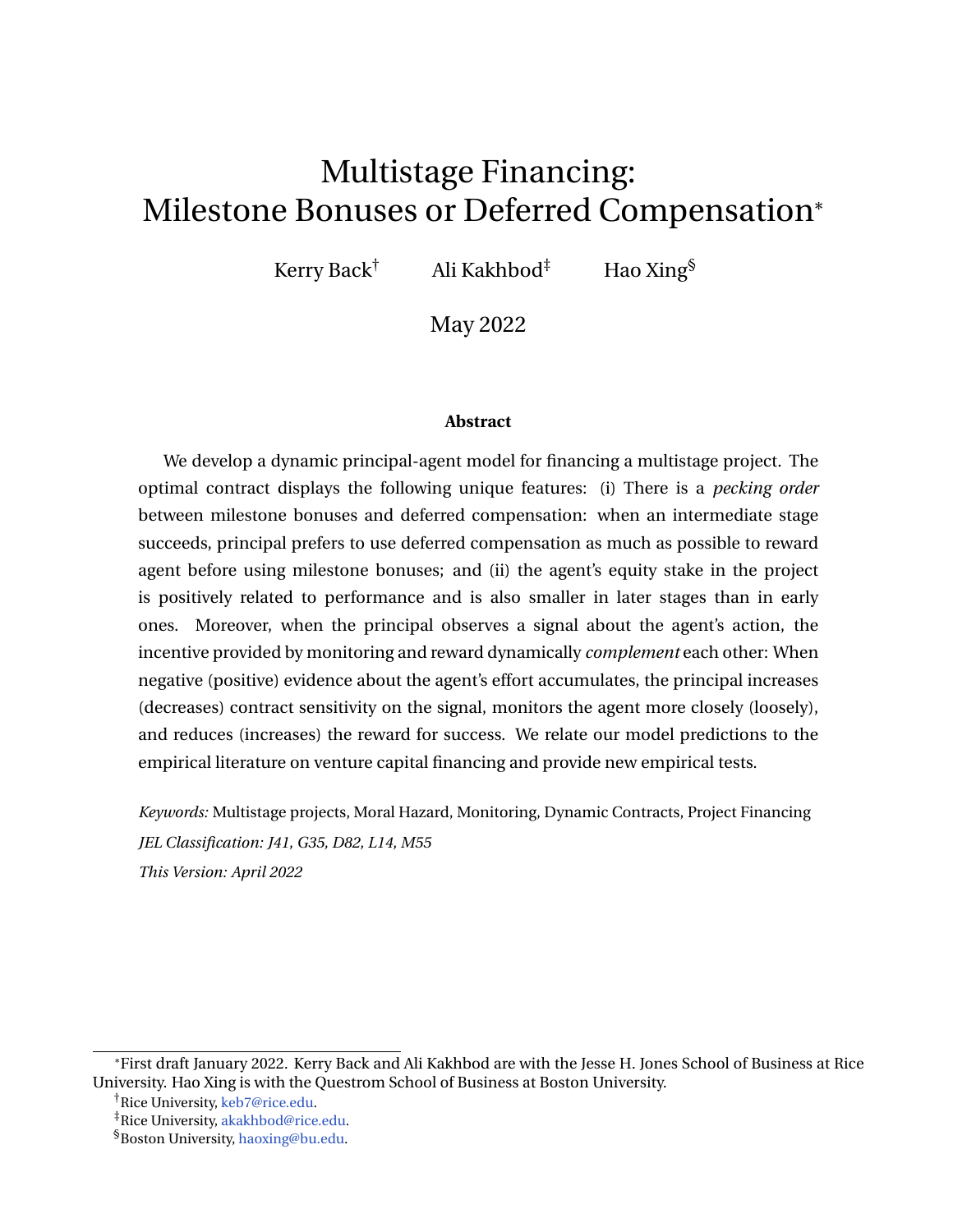Then the limit of [\(40\)](#page-33-1) as  $U / \overline{U}$  is reduced to

$$
(r+\overline{a})\,\mathsf{V}(\overline{U})\,=\,\sup_{\mathsf{S}}\left[\,\overline{a}\,\mathsf{pD}\,\quad \frac{\mathsf{M}}{\mathsf{s}^2}\,\quad (r+\overline{a})\,\overline{U}\,\right]=\overline{a}\,\mathsf{pD}\,\quad \frac{\mathsf{M}}{\mathsf{s}_{\text{max}}^2}\,\quad (r+\overline{a})\,\overline{U}.
$$

Starting from  $\overline{U}$  and moving to the left, it is necessary that  $V(U) < \frac{1}{\zeta + \bar{a}}$   $\bar{a}pD$   $\frac{M}{S_{max}^2}$  $\frac{M}{s_{max}^2}$   $(r + \bar{a})U$ for *U* in a left neighborhood of  $\overline{U}$ . Otherwise, there exists a sequence of points  $U_n$  !  $\overline{U}$  such that  $V(U_n)$   $\frac{1}{r+\overline{a}}$   $\bar{a}pD$   $\frac{M}{s_{\text{max}}^2}$  $\frac{M}{s_{max}^2}$   $(r + \bar{a})U_n$ . This would yield  $V^{\theta}(\overline{U})$   $\frac{r + \bar{a}}{r + \bar{a}} < 1$  because  $r > r$  and contradicts with  $\overline{V}^{\ell}(\overline{U}) = 1$ . If  $V(U) < \frac{1}{r+\overline{a}}$   $\bar{a}pD = \frac{M}{s_{max}^2}$  $\frac{M}{S_{max}^2}$   $(r + \bar{a})U$  for *U* in a left neighborhood of  $\overline{U}$ , then  $V^\mathbb{M} < 0$  in the same neighborhood. To see this, suppose otherwise there is a *U* such that  $V^{\mathcal{W}}(U) = 0$ , then [\(40\)](#page-33-1) is reduced to

$$
(r + \bar{a})V = \sup_{R,s} \bar{a}p(D \quad R) \quad \frac{M}{s^2} + (r + \bar{a})U \quad \bar{a}pR \ V^{\rho}
$$
  
=  $\bar{a}pD \quad \frac{M}{s_{max}^2} + (r + \bar{a})UV^{\rho}$   
 $\bar{a}D \quad \frac{M}{s_{max}^2} \quad (r + \bar{a})U,$ 

where the second equality follows because 1 +  $\mathcal{V}^{\emptyset}$  = 0, hence *R* maximizing =  $\bar{a}R(1 + \mathcal{V}^{\emptyset})$  is zero, the inequality holds due to  $V^\ell$   $\qquad$  1. However, this inequality contradicts with  $V(U) <$  $\frac{1}{r+\bar{a}}$   $\bar{a}$ **D**  $\frac{M}{s_{\text{max}}^2}$  $\frac{M}{S_{max}^2}$  (*r* + *a*̀)*U* . Once the concave function *V* is below the line  $V(U) = \frac{1}{r + a}$  *a*̃D *M*  $\frac{M}{S_{\text{max}}^2}$   $(r + \bar{a})U$  , it can never go above this line. We have just seen that *V* below this line implies the strict concavity of *V*, hence *V* is strictly concave on  $(\underline{U}, \overline{U})$ .

**Optimal** *R* and *j* . The concavity of *V* implies that the optimal *j* is  $l + U$  *R*. The equation [\(40\)](#page-33-1) is then reduced to

<span id="page-46-0"></span>
$$
(r + \bar{a})V = \sup_{R, s} \bar{a}p(D \ R) \frac{M}{s^2} + (r + \bar{a})U \ \bar{a}pR \ V^{\theta} + \frac{1}{2}s^2(I + U \ R)^2V^{\theta}.
$$
 (A.9)

For given *s*, the first order condition in *R* yields

$$
R = \min \left[ \max_{p} \frac{1}{p} I + U + \frac{\bar{a}(1 + V^0)}{s^2 V^0} \right], 0^\circ, D^\circ.
$$

Because 1 +  $V^{\emptyset}$  > 0 and  $V^{\emptyset\emptyset}$  < 0 when  $U\ < \overline{U}$ , the previous expression of *R* with  $s\ =\ s$ implies that  $pR \le l + U$ , hence  $j \ge 0$ .

When the optimal *R* is interior optimal, i.e.,  $R = \frac{1}{p} l + U + \frac{\tilde{a}(1+V^0)}{(s^2)^2 V^W}$  $\frac{d(1+V')}{(s')^2V^{\emptyset}}$ , plugging this expression into [\(40\)](#page-33-1), we obtain

<span id="page-46-1"></span>
$$
(r + \bar{a}) V = \sup_{S2[s_{min}, S_{max}]} \bar{a} \rho D \quad \bar{a} (1 + U) + V^{\circ} (rU \quad \bar{a} I) \qquad \frac{\bar{a}^2 (1 + V^{\circ})^2}{2 V^{\circ \circ}} + M \frac{1}{s^2}^{\circ}.
$$
 (A.10)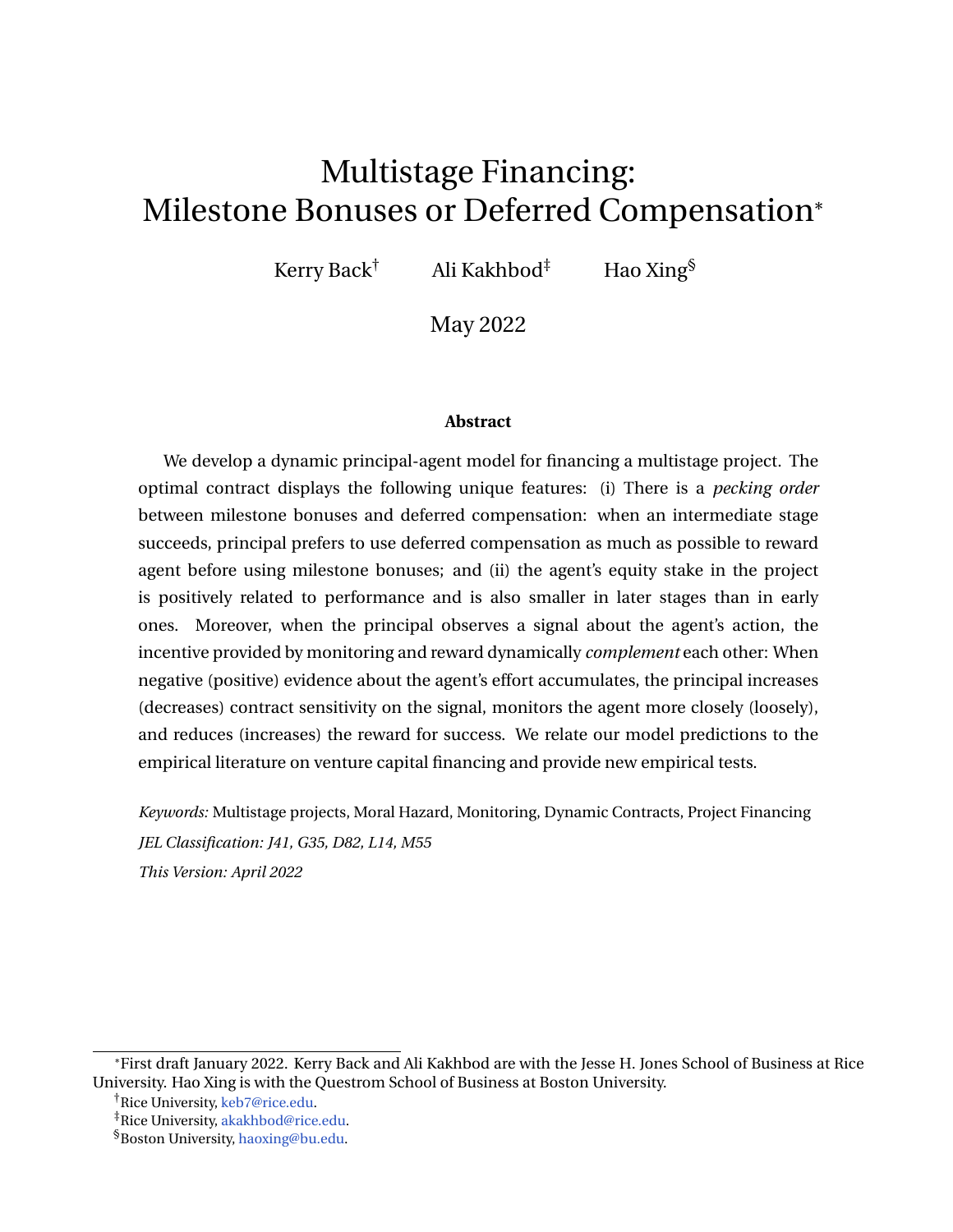Note that the optimization in  $\frac{1}{s^2}$  is linear. Therefore the optimal  $s$  in [\(41\)](#page-33-3) is confirmed.

**Limit of** *R* , *j* and *s* as *U* !  $\overline{U}$ . We will first prove by contradiction that *R* cannot be zero in a neighborhood of  $\overline{U}$ . Suppose otherwise, then equation [\(A.9\)](#page-46-0) is simplified to

<span id="page-47-0"></span>
$$
(r + \bar{a})V = \sup_{S} \left| \bar{a}D - \frac{M}{s^2} + (r + \bar{a})UV^{\theta} + \frac{1}{2}S^2(1 + U)^2V^{\theta} \right|,
$$
 (A.11)

when *U* is in a neighborhood of  $\overline{U}$ . Because lim<sub>*U!*</sub>  $\overline{U}$   $V^{\emptyset}$  = 0,  $\frac{M}{S^2}$  $\frac{M}{s^2} + \frac{1}{2}s^2(1 + U)^2V^{\text{M}}$  is increasing in *s* when *U* is sufficiently close to  $\overline{U}$ . Therefore, we would have *s* = *s*<sub>*max*</sub> in a neighborhood of *U*.

Taking derivative with respect to *U* on both sides of [\(A.11\)](#page-47-0),

$$
(r + \bar{a})V^{\hat{U}} = (r + \bar{a})V^{\hat{U}} + (r + \bar{a})UV^{\hat{U\hat{U}}} + S_{max}^2(1 + U)V^{\hat{U\hat{U}}} + \frac{1}{2}S_{max}^2(1 + U)^2V^{\hat{U\hat{U}}},
$$

when *U* is close to  $\overline{U}$ . Sending *U* !  $\overline{U}$  and using the boundary condition [\(29\)](#page-20-2), we obtain from the previous equation

$$
r \quad r = \frac{1}{2} S_{\text{max}}^2 (I + \overline{U}) V^{\text{UV}}(\overline{U}).
$$

Therefore, due to  $r < r$ ,  $\mathsf{V}^{\textit{NN}}(\overline{U})$  is positive and finite. It then follows from L'Hôpital rule and [\(29\)](#page-20-2) that

$$
\lim_{U/\overline{U}}\frac{1+V^{\theta}}{V^{\theta\theta}}=\lim_{U/\overline{U}}\frac{V^{\theta\theta}}{V^{\theta\theta\theta}}=0.
$$

As a result, [\(32\)](#page-20-6) implies that  $\lim_{U/I} \overline{U}R$  = min $f(I + \overline{U})/p$ , Dg, which contracts with the assumption that  $R$  is zero in a neighborhood of  $\overline{U}$ .

Given that the constraint  $R = 0$  is not binding in a neighborhood of  $\overline{U}$ ,  $R$  is the minimal between D and  $\frac{1}{p}$  *l* + *U* +  $\frac{\tilde{a}(1+V^0)}{s^2V^0}$  $\frac{(1+\nu)}{s^2\sqrt{m}}$  . In the later case, [\(A.10\)](#page-46-1) implies that

<span id="page-47-1"></span>
$$
(r + \bar{a})V = \bar{a}pD \qquad \frac{M}{(s^2)^2} \qquad \bar{a}(l + U) + (rU - \bar{a}l)V^{\theta} \qquad \frac{1}{2}\frac{\bar{a}^2(1 + V^{\theta})^2}{(s^2)V^{\theta}} \qquad (A.12)
$$

holds in a neighborhood of  $\overline{U}.$  Sending  $U$  /  $\overline{U}$  and using the boundary condition  $\mathsf{V}^\emptyset(\overline{U})$  =

1, we obtain from the previous equation that

$$
(r+\bar{a})\,V(\overline{U})\,=\,\bar{a}\rho D\quad\frac{M}{(s\,)^2}\quad(r+\bar{a})\,\overline{U}\quad\lim_{U/\overline{U}}\frac{1}{2}\frac{\bar{a}^2(1+V^0)^2}{(s\,)^2V^\text{m}}.
$$

Meanwhile combining [\(29\)](#page-20-2) and [\(40\)](#page-33-1) yields

$$
(r+\bar{a})\,\mathsf{V}(\overline{\mathsf{U}})\,=\,\bar{a}\rho\mathsf{D}\quad\frac{\mathsf{M}}{(\mathsf{s}\,)^2}\quad(r+\bar{a})\,\overline{\mathsf{U}}.
$$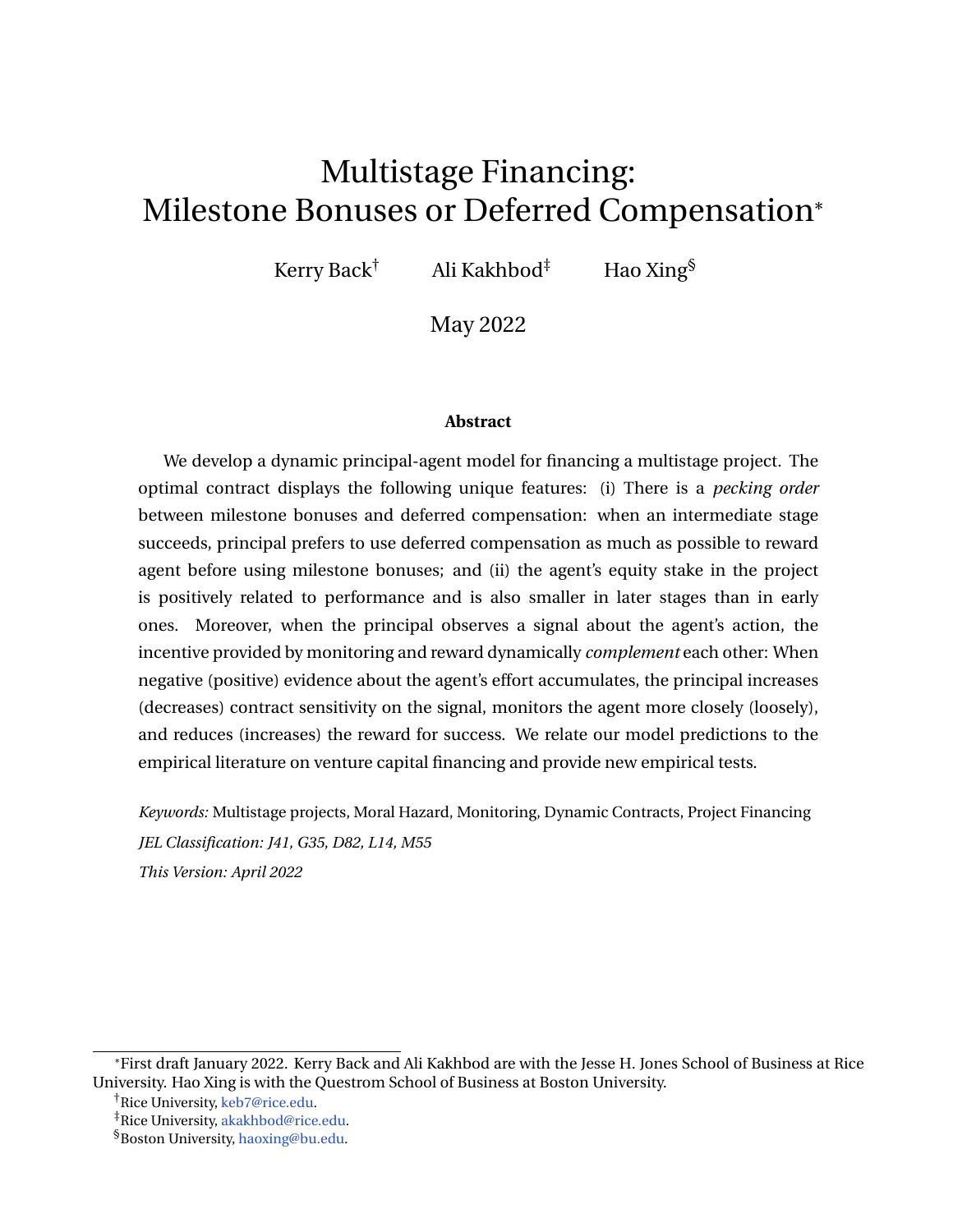Therefore, combining the previous two equations and using *s* > 0, we obtain

<span id="page-48-0"></span>
$$
\lim_{U/\overline{U}}\frac{(1+V^{\prime\prime})^2}{V^{\prime\prime\prime}}=0.
$$
\n(A.13)

Therefore [\(41\)](#page-33-3) implies  $S = S_{max}$  in a neighborhood of  $\overline{U}$ .

Taking the derivative with respect to *U* on both sides of [\(A.12\)](#page-47-1) with  $s = s_{max}$ , we obtain

$$
(r+\overline{a})V^{\theta} = \overline{a} + rV^{\theta} + (rU - \overline{a}I)V^{\theta\theta} - \frac{\overline{a}^{2}}{2S_{max}^{2}}\left(1 + V^{\theta}\right) - \frac{(1 + V^{\theta})^{2}V^{\theta\theta}}{(V^{\theta})^{2}}.
$$

Sending  $U / \overline{U}$ , we obtain

<span id="page-48-1"></span>
$$
r = \lim_{U \uparrow} \frac{\bar{a}^2}{U} \frac{(1 + V^{\theta})^2}{2s_{\text{max}}^2} V^{\text{min}}.
$$
 (A.14)

Combining [\(A.13\)](#page-48-0) and [\(A.14\)](#page-48-1) and using the fact that  $V^{\mathcal{W}} < 0$  and  $r > r$ , we obtain

$$
\lim_{U/\overline{U}} \frac{V^{\text{III}}}{V^{\text{III}}} = \Psi.
$$
 (A.15)

It then follows from L'Hôpital rule that

$$
\lim_{U/\overline{U}}\frac{1+V^{\theta}}{V^{\theta\theta}}=\lim_{U/\overline{U}}\frac{V^{\theta\theta}}{V^{\theta\theta\theta}}=0.
$$

As a result,

$$
\lim_{U/\overline{U}} R = \lim_{U/\overline{U}} \frac{1}{p} I + U + \frac{\bar{a}(1+V^0)}{s^2 V^0} = \frac{1}{p} I + \overline{U}.
$$

Therefore  $\lim_{U / U}$   $\overline{U}$ *j* = *l* +  $\overline{U}$   $\lim_{U / U}$   $\overline{U}$   $pR = 0$ .

### **Proof of Proposition [4](#page-25-0)**

Applying the argument of Proposition [3](#page-20-4) to the second stage problem, due to [\(9\)](#page-11-1), we have

$$
(r + \bar{a}) V^{(2)}(U^{(2)}) + (r + \bar{a}) U^{(2)} \quad \bar{a} p^{(2)} D.
$$

Then  $(A, B)$  holds in the current case and the proof follows from the proof of Proposition [2](#page-16-2) (iii).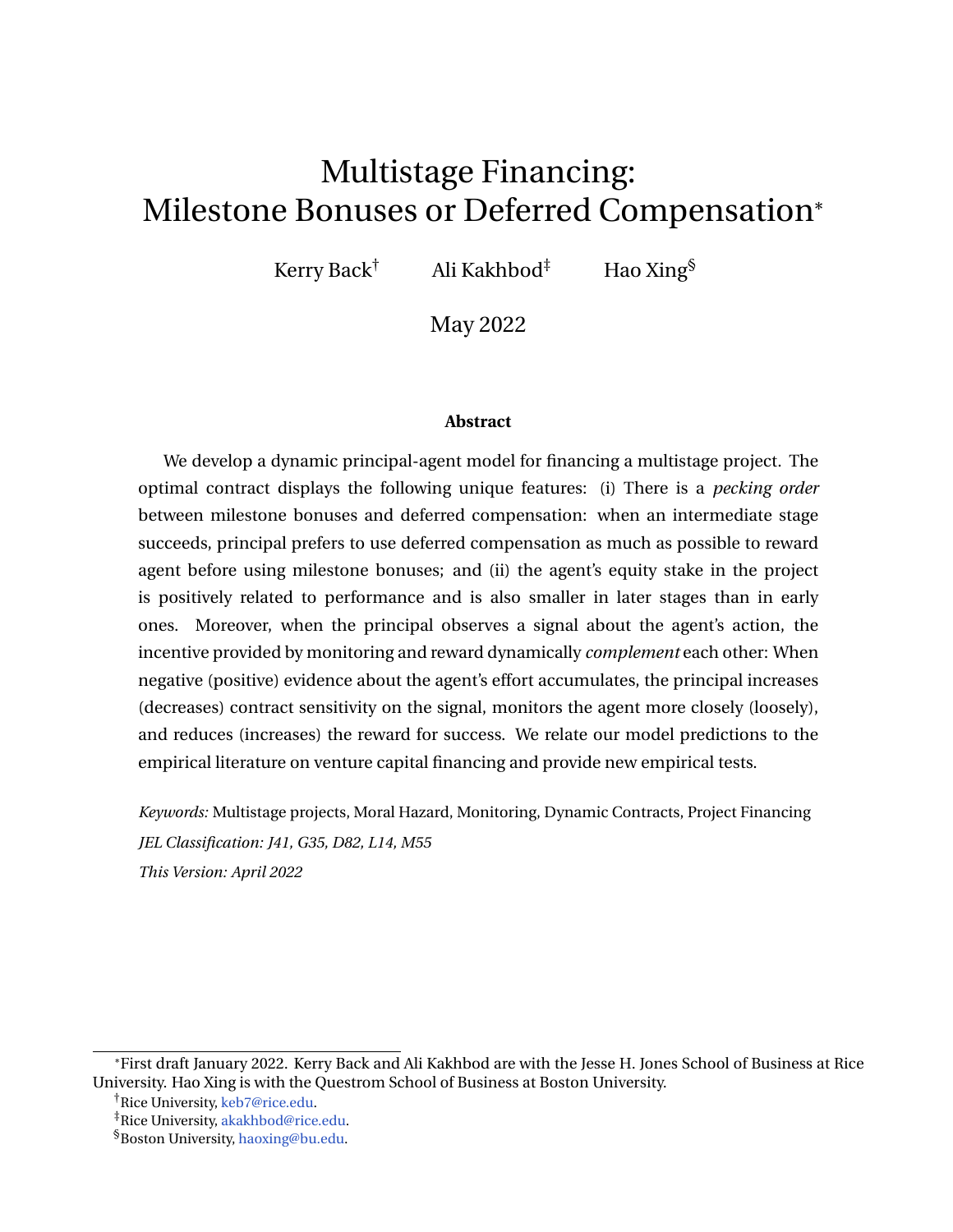### **Proof of Proposition [5](#page-28-3)**

In the stage *i*, the draw on the credit line  $M^{(i)}$  evolves according to

$$
dM_t^{(i)} = rM_t^{(i)}dt + (\bar{a}l - r\overline{U})dt \quad j_t^{(i)}dy_t + dC_t,
$$

where  $(\bar{a}l - r\overline{U})$  dt is the coupon payment to the debt holder,  $dC_t$  is the compensation to the agent if the credit line is repaid in full, and  $j_t^{(i)}$  $t^{\prime\prime}$  *dy<sub>t</sub>* is the contribution from the general partner. Then the previous equation shows that agent's continuation utility  $U_t$  =  $\underline{U}$  +  $(\overline{M}^{(i)}$   $\,$  M (*i*) *t* ) follows

$$
dU_t = rU_t dt \quad \text{and} \quad dt + j_t dy_t \quad dC_t.
$$

If the stage *i* succeeds at time *t*, a new credit line is issued with limit  $\overline{\mathcal{M}}^{(i+1)}$  and the initial balance  $\overline{U}^{(i+1)}$  $U^{(i+1)}$ . Therefore agent's continuation utility jumps to  $U^{(i+1)}$  to start the next stage. Lemma [2](#page-19-0) shows that agent's optimal effort is  $\overline{a}$ . The choice of *C*, *R*, and *j* implies that this capital structure implements the optimal contract.

## <span id="page-49-0"></span>**Appendix B Information acquisition**

Denote *i* as the option exercise time. If it happens before project completion and termination, agent's continuation utility after option exercise depends on the outcome of investigation: If  $D = D<sup>1</sup>$ , the agent gets nothing; if  $D = D<sup>h</sup>$ , the agent gets a new contract with the continuation utility  $U^{eX}$  and a milestone bonus  $R^{eX}$ . Therefore, agent's expected utility right before the option exercise is  $U_i^c = q U^{ex} + R^{ex}$ . If the project is completed at time *n* before the investigation and termination, the agent receives reward  $R_n^{(1)}$  only when the project is of high type and it succeeds. Therefore, the expected reward right before completion is  $p(a_n)qR_n^{(1)}$ . Finally, if the project is terminated at *t* before the completion and the option exercise, the agent receives his outside value *U*. Summarizing these previous three sitations, agent's optimization problem at time 0 is

$$
\sup_{a \geq [0,\bar{a}]} E^{a} e^{rs} dC_{s} + I(\bar{a} a_{s}) ds + I_{\bar{m} < t} \log^{rn} p(a_{n}) q R_{n}^{(1)} + I_{\bar{m} < t} \log^{ri} U_{i}^{c} + I_{\bar{r} t < n} \log^{rt} U_{i}^{c}
$$
\n(B.1)

.

The same argument of Lemma [1](#page-10-2) yields that the agent's continuation utility *U* follows [\(8\)](#page-11-0) and the agent's optimal effort is

$$
a = \begin{cases} \frac{\bar{a}}{2} & \text{if } \rho q R^{(1)} & \text{if } l + U, \\ 0 & \text{otherwise.} \end{cases}
$$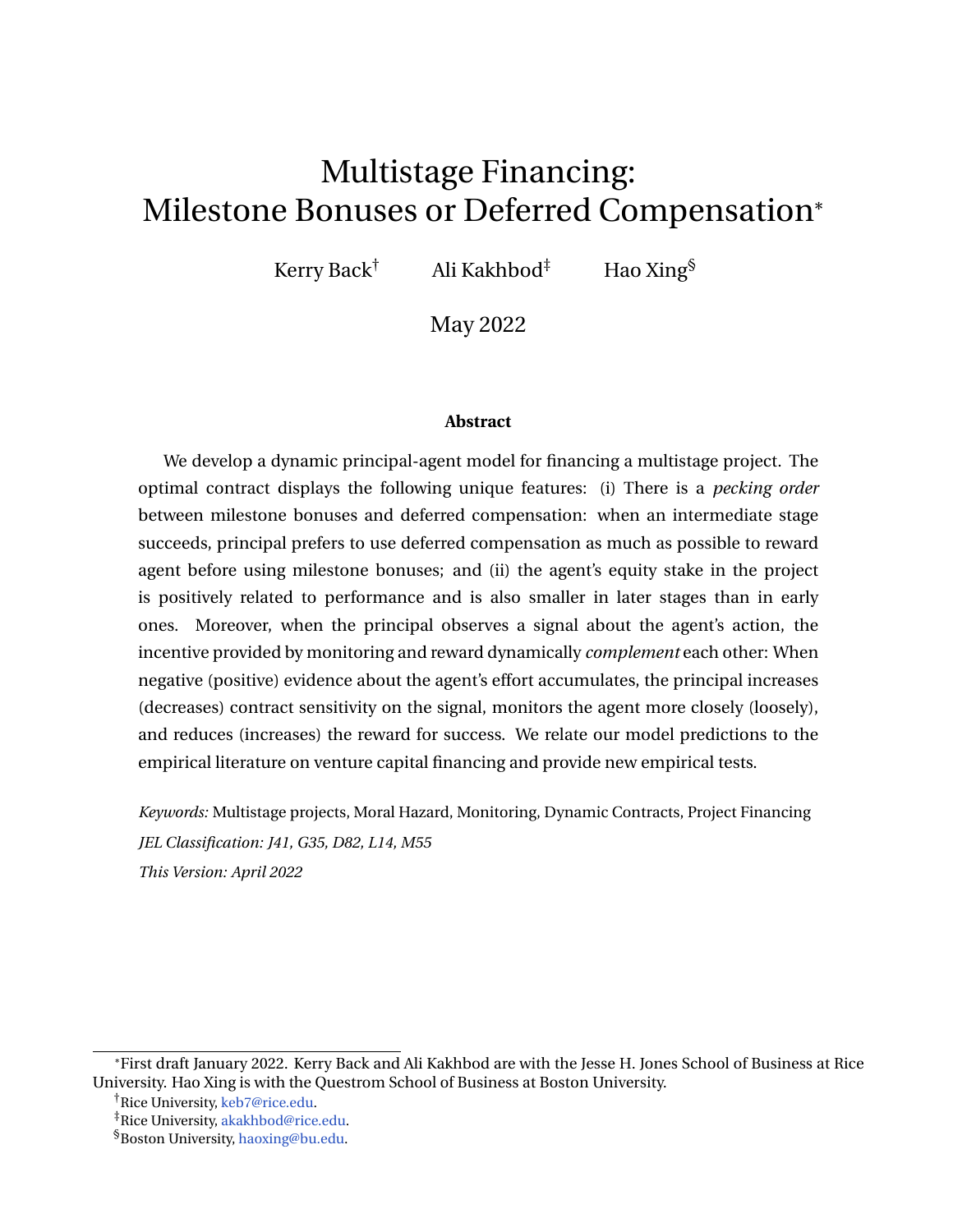Agent's problem after the option exercise is the same as the single-stage situation of Lemma [1.](#page-10-2) Agent's utility *U* follows [\(8\)](#page-11-0) with the initial condition  $U_i = U^{ex}$ , when  $i < n \triangle t$ , and the agent's optimal effort after the option exercise is

$$
a = \begin{cases} \bar{a} & pR^{(2)} & l + U, \\ 0 & \text{otherwise.} \end{cases}
$$

Right before the option exercise time, agent's continuation utility satisfies the promise keeping condition

$$
U_i = q U^{ex} + R^{ex} \t\t(B.2)
$$

so that agent's continuation utility right before the option exercise is exactly the expected payoff afterward.

For the principal, the real option's exercise value is introduced in [\(37\)](#page-30-1) and [\(38\)](#page-30-0). Solving this constrained optimization problem, we obtain

<span id="page-50-0"></span>
$$
U^{ex}(U) = \min \bigg[ \frac{U}{q}, \overline{U}^{(2)} \bigg] \quad \text{and} \quad R^{ex}(U) = \max \bigg[ \frac{U}{q} \bigg] \quad \overline{U}^{(2)}, D^{h} \bigg] \quad \text{(B.3)}
$$

where  $\overline{U}^{(2)}$  is the maximum continuation utility for problem [\(36\)](#page-29-0). It is evident from [\(B.3\)](#page-50-0) that only when  $U^{e\chi}$  reaches  $\overline{U}^{(2)}$  does  $R^{e\chi}$  take positive value.

Before the option exercise and project termination, if the project is completed, the principal receives the high type payoff D *<sup>h</sup>* only when the project is of high type and it is successfully completed. Therefore, when the agent exerts his maximum effort, principal's expected payoff, after netting reward to the agent, is  $pq(D^h \ R^{(1)})$ . Principal's problem at time 0 is

$$
\sup_{C,R^{(1)},i} E^{\bar{a}}\Big|_{0}^{h\,Z}t^{\wedge_{n}\wedge_{i}}e^{-rs}(-dC_{s})+1_{\text{f}_{n}\n(B.4)
$$

subject to the incentive compatible constraint  $pqR^{(1)}$  *l* + *U* and agent's participation constraint.

Using the dynamic programming, we derive the following HJB equation. Principal's value function  $V^{(1)}$  satisfies

<span id="page-50-1"></span>
$$
\begin{array}{ccc}\n\text{min} & \text{n} & \text{n} \\
(r + \bar{a})\,V^{(1)} & \text{sup}^{\text{n}}\,\bar{a}\,pq(D^h & R^{(1)}) + (r + \bar{a})\,U & \bar{a}\,pq\,R^{(1)} & (V^{(1)})^{\circ} \\
 & \text{min} & (V^{(1)})^{\circ} + 1, \,V^{(1)} & G = 0, \\
 & & & (B.5)\n\end{array}
$$